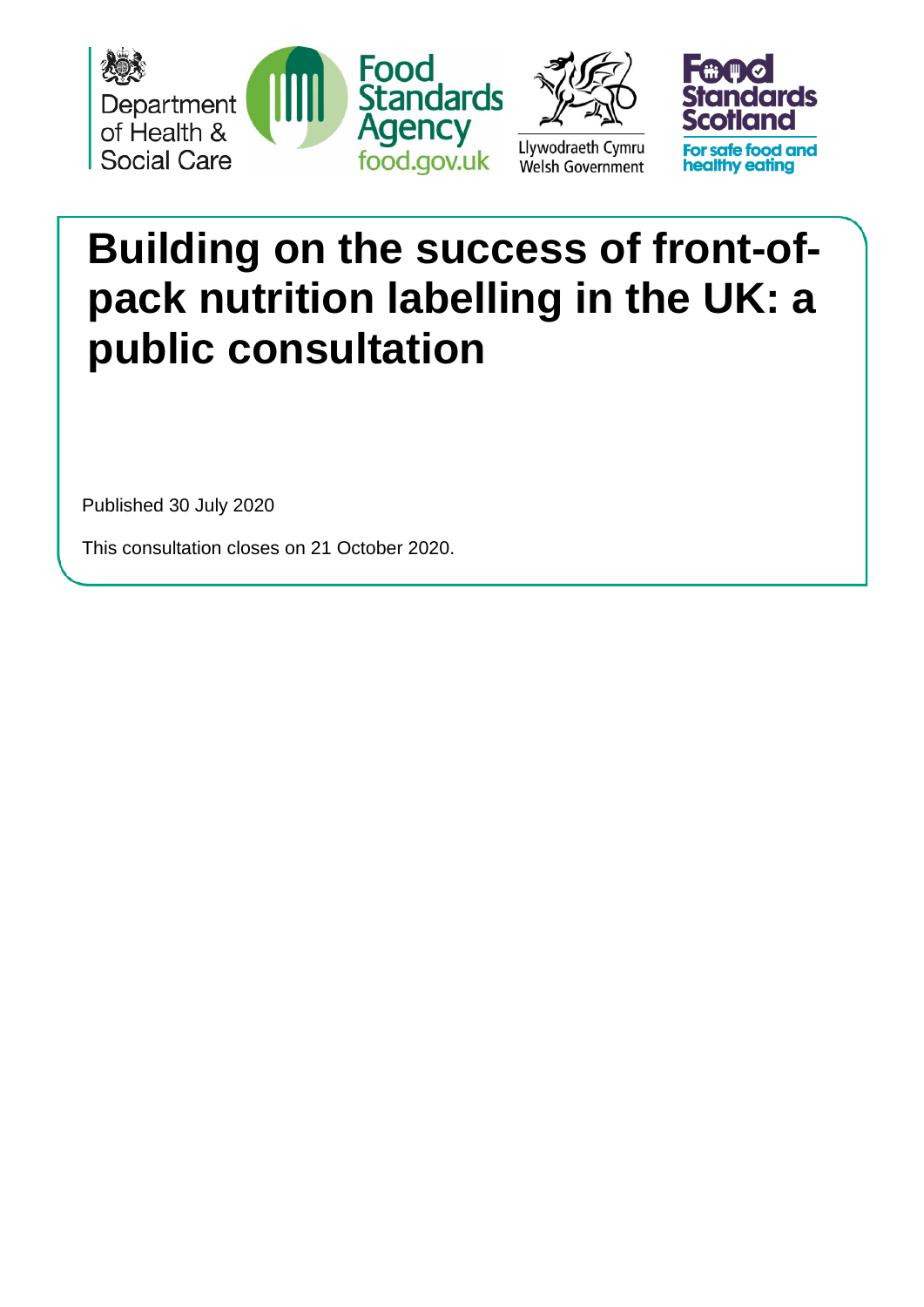# **Contents**

| 1 <sub>1</sub> |  |
|----------------|--|
|                |  |
|                |  |
|                |  |
|                |  |
|                |  |
|                |  |
|                |  |
|                |  |
|                |  |
|                |  |
|                |  |
|                |  |
|                |  |
|                |  |
|                |  |
|                |  |
|                |  |
| 5.             |  |
|                |  |
| 6.             |  |
| 7.             |  |
| 8.             |  |
|                |  |
|                |  |
|                |  |
|                |  |
| 9.             |  |
| 10.            |  |
|                |  |
|                |  |
| 11.            |  |
|                |  |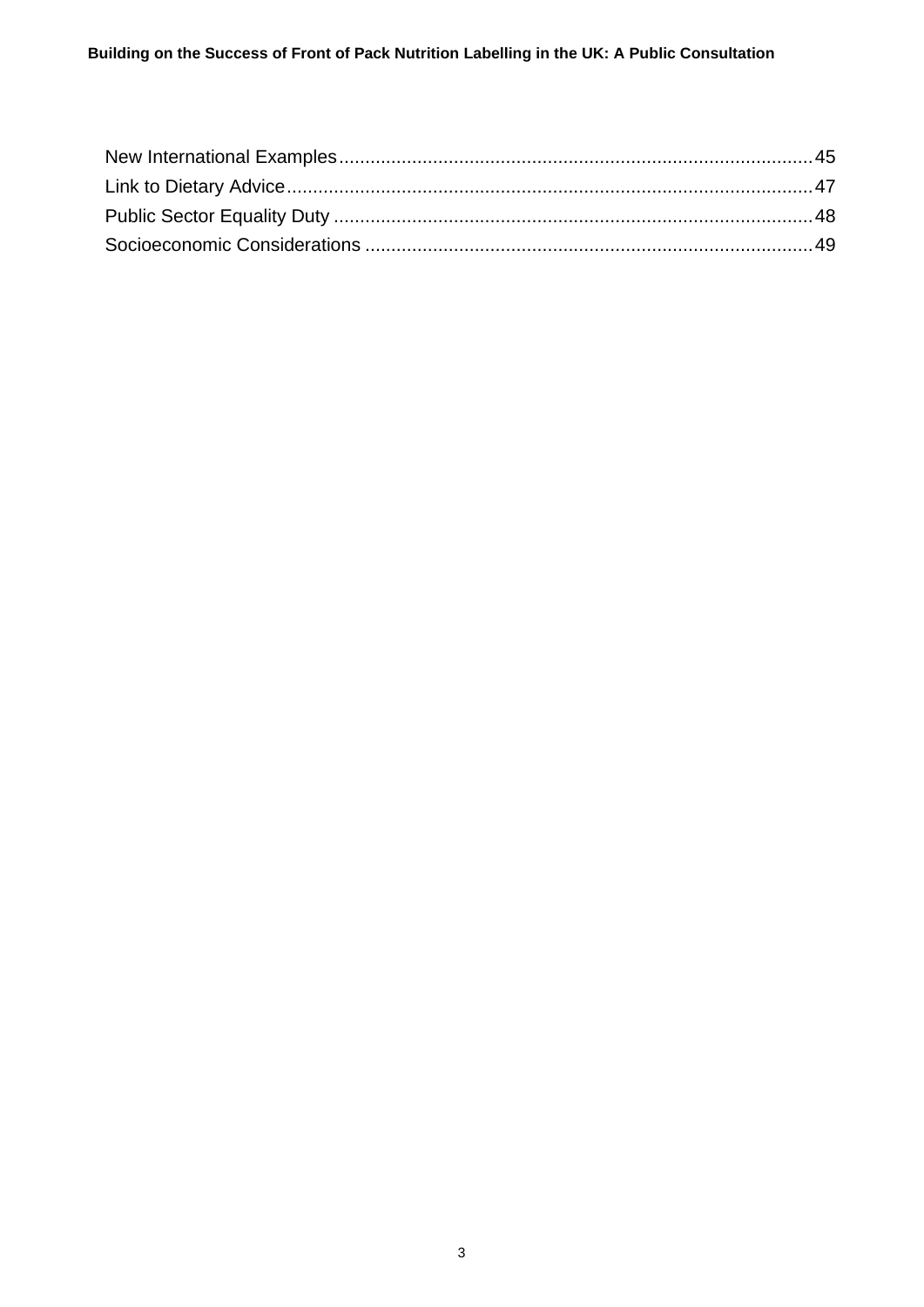# <span id="page-3-0"></span>**1. Introduction**

- 1.1 Obesity is one of the top public health challenges for this generation.
- [1](#page-28-1).2 In England 63% of adults were classified as overweight or obese in 2018<sup>1</sup>, in Scotland the figure was  $65\%^2$  $65\%^2$  and in Wales it was  $60\%^3$ . In the 2018/2019 Health Survey for Northern Ireland, 62% of people were recorded as overweight or obese<sup>4</sup>. This challenge is not unique to adults, for example, 28% of children aged  $2 - 15$  also being classified as either overweight and obese in England<sup>[5](#page-28-5)</sup>. In 2018, obesity-related conditions contributed to 711,000 hospital admissions in England. It is estimated that the NHS currently spends £6.1 billion a year dealing with ill-health caused by individuals being overweight and obese<sup>[6](#page-28-6)</sup>. Addressing obesity will therefore reduce the huge financial costs that obesity places on us as a nation.
- 1.3 The outbreak of COVID-19 has been one of the biggest public health challenges ever faced by the UK and is a catalyst for us to redouble our efforts to reduce obesity levels in the UK. Emerging evidence shows that patients with obesity, and in particular morbid obesity, may be more likely to be admitted to intensive care; require advanced treatment, such as ventilation; and have 37% increased risk of dying from COVID-19 compared to non-obese patients. [7](#page-28-7)
- 1.4 This means that the personal costs of obesity are being felt both in short term health impacts including increased risk of adverse outcomes from COVID-19[8](#page-28-8) and in the longer term through increased risk of developing serious diseases such as type 2 diabetes, heart disease and some cancers. Most people know that eating a healthy diet whilst keeping active will help to prevent weight gain and reduce their risk of developing ill health, but this can be hard. We therefore need to support people to make healthier choices and build these into their everyday lives.
- 1.5 The causes of obesity are complex and multifaceted, and there is no single solution. That is why the UK Government and Devolved Administrations have developed strategies to deliver a wide range of policies to change our food environment for the better, and to make the healthier choice the easier choice.
- 1.6 For people to make healthy choices about the food and drink they are purchasing, they need to be able to understand what is in that product and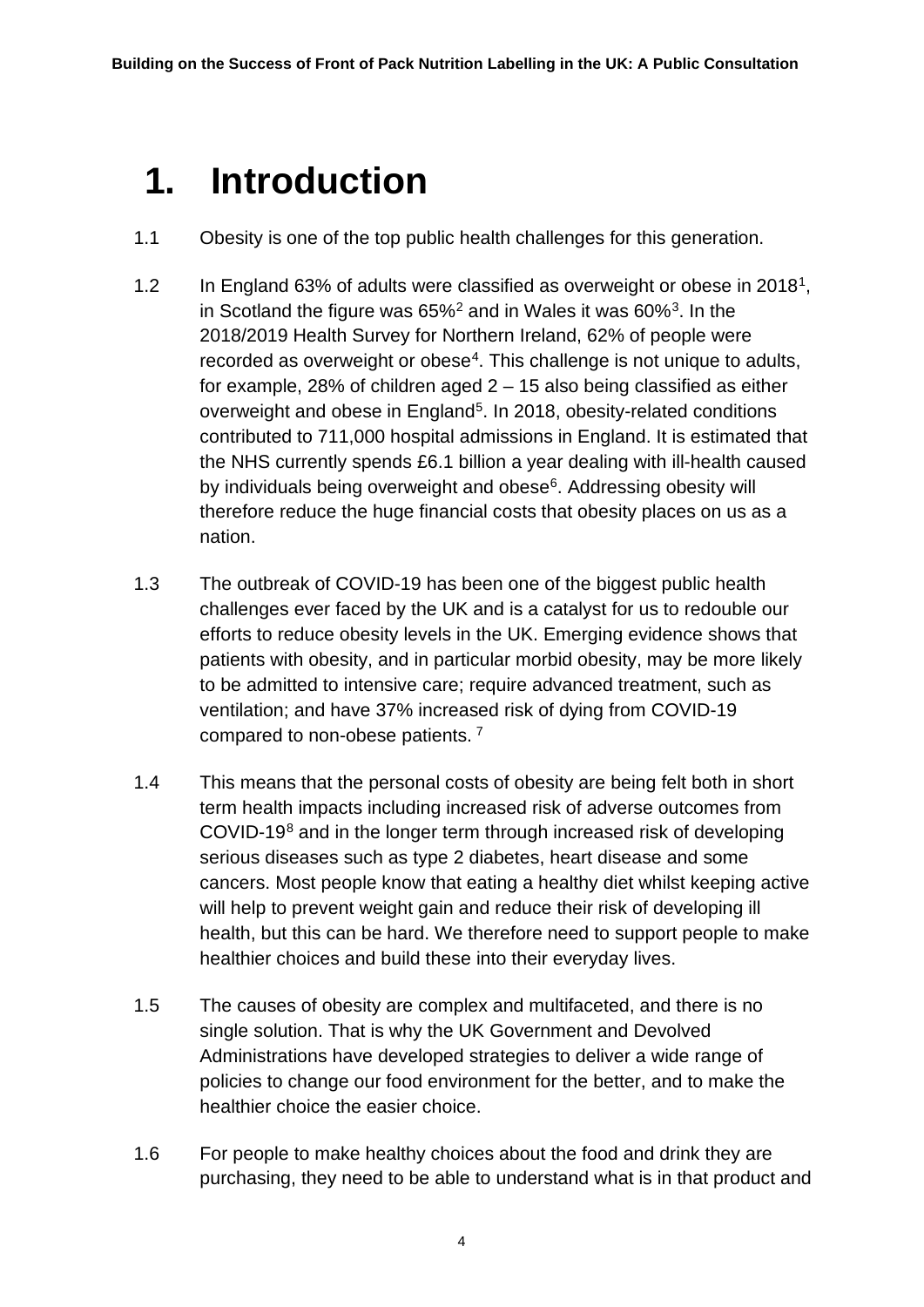what it means for their health. We believe that front of pack nutrition labels (FOPNL), or labels that use interpretational aids such as colours and symbols are a crucial intervention to support healthy choices and reduce obesity rates by communicating complex nutritional information to shoppers in a way that is easy to understand. This in turn can reduce dietary intakes of calories and nutrients, such as salt, saturated fat and sugar which, if overconsumed, have been linked to chronic disease and help consumers to control their calorie intake.

1.7 That is why in 2012, following significant research on labelling schemes, the UK Government and Devolved Administrations consulted on how greater consistency and clarity on FOPNL might be achieved. As a result, in 2013 UK Health Ministers recommended the voluntary multiple traffic light label (MTL), a colour-coded system which shows at a glance whether a product is high (red) medium (amber) or low (green) in fat, saturated fat, salt and sugars, including the total energy (kilocalories and kilojoules) it provides[9](#page-28-9), as shown in Figure 2.

**Figure 2: The UK Government and Devolved Administration's recommended Multiple Traffic Light Label**



of an adult's reference intake Typical values (as sold) per 100g: Energy 966kJ / 230kcal

- 1.8 Seven years on, the MTL has proven to be a success with 9 in 10 shoppers agreeing it helps them to make informed decisions when purchasing food<sup>10</sup>.
- 1.9 We welcome and value the commitment made by many businesses, including all major retailers across the food and drink industry who have adopted the MTL on a voluntary basis.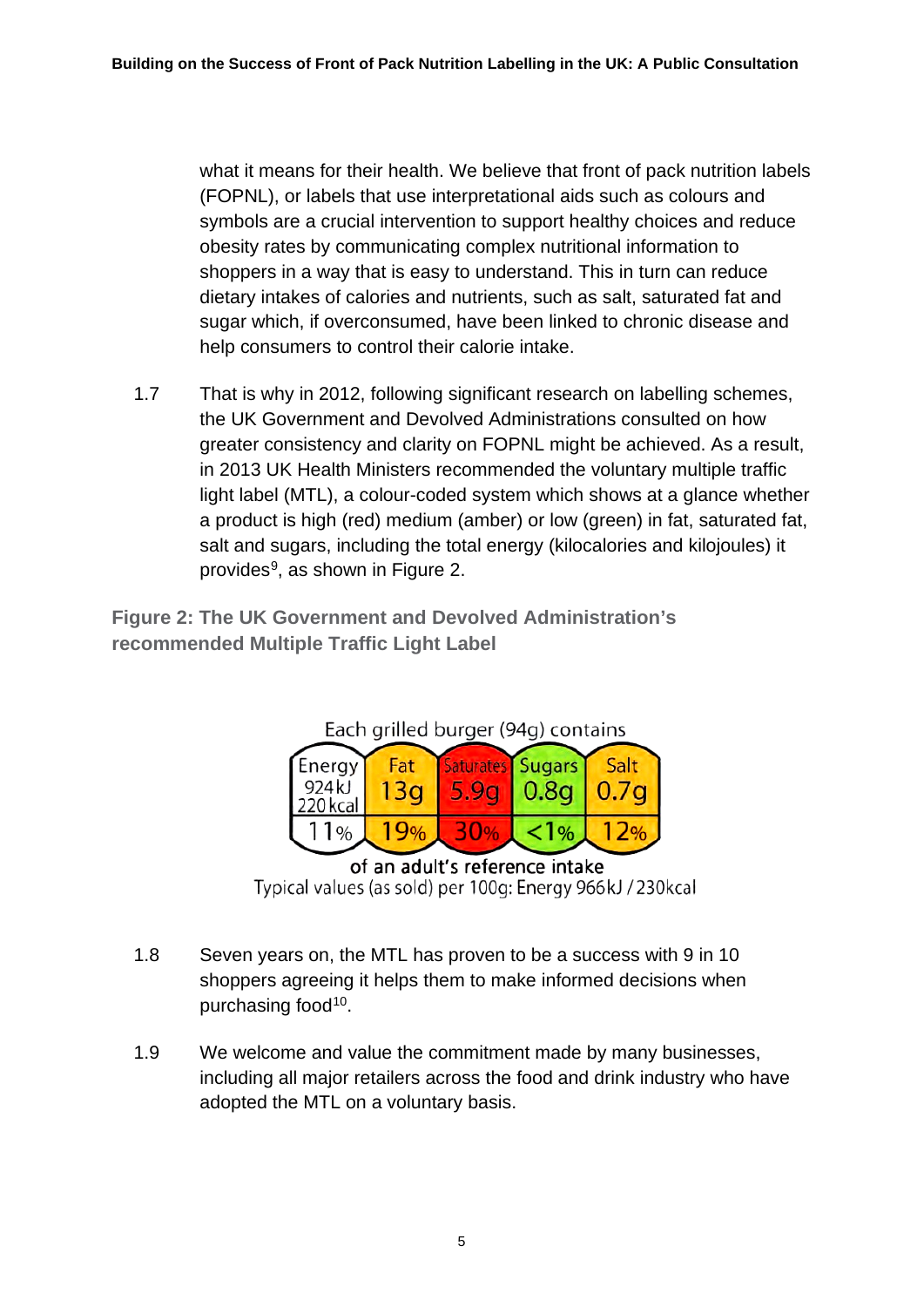1.10 The pioneering label was one of the first in the world and since 2013, many other Governments have followed the UK's lead and developed their own schemes to provide better information to their own populations.

## <span id="page-5-0"></span>**Why are we consulting?**

- 1.11 The aim of this consultation is to gather views and evidence to help to inform any future improvements to the UK Government and Devolved Administration's recommended FOPNL, to ensure that the UK's label remains the most effective at informing healthier choices.
- 1.12 We want to play our part in helping people in the UK eat a balanced diet. FOPNL is an important tool to support consumers to better understand the nutrient content of their food and drinks and make healthier choices for themselves and their families.
- 1.13 We believe now is the right time to consult for several reasons. Firstly, it is seven years since the UK Government and Devolved Administrations recommended the MTL. During that time, the evidence on the effectiveness of FOPNL systems has continued to develop, and several new forms of FOPNL schemes have been implemented in other countries.
- 1.14 Additionally, in this time the way we purchase groceries and food has changed. In 2018, the UK spent £12.3 billion on online grocery shopping one of the fastest growing sectors in the UK grocery market<sup>11</sup>. As such, the way we interact with labels is changing, and it is right that we test with the public that our FOPNL remains effective however and wherever we shop.
- 1.15 Lastly, while the UK was an EU member state, the European Food Information to Consumers Regulation 2011/1169 (EU FIC) established the criteria for the use and form of FOPNL the UK can use and how we can enforce it. Whilst we have now left the EU, we have entered a transition period until 31 December 2020 during which time we have to remain regulatorily aligned with the EU FIC.
- 1.16 However, on 31 December 2020 the transition period will end. After this, the UK Government and Devolved Administrations will seek to build on the success of FOPNL in the UK to improve the current scheme. This consultation will therefore ensure that we are in the best position to act quickly to continue to support shoppers to understand what is in the food they are buying.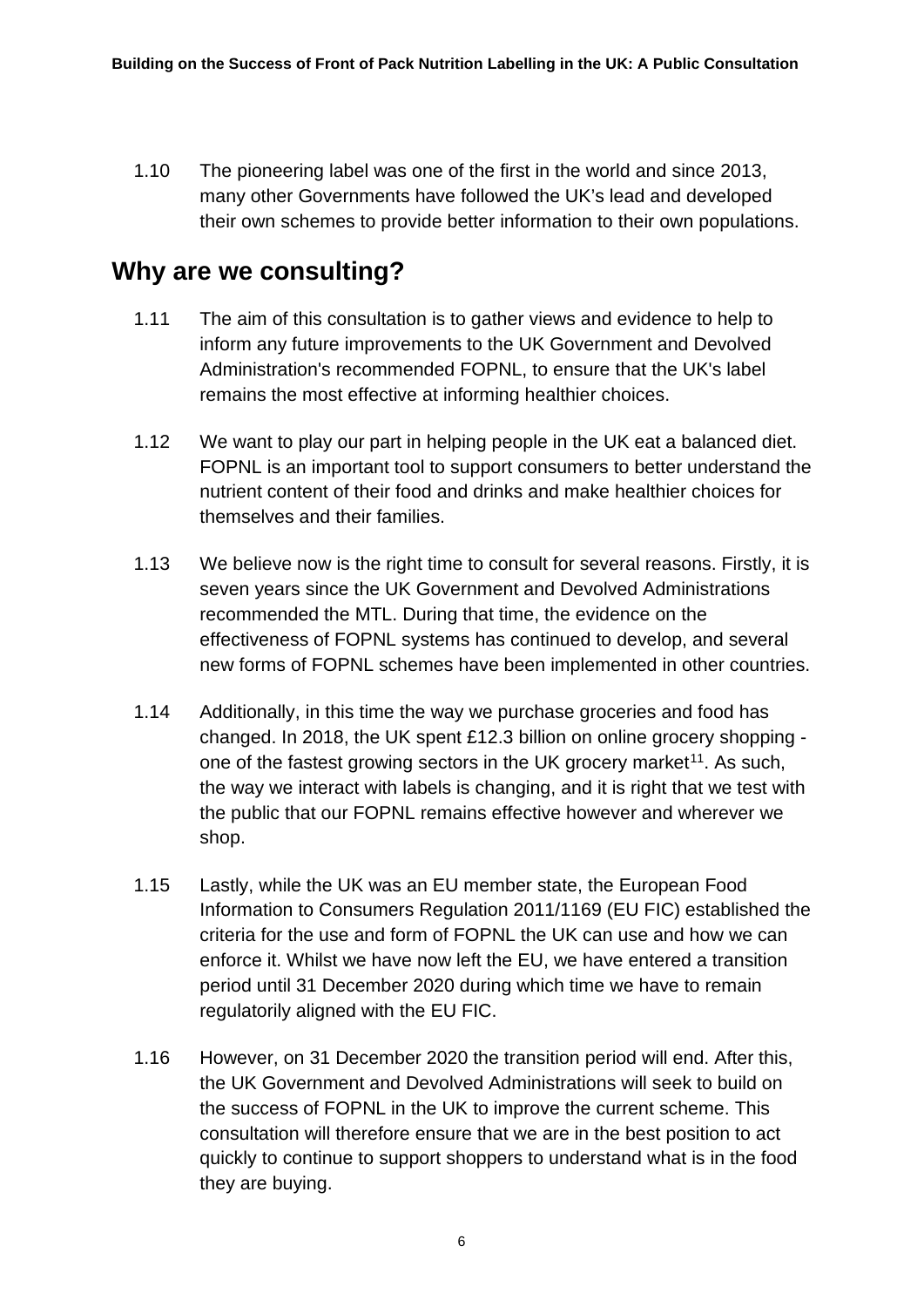- 1.17 This consultation is just one part of the UK Government and Devolved Administration's wider evidence-gathering exercise to ensure the FOPNL recommended is one that works the best for the UK market. As a first step, this consultation will collect views from the public on our current label, whether it could be improved, and invite views and evidence on different, international examples of FOPNL - all of which are based on new evidence that has emerged since we recommended the MTL in 2013.
- 1.18 Separately, the UK Government is currently in the process of commissioning an independent research body to empirically test whether specific FOPNLs help UK consumers identify the healthier choice when purchasing food and drink. Taken together, this consultation and our empirical research will provide robust evidence to support any changes to our current FOPNL to ensure that it has maximum impact to inform healthier choices.
- 1.19 In addition to this consultation, the UK Department of Health and Social Care work closely with the Department for Environment and Rural Affairs (Defra) on food labelling and nutrition. At the end of the transition period, Defra will have an opportunity to review food labelling in England and work with the Devolved Administrations to establish shared food policy goals across the UK.

# <span id="page-6-0"></span>**Government objectives**

- 1.20 We want to continue to do all we can to help consumers make better informed food choices and to help them improve their health, supporting them to prevent obesity and related conditions such as cancer, heart disease and type 2 diabetes as well as reduce their risk of adverse outcomes if they contract COVID-19.
- 1.21 To achieve this ambition, the joint objectives of all four administrations for FOPNL are:
	- To ensure the UK has a FOPNL that is evidence based and supports all consumers, irrespective of background or characteristics, to make healthier decisions about the food and drink they buy for themselves and their families;
	- Maintain and extend the use of FOPNL across the widest appropriate range of food and drink products;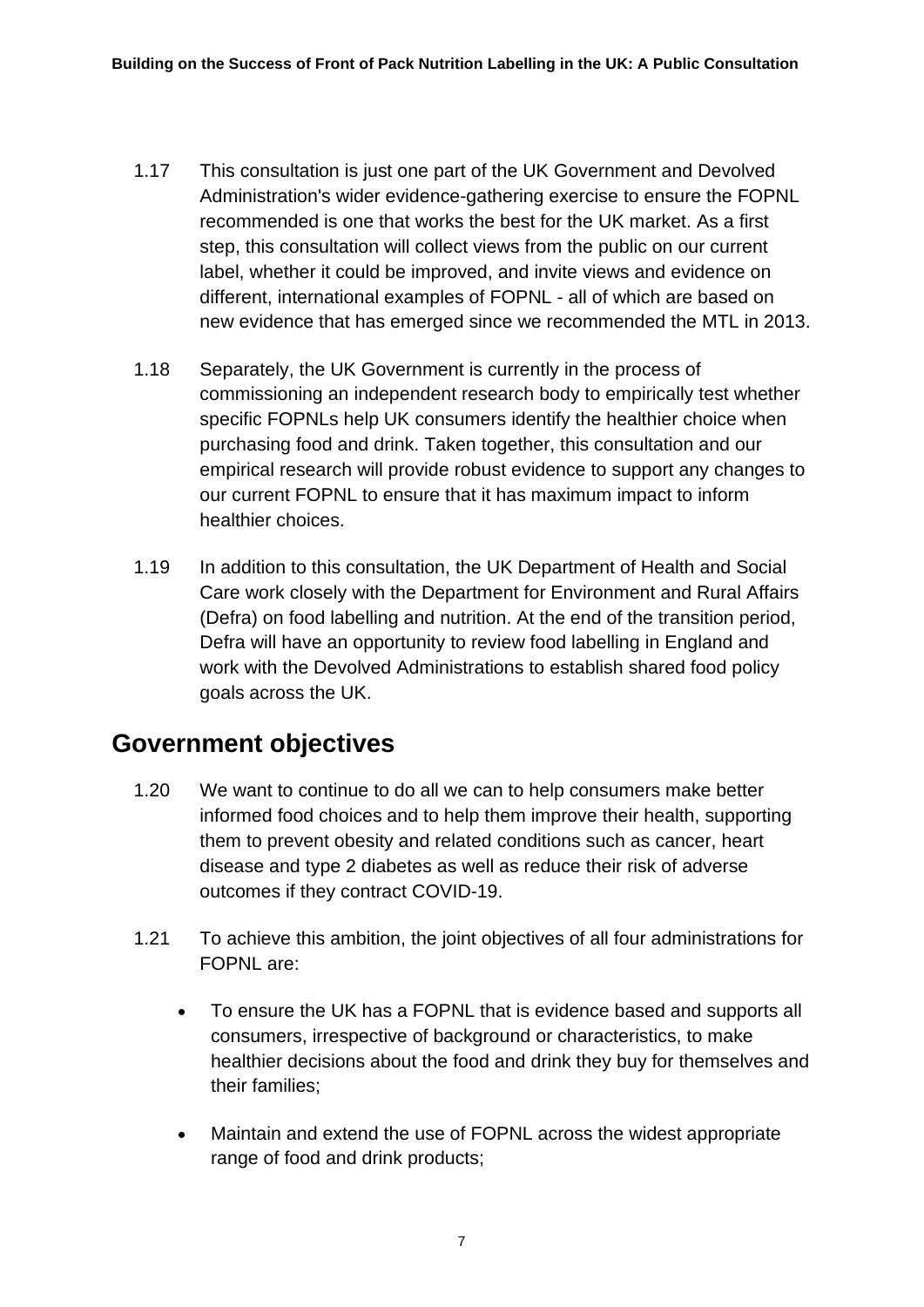- Achieve the greatest possible consistency in the way this information is presented, taking account of what we know about which forms of presentation support shoppers in making a healthier choice, however they shop.
- 1.22 This consultation contributes to these objectives by inviting views and evidence to ensure that the FOPNL that the UK Government and Devolved Administrations recommend for use in the UK remains the most effective system for UK shoppers.

# <span id="page-7-0"></span>**Consultation design**

- 1.23 This consultation is split into three core sections and we are seeking views on each area:
	- **The UK's recommended FOPNL scheme:** This section will provide an overview of the MTL, an outline of the evidence assessing the scheme, and consumer insights and attitudes towards the scheme since it has been implemented. We will then seek views on how the current Multiple Traffic Light System (MTL) is being used by consumers and industry alike.
	- **New International Examples:** To progress our understanding of FOPNL, this section seeks views and evidence on international FOPNL systems, including the composite label 'Nutri-score' and Chile's 'Warning Label'. We will also provide respondents with an opportunity to submit any alternative labels for consideration.
	- **Reflecting updated nutrition guidance in the UK's Recommended FOPNL.** In this section we outline new nutrition advice on sugar and fibre, which has been accepted by the UK Government and Devolved Administrations, seeking views on whether we should explore incorporating this into any future FOPNL.
- 1.24 The consultation will run for 12 weeks. Our preferred method of response is via SurveyOptic, the Government's consultation hub. To help with your response, you will find the questions outlined in each section, and provided as a summary in Annex D. We have specified the questions that should be answered by businesses and those that should be answered by the general public.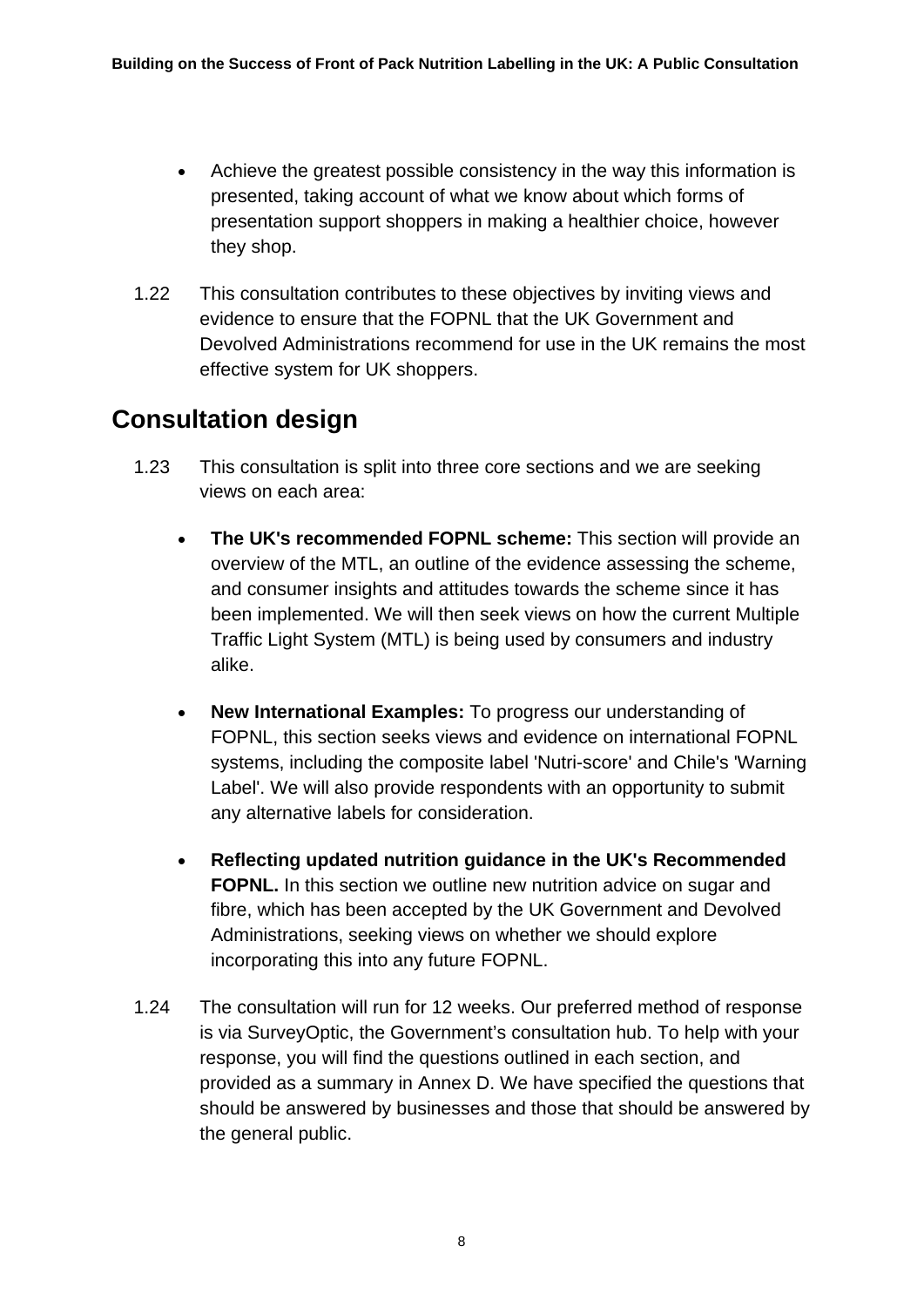• If you do wish to send an email response, please send those to [childhood.obesity@dhsc.gov.uk](mailto:childhood.obesity@dhsc.gov.uk)

# <span id="page-8-0"></span>**EU Regulation**

- 1.25 Currently, European Union (EU) Regulation 1169/2011, which came fully into effect on 13th December 2016, sets out the requirements on presenting Food Information to Consumers (EU FIC), including voluntary FOPNL. For example, the EU FIC sets out the criteria for the type and quantity of nutrients to be displayed. In May 2020, as part of the ['Farm to](https://ec.europa.eu/food/sites/food/files/safety/docs/labelling-nutrition_fop-report-2020-207_en.pdf)  [Fork Strategy'](https://ec.europa.eu/food/sites/food/files/safety/docs/labelling-nutrition_fop-report-2020-207_en.pdf) the EU Commission announced intention to mandate a form of FOPNL that is yet to be confirmed.
- 1.26 The EU FIC will continue to apply in the UK until the end of the transition period. The nature of our future relationship with the EU will be subject to the negotiations.
- 1.27 After the end of the transition period, the UK Government and Devolved Administrations will seek to build on the success of FOPNL in the UK. This consultation, and the wider research piece we will commission, seeks to ensure that upon the end of the transition period, the UK Government and Devolved Administrations are appropriately informed by the public, food and drink industry, academia, Non-Governmental Organisations and consumer associations to adapt future regulation in a way that best works for our population and is in line with future trade ambitions.

# <span id="page-8-1"></span>**Scope**

1.28 This consultation is being undertaken by the UK Government and Devolved Administrations. This is to reflect our joint ambitions to support consumers make informed decisions. We also want to support the food and drink industry that already voluntarily use the Government recommended FOPNL scheme, by considering what more can be done to encourage uptake of our recommended FOPNL, so that consumers are provided with consistency across all products across all four nations.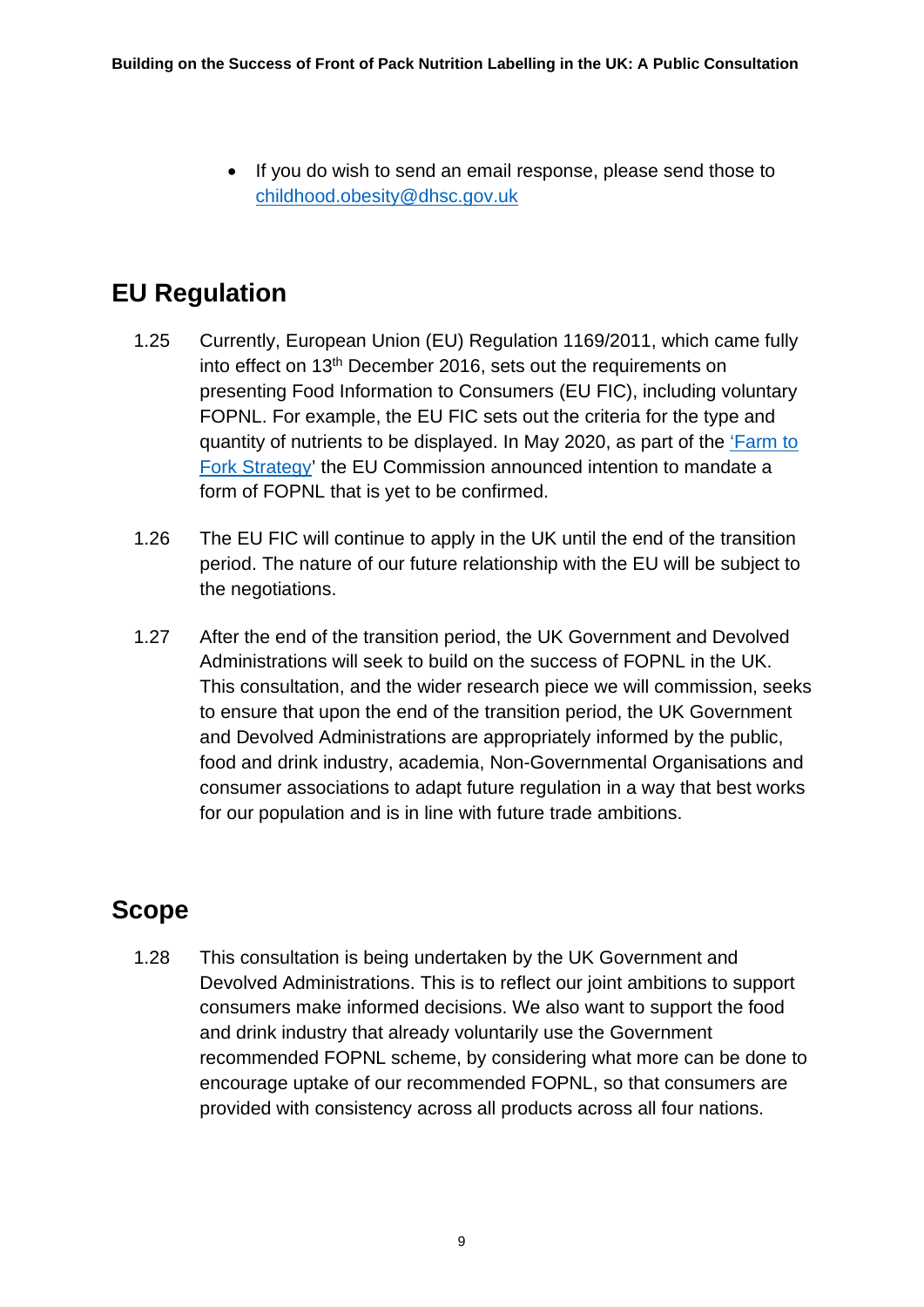# <span id="page-9-0"></span>**2. The UK's Recommended FOPNL scheme**

2.1 UK Health Ministers recommended the voluntary MTL in 2013. This was designed to comply with the Food Information to Consumers Regulation (EU) 1169/2011 and to provide one UK consistent, easy to understand, FOPNL scheme. The EU FIC also stipulates what nutrient information should be provided in the mandatory back of pack nutrition declaration. The development of the current scheme involved extensive consultation with the multinational retailers and manufacturers, charities and consumer associations. UK guidance was published for the food and drink industry to help them design their MTL, should they choose to use the Government recommended scheme on their products. This [guidance](https://assets.publishing.service.gov.uk/government/uploads/system/uploads/attachment_data/file/595961/Nutrition_Technical_Guidance.pdf) was later updated to provide businesses with information on how to communicate with their consumers to support them to use the MTL.

# <span id="page-9-1"></span>**Foundations of the scheme**

- 2.2 Before 2013, the UK food market contained several different types of FOPNL voluntarily adopted by food businesses. However, evidence showed that using just one, consistent form of FOPNL across the entire marketplace is key to consumers' noticing this information, gaining familiarity with it, and gaining confidence in using it  $12,13$  $12,13$ .
- 2.3 In response to this, the UK Government and Devolved Administrations undertook an extensive research and evidence gathering exercise spanning 12 years to discern which single FOPNL system would work best for the UK market<sup>[14](#page-28-14)</sup>. This involved significant modelling of the FOPNL criteria on food products and stakeholder engagement with the food industry, non-governmental organisations and consumers through both public consultation and structured focus groups.
- 2.4 From this research, we learned that a label that included percentage reference intakes, use of colour coding and information based on per portion was preferred by consumers and was the most effective method of facilitating understanding of nutrition information and supporting uptake of healthier choices.
- 2.5 This evidence was further supported by a robust, independent research project on consumer preferences, which combined a multi-method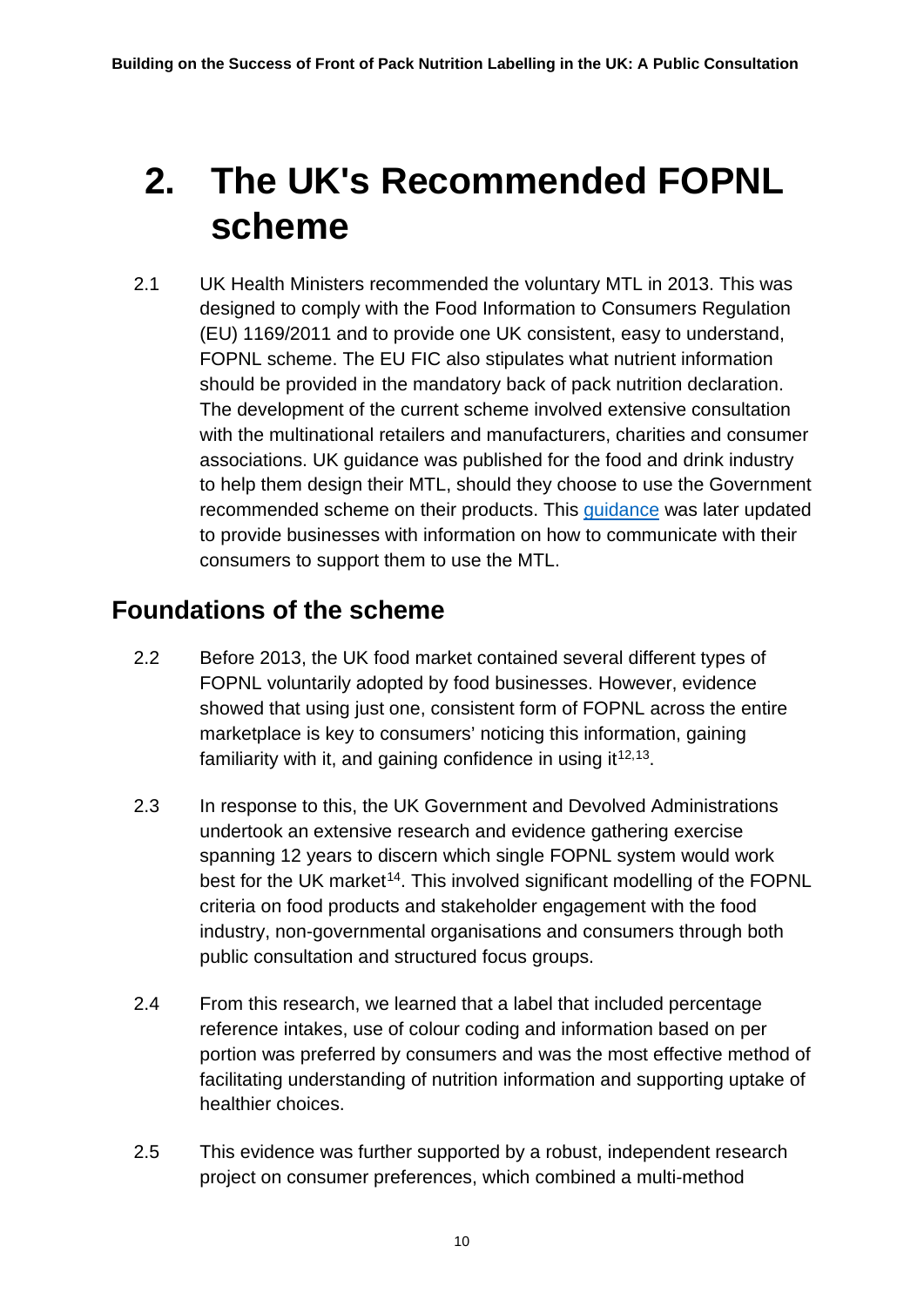approach to conclude the strongest FOPNL combined text, traffic lights and percentage reference intakes<sup>15</sup>.

2.6 This research was key in supporting the recommendation of the MTL in 2013, leading to the development of one standardised, recommended scheme to replace the different labels already in use and to provide consistency in the marketplace for shoppers.

# <span id="page-10-0"></span>**Principles of the scheme**

- 2.7 The MTL was designed to show consumers at a glance if the prepackaged food they are considering purchasing has low, medium or high amounts of fat, saturated fat, sugars and salt, based on an adult's reference intake. The use of colours means that this scheme is commonly referred to as the 'traffic light scheme'. Figure 2 displays an example of a traffic light label.
- 2.8 In 2013, the UK Government and Devolved Administrations issued [guidance](https://assets.publishing.service.gov.uk/government/uploads/system/uploads/attachment_data/file/595961/Nutrition_Technical_Guidance.pdf)<sup>[16](#page-28-16)</sup> to support industry, providing a step-by-step guide through the process of creating a traffic light label which must include:
	- Energy value in kilojoules (kJ) and kilocalories (kcal) per 100g/ml and in a specified portion of the product.
	- Quantity of nutrients in grams of fat, saturated fat ("saturates"), (total) sugars and salt in grams, in a specified portion of the product.
	- Portion size information expressed in a way that is easily recognised by, and meaningful to the consumer.
	- Percentage reference intake for adults, based on the amount of each nutrient and energy value in a portion of the food or drink.
	- Colour coding of the nutrient content of the food or drink.

**Figure 2: The UK Government and Devolved Administration's recommended Multiple Traffic Light Label**

#### Energy Fat Sugars Salt **Saturates**  $924k$  $13q$ 5.9<sub>a</sub> 0.8a  $0.7<sub>q</sub>$ 220 kcal  $11%$  $19%$ 30%  $1\%$  $12%$

### Each grilled burger (94g) contains

of an adult's reference intake Typical values (as sold) per 100g: Energy 966kJ / 230kcal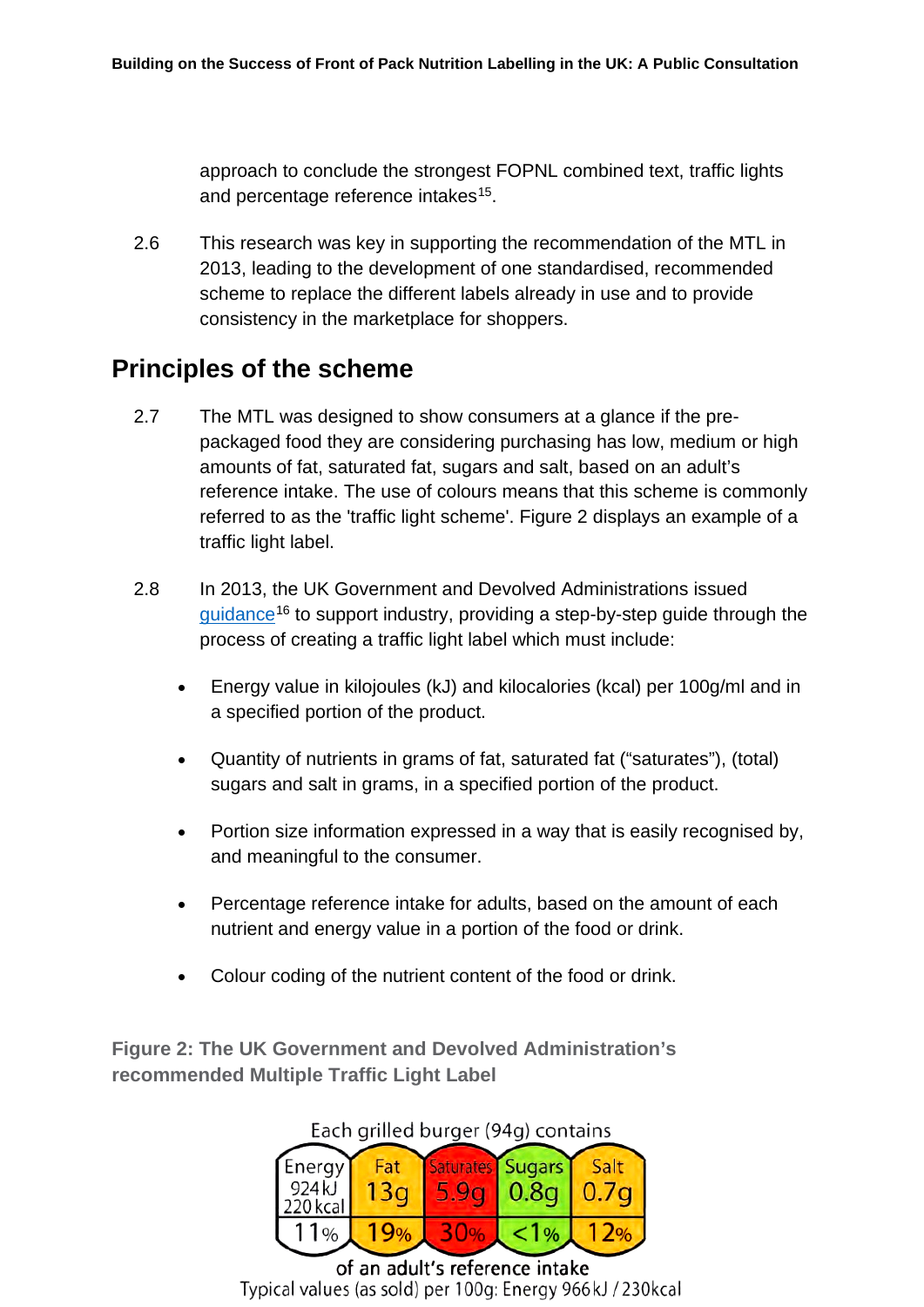## <span id="page-11-0"></span>**Success of our current scheme**

- 2.9 Overall, the UK's voluntary scheme has been a success. Despite there being no legal duty to display the MTL, a significant number of businesses, including all major UK retailers voluntarily took action to encourage healthier eating by displaying the MTL on either all, or a selection of their pre-packed products.
- 2.10 There is extensive evidence available about consumers' understanding and comprehension of FOPNL. The inclusion of traffic light colours is generally considered to be beneficial to help people make healthier choices quickly, and the MTL has been shown to be more effective in increasing the selection of healthier options than other popular FOPNL that have been tested in the literature, such as Guideline Daily Amount labels and endorsement schemes<sup>17</sup>.
- 2.11 Our pioneering MTL has been tested in studies across the world. For instance, in 2016, a systematic review and meta-analysis of nine randomised studies (two conducted in real-world settings and seven in artificial settings) found that traffic light systems increased the number of people selecting a healthier option by 29%[18.](#page-28-18)
- 2.12 Our MTL system is also proven to be popular with consumers, with 9 in 10 shoppers agreeing it helps them to make informed decisions when purchasing food[19.](#page-28-19)

# <span id="page-11-1"></span>**Consumer Insights Research**

- 2.13 In 2016, the Department of Health and Social Care took action to build on the evidence base, and commissioned Kantar Worldpanel to carry out research exploring consumers' understanding and use of FOPNL in the UK.
- 2.14 Three years after the MTL label formally entered the market, this research tested how consumers engaged with FOPNL and whether or not it influenced their purchasing decisions.
- 2.15 1,500 nationally representative respondents from Kantar's UK household panel completed an online questionnaire designed to measure their attitudes and behaviours when making purchasing decisions. This data was then linked to what items they purchased in a simulated shopping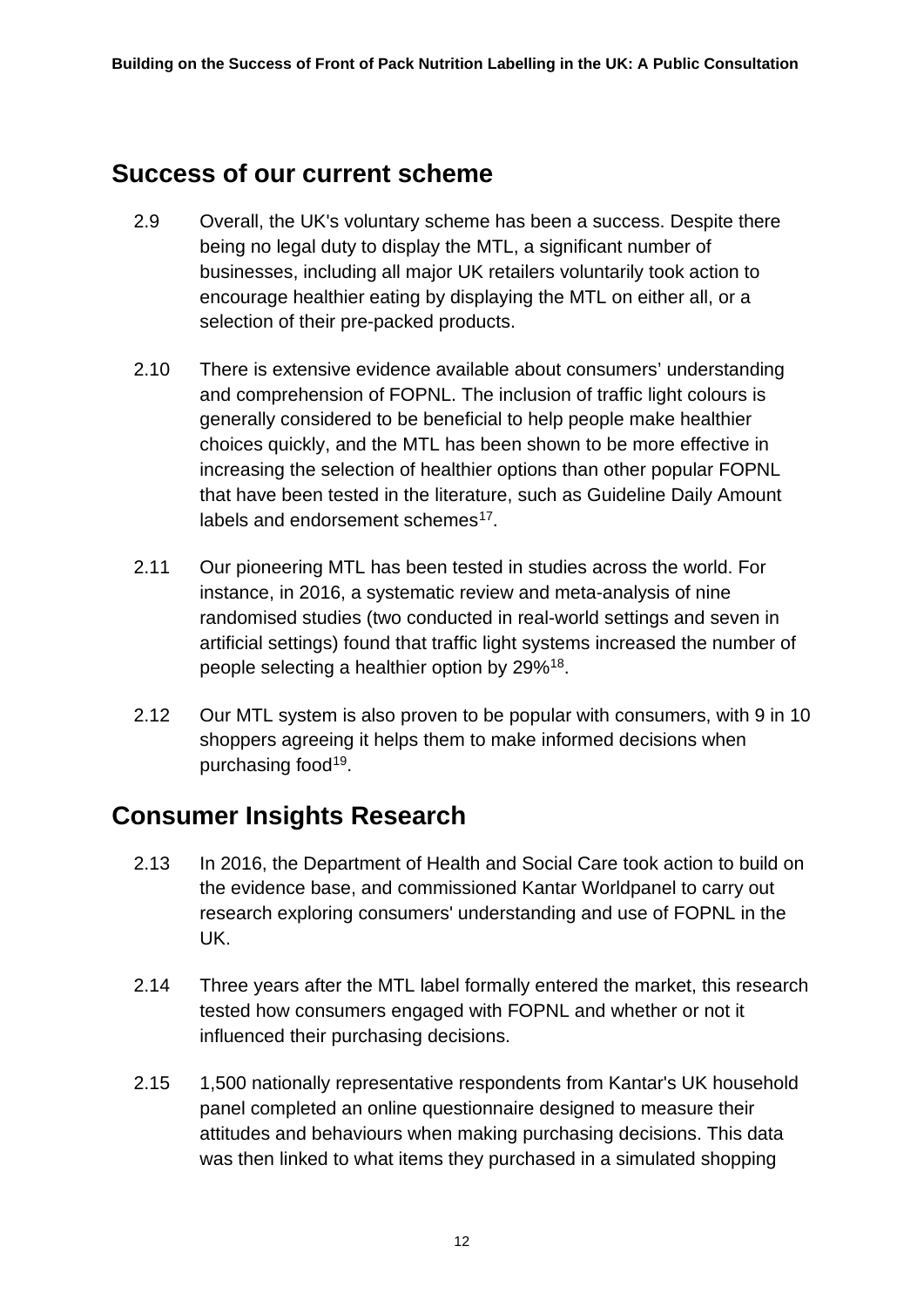environment to quantify whether or not shoppers who regularly check FOPNL buy healthier foods.

- 2.16 The key messages from this research were that:
	- Over 80% of people said they look at FOPNL but almost 20% never do.
	- People that did look at FOPNL had healthier shopping baskets with fewer calories, less sugar, fat and salt content and higher fibre content.
	- 69% of participants agreed that a FOPNL was useful when trying to choose a healthier diet, although some respondents reported confusion on reference intake information, and difficulty in visualising grams of nutrients.
	- Sugar was seen as the most important information on the label. Colour coding and number of calories was seen as the most useful information; the weight of nutrient and the recommended portion sizes were reported as the least useful mainly due to difficulty in visualising grams and varying portion sizes on products.
	- People shopping for their families were most likely to look at FOPNL, but it is clear that those from lower socio-economic groups pay less attention to FOPNL labels.
- 2.17 Significantly, this research suggests that a majority of consumers pay attention to front-of-pack labelling some or all of the time, and that the current labelling (which is typically MTL) does help consumers make more informed choices about the food and drink they buy.
- 2.18 The research also revealed which components of labelling were the most important to consumers. For instance, traffic light style colour coding is an important tool for displaying nutrition information in an easy to understand format, and calories were seen as important too.
- 2.19 This research has been supported by more recent data from the FSA 'Eating Well Choosing Better' Tracker in Northern Ireland<sup>[20](#page-28-20)</sup>, which tracks consumer's use of the multiple traffic light label. Their November 2019 survey on 313 adults discovered that:
	- 67% of participants understand the purpose of the MTL label to help guide food choice.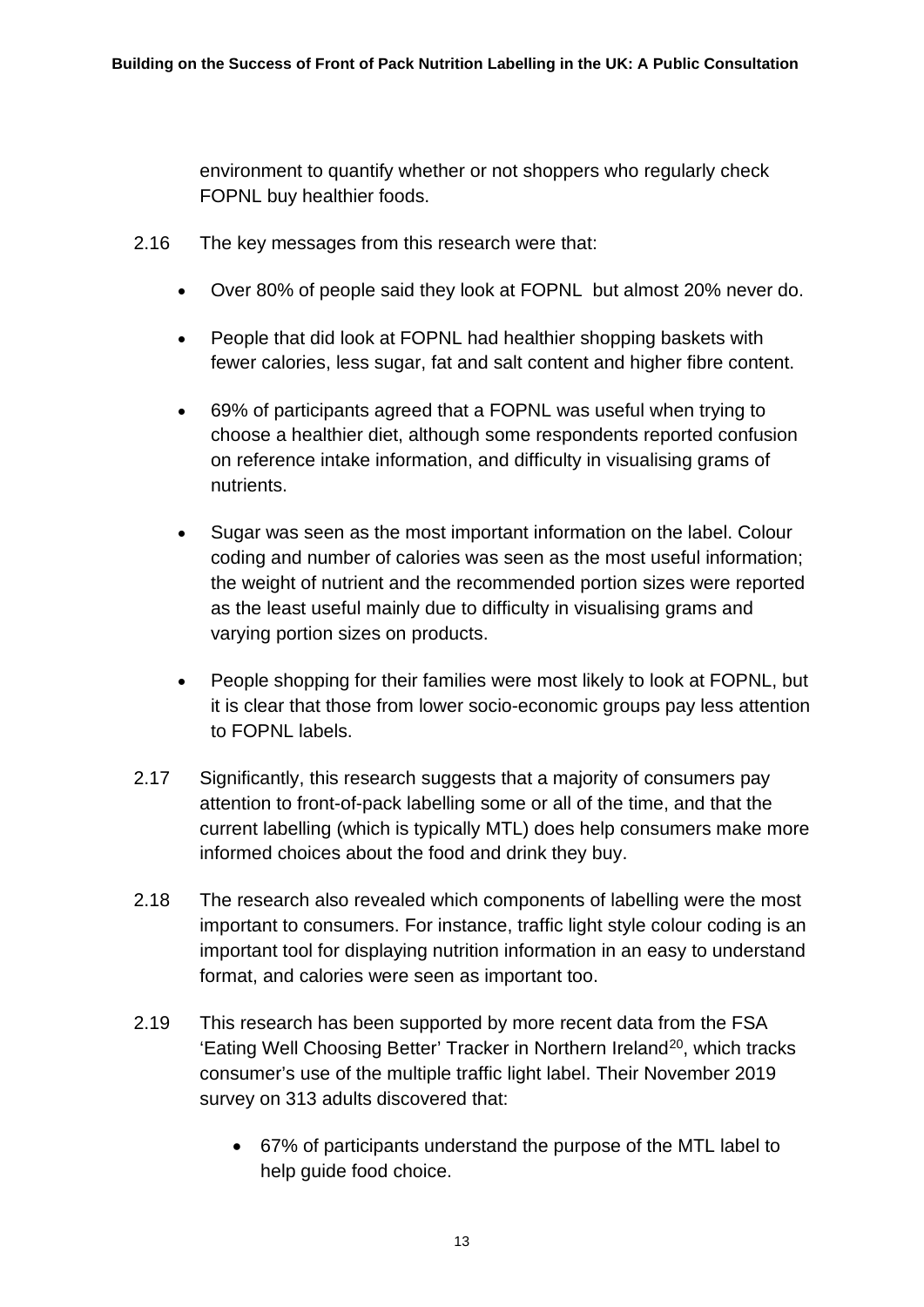- 48%, 40%, 41%, 41% and 35% participants consult the multiple traffic light label for sugar, calories, salt, fat and saturated fat, respectively.
- 2.20 Similarly, although published in 2009, the extensive research managed by the Food Standards Agency (FSA) to determine which FOPNL should receive accreditation drew similar conclusions to our 2016 Kantar research. For instance, colour was found to be a crucial component to a label's effectiveness for supporting decisions, and greater barriers to using FOPNL were found from those from lower socio-economic groups, with ethnicity and age also playing a factor.

### **Questions for businesses**

1. Do you feature a Front of Pack Nutrition Label on your products?\* [Yes/No/Prefer not to say]

2a) *If answered [Yes]* - Is the label the Government approved Multiple Traffic Light labelling system? [Yes/No]

2b) *If answered [Yes] to using the Government approved Multiple Traffic Light labelling system* - What percentage of your product portfolio carries Multiple Traffic Light labelling? [Free text – specify number]

2c) *If Multiple Traffic Light label is on less than 100% of products -* What products do not carry Multiple Traffic Light label on and why? Please specify the product categories. [Free text box].

2d) When adopting the Multiple Traffic Light Label - did you incur costs over and above existing labelling cycles? Please quantify these costs. [Free text box]

2e) Did the introduction of Multiple Traffic Light influence any reformulation of your products? [Yes/No/Prefer not to say]\*

3a) *If answered [Yes] but using another form of Front of Pack Nutrition Labelling* - Please explain what Front of Pack Nutrition Labelling your business features on its products and why you chose this over the government recommended label. [Free text box]

3b) *If using different form of Front of Pack Nutrition Labelling -* What percentage of your product portfolio carries this form of Front of Pack Nutrition Labelling? [Free text box – specify number]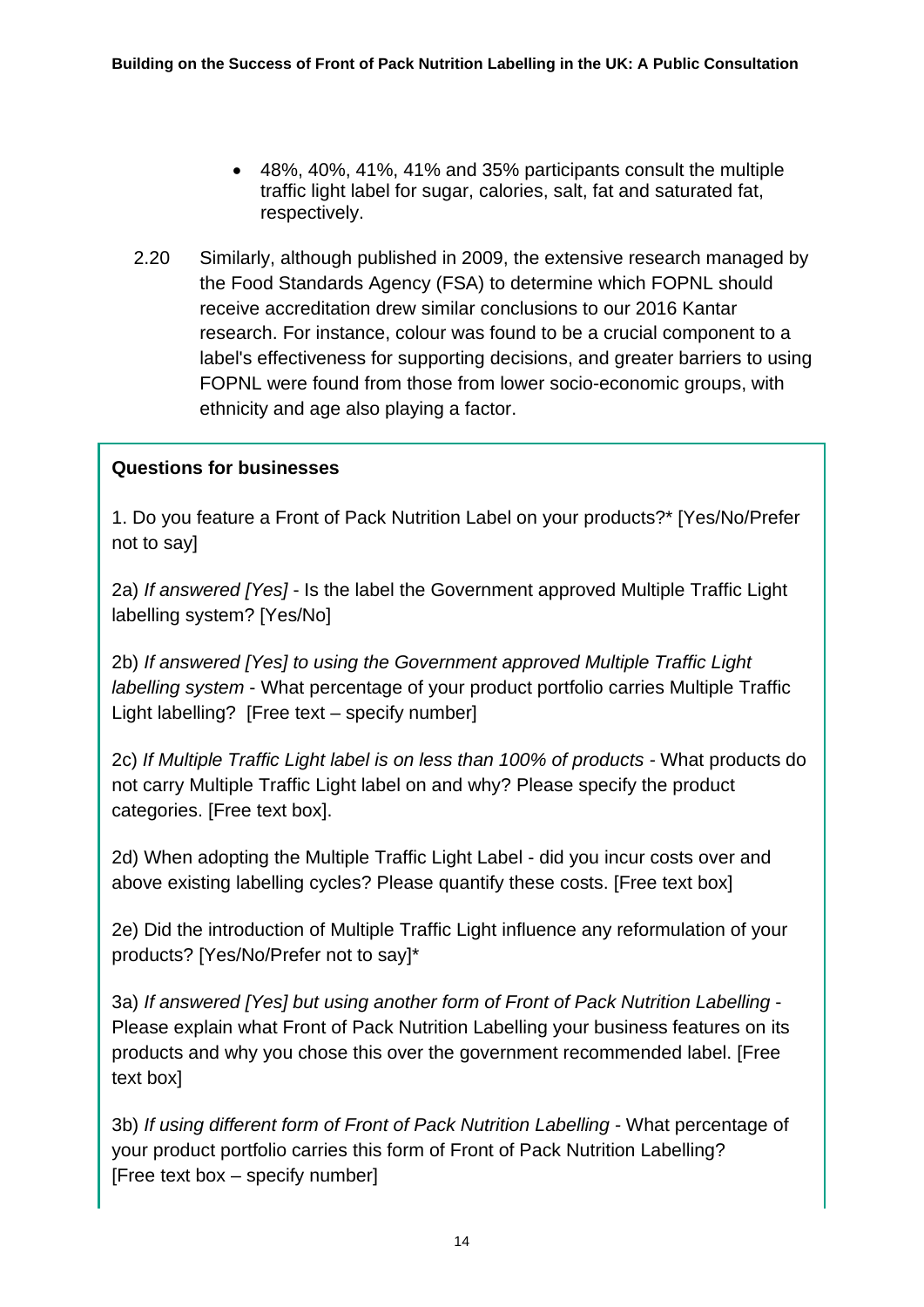3c) *If Front of Pack Nutrition Label is on less than 100% of products -* What products do not carry Front of Pack Nutrition Labelling on and why? [Free text box].

3d) *If using different form of Front of Pack Nutrition Labelling* - Why does your business not use the Government recommended Multiple Traffic Light on your products? [Free text box]

3e) *If using different form of Front of Pack Nutrition Labelling*- What would encourage you to adopt Multiple Traffic Lights on your products? [Free text box]

4a) *If answered [No] and therefore not using any Front of Pack Nutrition Labelling* - Why does your company not use any Front of Pack Nutrition Labelling? [Free text box]

4b) *If answered [No] and therefore not using any Front of Pack Nutrition Labelling* - What would incentivise you to use Front of Pack Nutrition Labelling on your products in the future? [Free Text Box]

5) In principle, would your business support a proposal to display the same Front of Pack Nutrition label on your products? [Yes/No/I do not have a view]\*

### **Questions for the public and organisations**

6a) Do you use the Multiple Traffic Light label to make choices about the food and drinks that you buy? [Tick box - always/very frequently/sometimes/rarely/never/ Prefer not to say/Not relevant]**\***

6b) Please explain your choice [Free text box]

7a) Do you find the Multiple Traffic Light label:

- Clear (Yes/No/I do not have a view)
- Informative (Yes/No/I do not have a view)

7b) How easy do you find the following components of the Multiple Traffic Light label?

- Individual nutrients (fat, saturates, sugar, salt) [Tick box - very easy/easy/moderate/somewhat difficult/difficult/I do not have a view]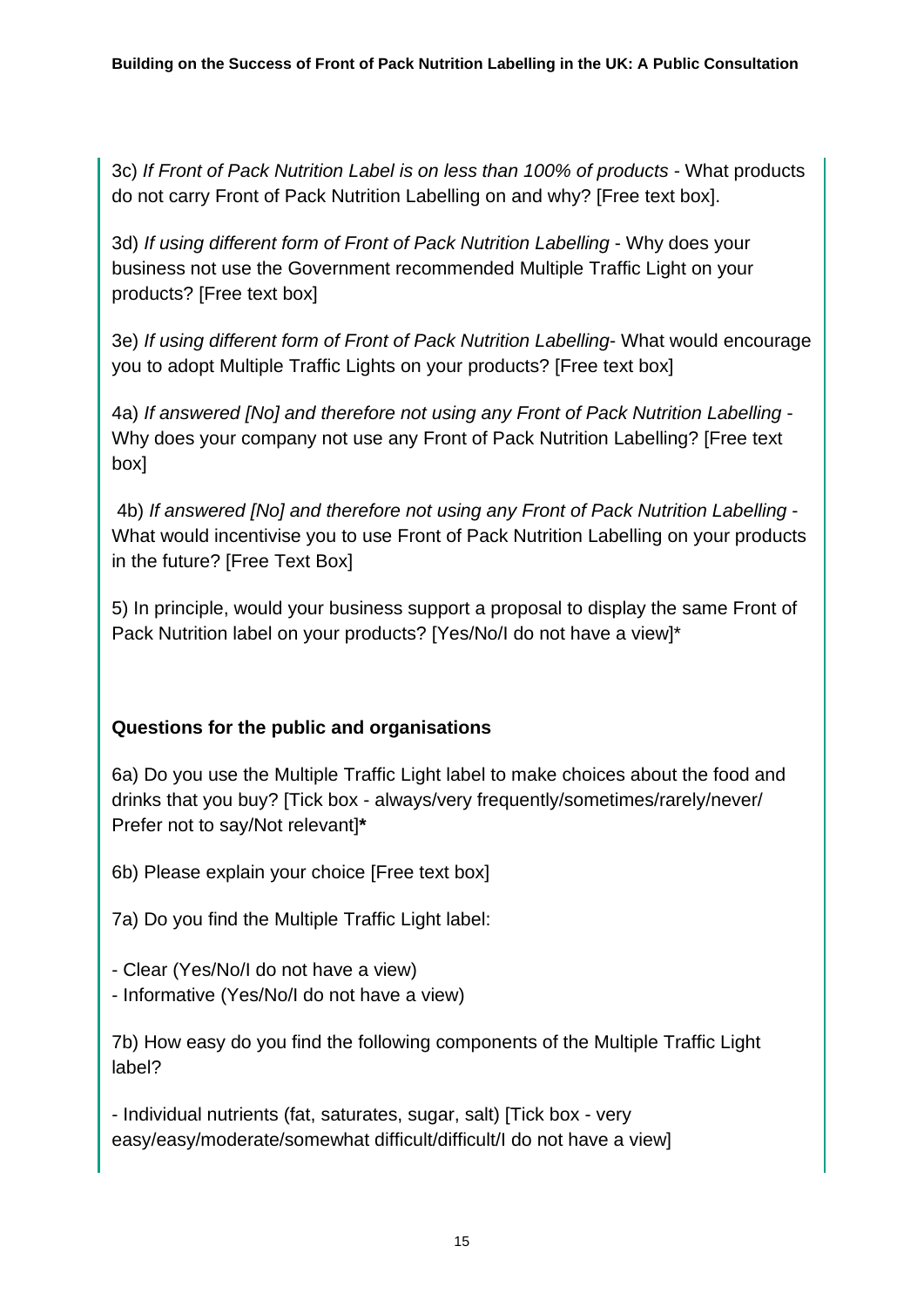- Use of red, amber and green colours [Tick box - very easy/easy/moderate/somewhat difficult/difficult/I do not have a view]

- Reference Intakes [Tick box - very easy/easy/moderate/somewhat difficult/difficult/I do not have a view]

- Portion Size [Tick box - very easy/easy/moderate/somewhat difficult/difficult/I do not have a view]

8. How could the Multiple Traffic Light label be made easier to use? [Free text box]

9. Would you find it helpful if more products displayed the same Front of Pack Nutrition label? [Yes/No/I do not have a view]\*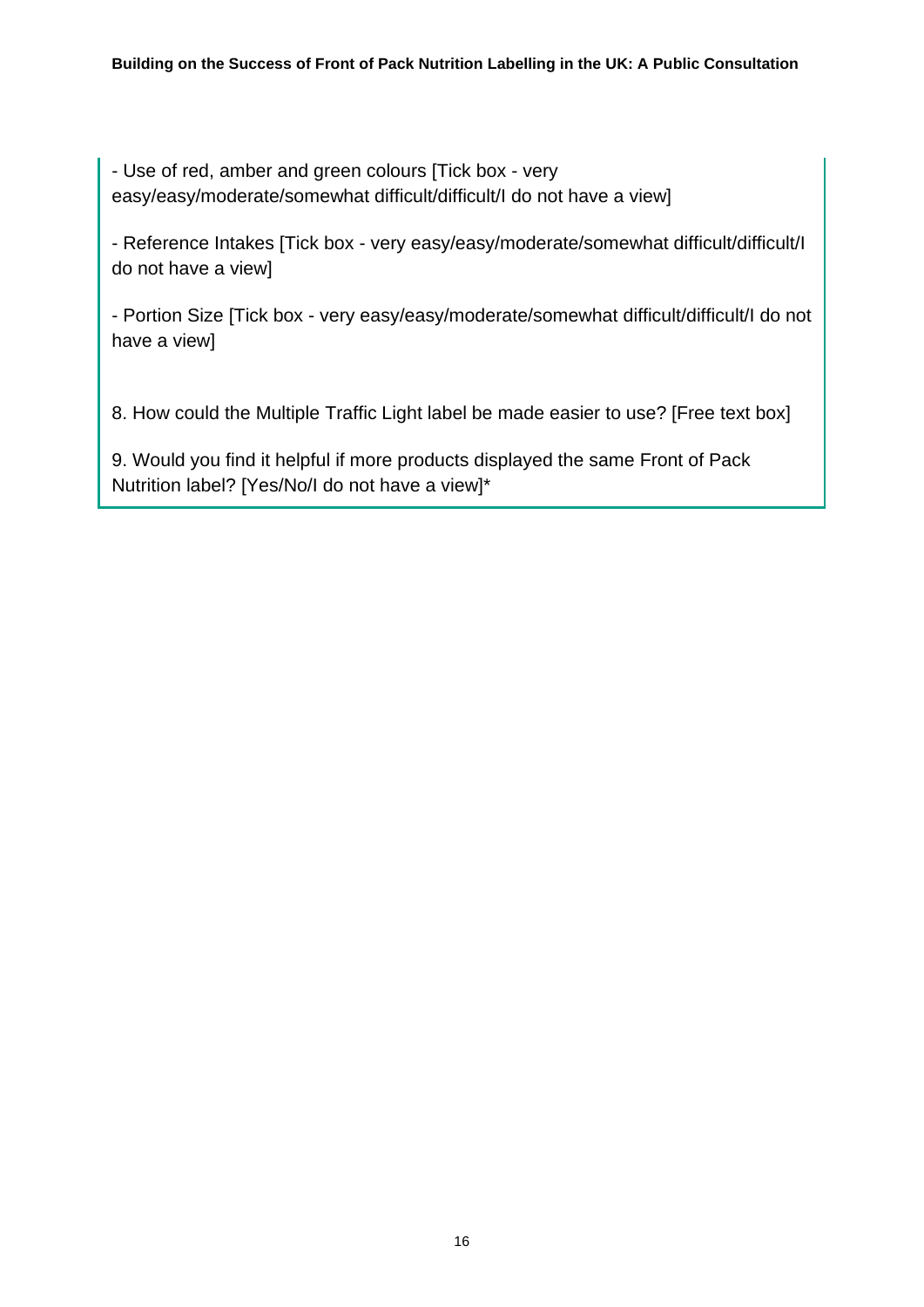# <span id="page-16-0"></span>**3. New International Examples**

- 3.1 Since 2013 Governments across the globe have developed a variety of different FOPNL to improve dietary intake and reduce diet-related chronic disease in their countries, all of which have been implemented by global businesses, some of which operate here in the UK.
- 3.2 With more and more schemes entering the global marketplace, there is ongoing debate about which FOPNL system is the most effective at translating complex nutritional information to consumers, while informing healthier choices and stimulating product reformulation.
- 3.3 We want to ensure we have the best FOPNL scheme for the UK population. To do that, we believe we should reflect on these new forms of FOPNL developed by our global partners that have not been previously considered by the UK Government and Devolved Administrations.
- 3.4 Out of the many new labels implemented since 2013, we have selected two FOPNLs to be considered in this consultation. These are the Nutri-Score label which originated in France and Chile's 'Warning Label', both of which have components that the UK Government and Devolved Administrations are interested in exploring further. Crucially, these labels have been carefully chosen as they are:
	- Based on new evidence that has emerged since we recommended the MTL in 2013.
	- Addressing key findings identified in our Kantar research.
	- Supported by a body of evidence demonstrating impact to public health.
	- Significantly different to our current Multiple Traffic Light FOPNL scheme.
- **3.5 At this stage, we are not proposing any changes to legislation or policy governing FOPNL in the UK. Instead, the following section seeks views on the Nutri-Score and Warning Label to further the UK Government and Devolved Administration's understanding of FOPNL.**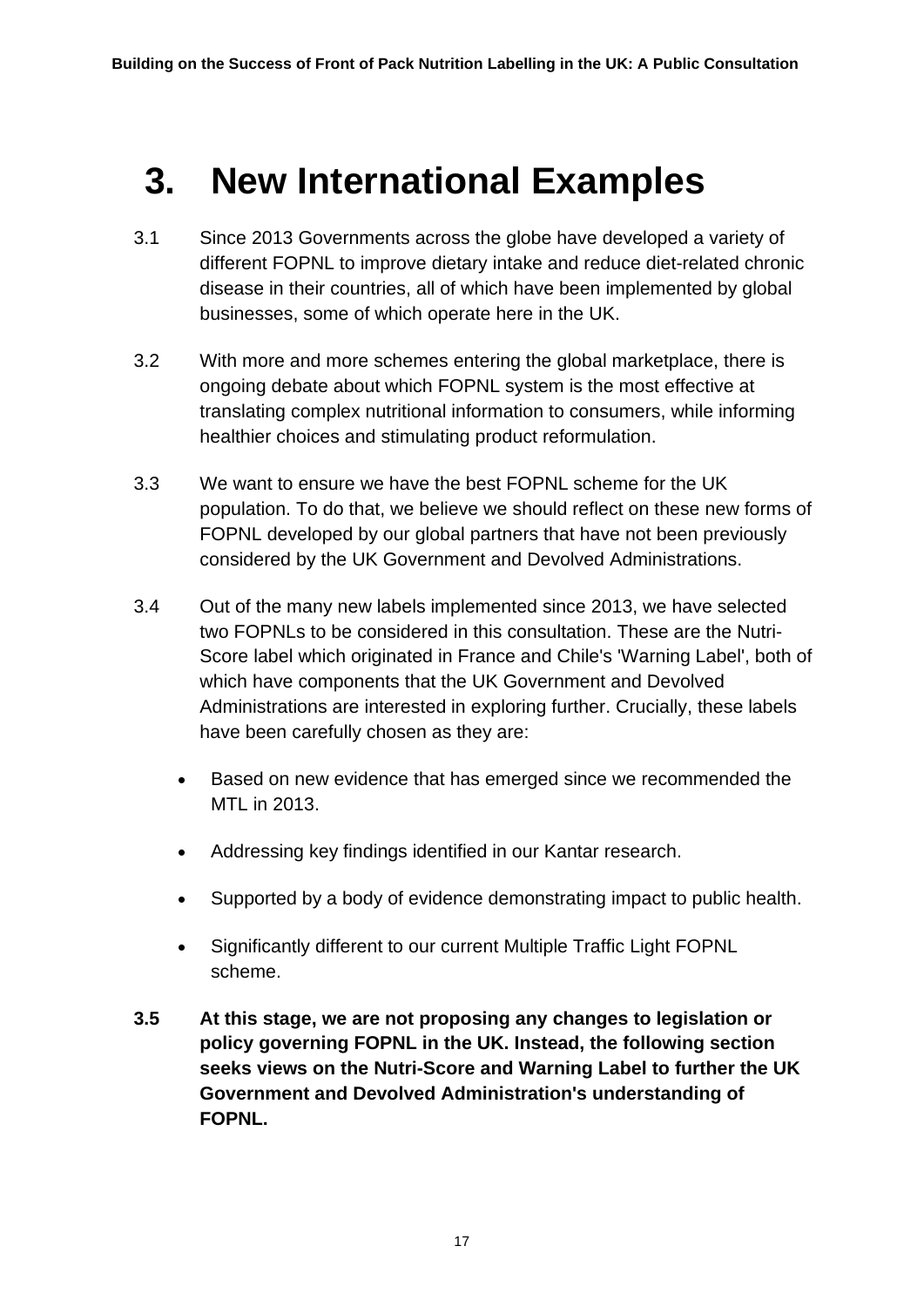# <span id="page-17-0"></span>**'Nutri-Score'**

### **Background**

- 3.6 The Nutri-score label was given official Government recognition in France in 2017. The colour-coded label is intended for use on processed foods and non-alcoholic beverage and like the UK's MTL, is required to comply with Regulation (EU) 1169/2011 and as such is not mandatory. A number of countries across the EU have adopted (Belgium, Spain, Netherlands) or are cons[i](#page-17-1)dering adopting this label (Portugal)<sup>i</sup>.
- 3.7 Figure 3 shows the Nutri-score label which is a composite label that converts the nutritional value of a product into one of five letters and corresponding colours, ranging from dark green to dark orange to rate a product's overall healthfulness<sup>[21](#page-28-21)</sup>. Within the colour coded box there are also letters ranging from A for the "best nutritional quality" to E for the "least good nutritional quality".
- 3.8 Overall, a product's rating is based on the nutrients present in 100g. A high content of fruits and vegetables, fibre, and protein (as a marker of calcium, iron and omega 3 fatty acids) promote a higher score, while high content of energy, sugar, saturated fatty acids, and sodium will decrease the score.

**Figure 3: Nutri-Score**



<span id="page-17-1"></span><sup>i</sup> At the time of writing.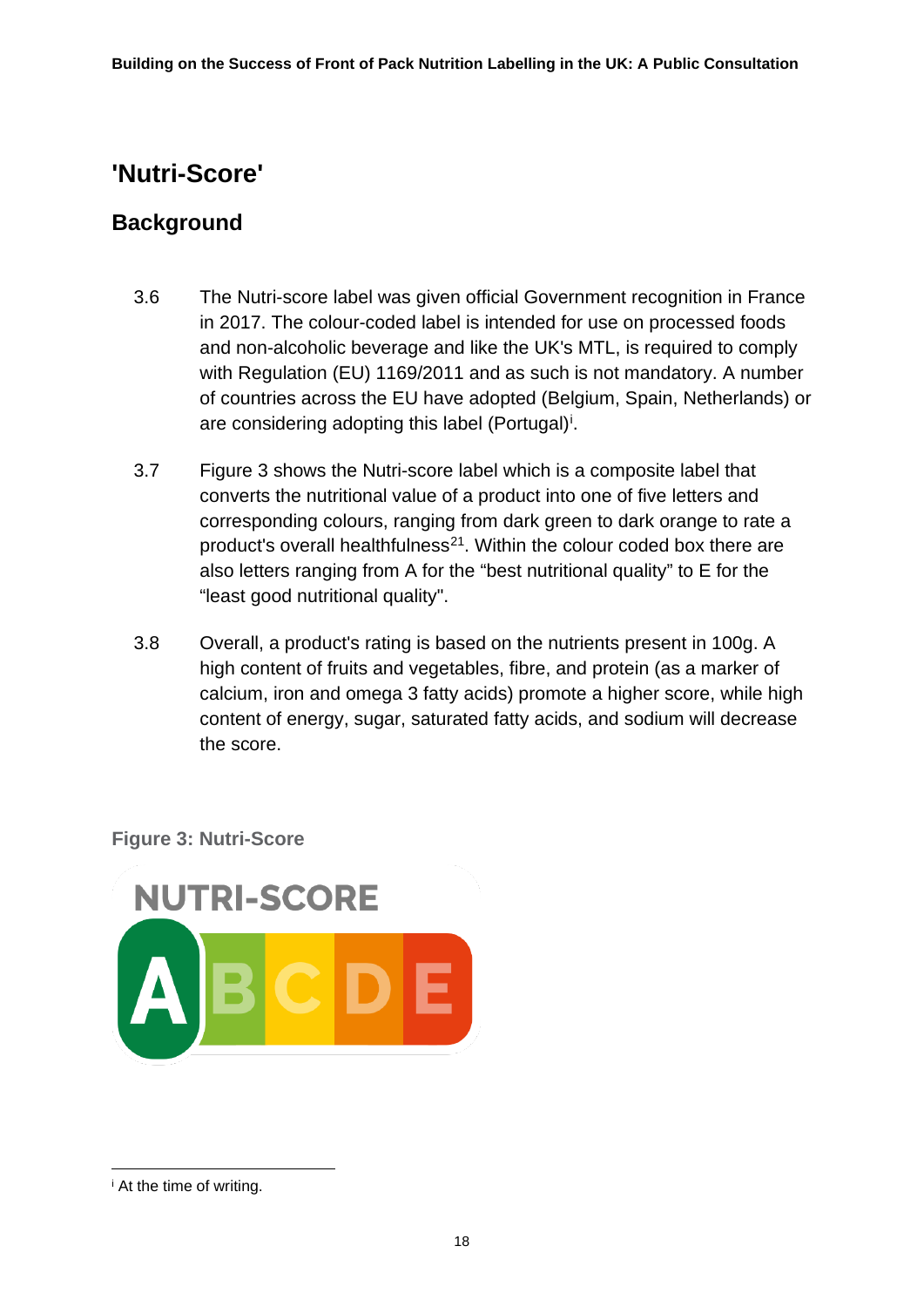## **Evidence and Impact**

- 3.9 Nutri-score is popular with French consumers. A survey among 300,000 clients of popular French supermarket *E.Leclerc* found that consumers with access to Nutri-score nutritional information bought healthier products compared to products with no logo at all. It also found that the effect on food choice is stronger for consumers from lower socio-economic backgrounds and those under 30 years of age, with data of purchasing choices and consumer insights from both of these groups demonstrating that the Nutri-score label encouraged healthier food choices<sup>22</sup>.
- 3.10 There is also evidence to suggest that when compared to other FOPNL, Nutri-score was associated with the highest improvement in the nutritional quality of the consumer's shopping basket in a simulated shopping environment. For instance, one study that tested nearly 700 French consumers found that the nutritional quality of the shopping cart was improved by 9.3% for Nutri-score compared to 4.8% for MTL. Moreover, the Nutri-score performed better than other labels for consumers with the lowest income<sup>[23](#page-28-23)</sup>.

# <span id="page-18-0"></span>**How does it compare to the UK scheme?**

- 3.11 Nutri-score does not provide a breakdown of nutrients or display reference intakes which our MTL currently does. Although the Nutri-score does utilise a colour-coding system, this is adopted differently to the UK's MTL. For instance, the UK's MTL colour-codes each nutrient with one of three ratings – red, amber or green, whereas the composite Nutri-score label displays a continuum of colours from dark green to dark red with corresponding letters from A - E which rate the overall healthiness of a product.
- 3.12 Nutri-score is also required to comply with European regulation (Regulation (EU) No 1169/2011 on the provision of food information to consumers) and as such, displaying the label is not compulsory in France. Under these voluntary arrangements, industry uptake of the label has been low with up to 20% of the products in the French Market adopting the label $^{24}$  $^{24}$  $^{24}$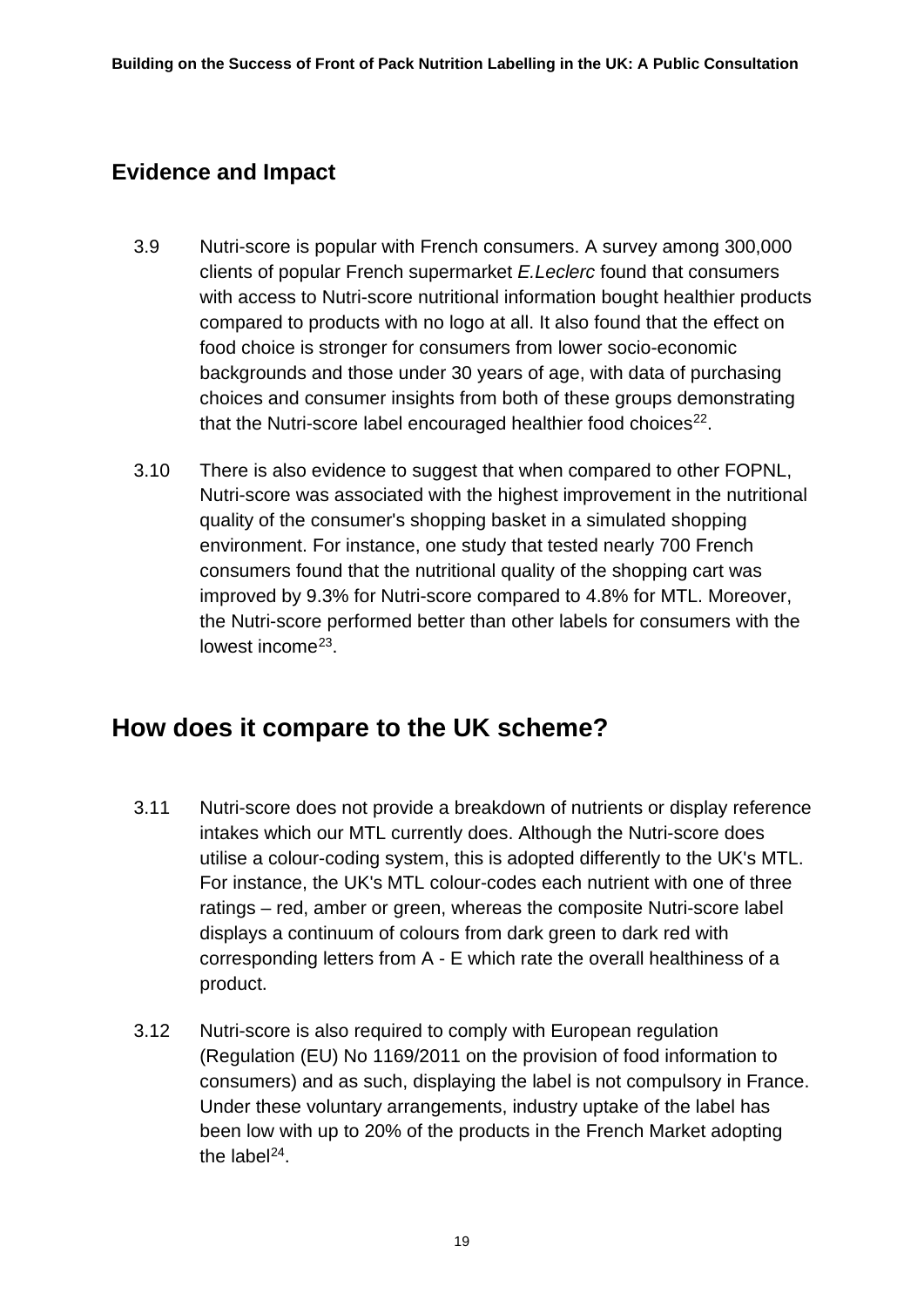# <span id="page-19-0"></span>**Chile's 'Warning Labels'**

### **Background**

- 3.13 In June 2016, the Chilean Government put in place new mandatory regulations requiring all packaged food high in calories (energy), sugars, saturated fats and sodium to display front-of-pack 'Warning Labels', presented as stop signs, to clearly show consumers that a product exceeds recommended nutrient thresholds (see Figure 4).
- 3.14 Warning labels are required by law if a food exceeds nutrient thresholds set in the regulation for total sugar, sodium, saturated fat and calories (energy). However, foods that have high levels of these nutrients in their natural form such as nuts, avocados or bananas are excluded<sup>25</sup>. If a product exceeds thresholds in more than one area, multiple Warning Labels stating that a product is 'high in' a particular nutrient must be displayed on the product. This means that for some foods, up to four stop signs may be required.

### **Evidence and Impact**

- 3.15 The Chilean Ministry of Health commissioned several studies to determine the most effective FOPNL for the Chilean label, testing several concept labels including a version of the traffic light label. They found that the black and white warning label communicated 'prohibition' to consumers and was the most successful tool to alter purchasing behaviour in favour of a healthier choice.
- 3.16 The Chilean FOPNL Warning label was introduced alongside a range of interventions to improve obesity rates including decreasing children's exposure to unhealthy foods by restricting marketing, advertising and sales. As such, it is difficult to evaluate the success of their FOPNL intervention alone. However, early analysis shows the Warning Label has already had considerable impact with approximately 40% of Chileans claiming they have used the label to inform their purchasing  $26$ . In particular, sizeable effects were seen in juice and breakfast cereal purchasing, where early data indicates that consumers are substituting these products for healthier options if they contain a Warning Label.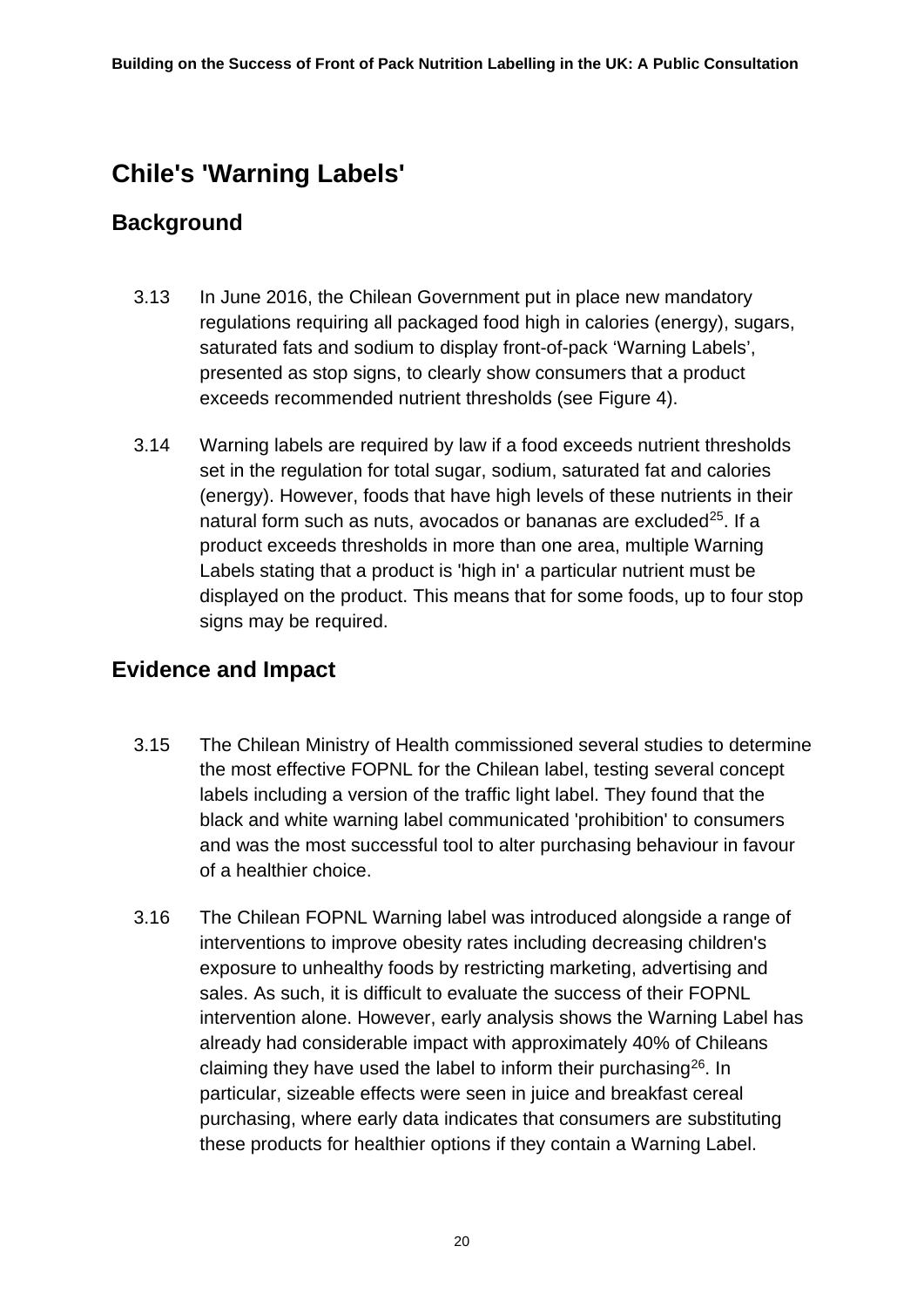## **How does it compare to the UK scheme?**

- 3.17 The Chilean FOPNL scheme differs from the UK scheme in both design and content. The Chilean FOPNL only distinguishes between 'unhealthy' and healthier products and does not use colour, in contrast to the MTL which uses colour-coding to grade products' nutritional content. Additionally, unlike the MTL the Chilean FOPNL does not contain a breakdown of nutrient specific information or display reference intakes on the FOPNL, which are present on the MTL.
- 3.18 Unlike the UK's MTL the Chilean FOPNL scheme is mandatory, meaning all food businesses in scope are required to display the warning label if their product exceeds the threshold for all or any of the nutrients.
- **Figure 4: Warning Labels in Chile**



Notes: From left to right: High in Sugar, High in Calories, High in Saturated Fats and High in Sodium. At the bottom of each label it states Ministry of Health.

### **Questions for businesses**

10a) Do you think you would be more likely to adopt one of these labels on your products, compared to current Multiple Traffic Light label? [Yes/No/I do not know]\*

10b) *If answered yes* -Which label would you be more likely to adopt?\*

- Chile Warning Label [tick box]
- Nutri-score [tick box]

### **Questions for the public and organisations**

11a) Do you think you would be likely to use one of these labels more when shopping, or adopt on more of your products, compared to current Multiple Traffic Light label? [Yes/No/I do not know]\*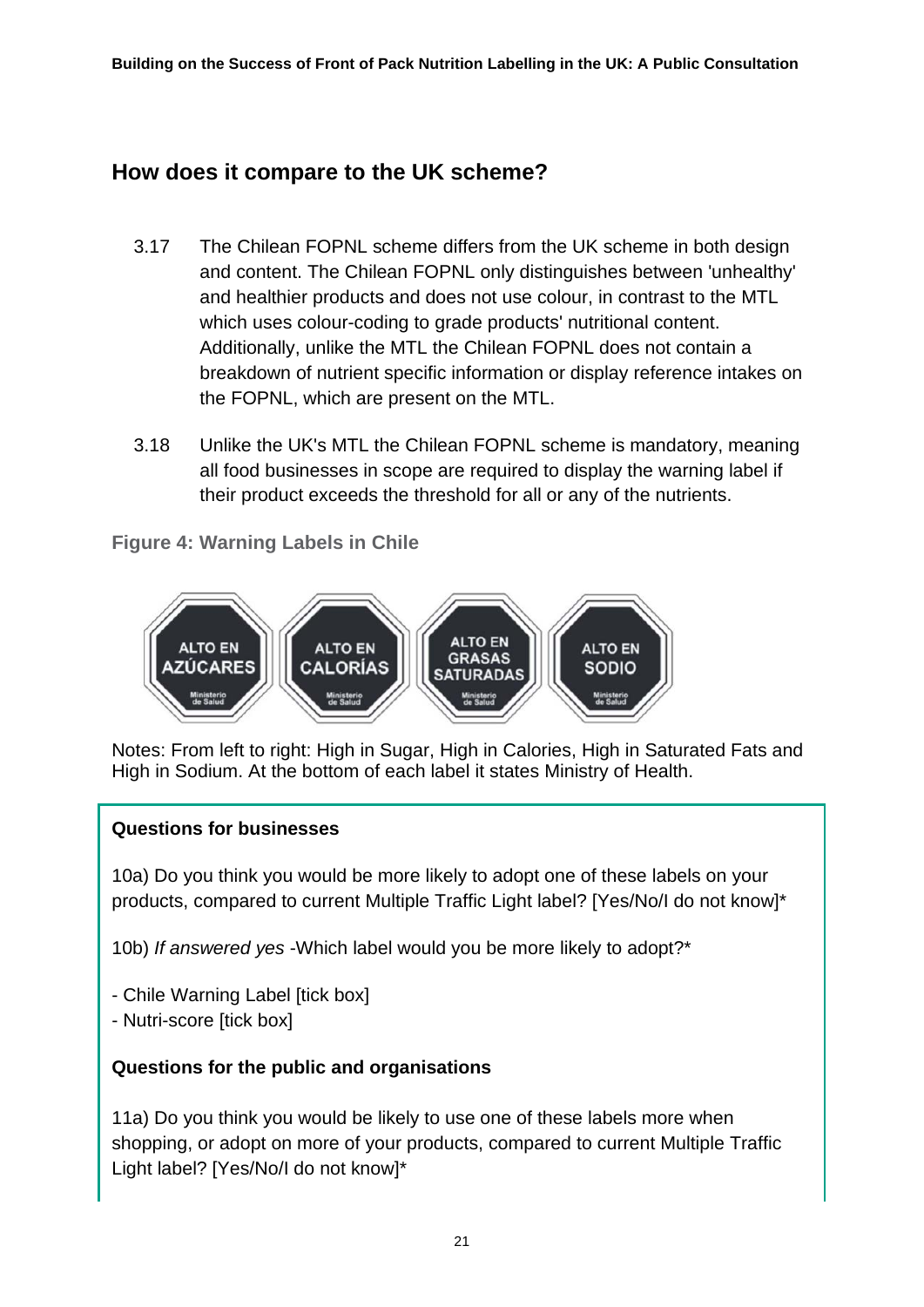11b) *If answered yes* -Which label would you be more likely to use?\*

- Chile Warning Label [tick box]

- Nutri-score [tick box]

### **Questions for all respondents**

12) What aspects of the Nutri-score label do you like/ dislike?

- Use of five colours [Tick box - like/dislike/I do not have a view]

- Use of letters [Tick box - like/dislike/I do not have a view]

- Lack of specific nutrition information and portion size [Tick box - like/dislike/I do not have a view]

**-** Providing a single score for a product to indicate overall healthfulness [Tick box like/dislike/I do not have a view]

Other (please specify) [Free text box]

13) What aspects of the Chilean health warning label do you like/ dislike?

- Use of colour (black and white only) [Tick box - like/dislike/I do not have a view]

- Highlighting only less healthy options [Tick box - like/dislike/I do not have a view]

- Lack of specific nutrition information and portion size [Tick box - like/dislike/I do not have a view]

Other (please specify) [Free text box]

14) Both Nutri-score and health warning labels have been introduced in countries around the world. Can you provide any further evidence on the impact of these labels on the following aspects:

- Understanding or identification of healthier choices [Yes/No/I do not know]. Please upload evidence.

- Healthier purchasing behaviours [Yes/No/I do not know]. Please upload evidence.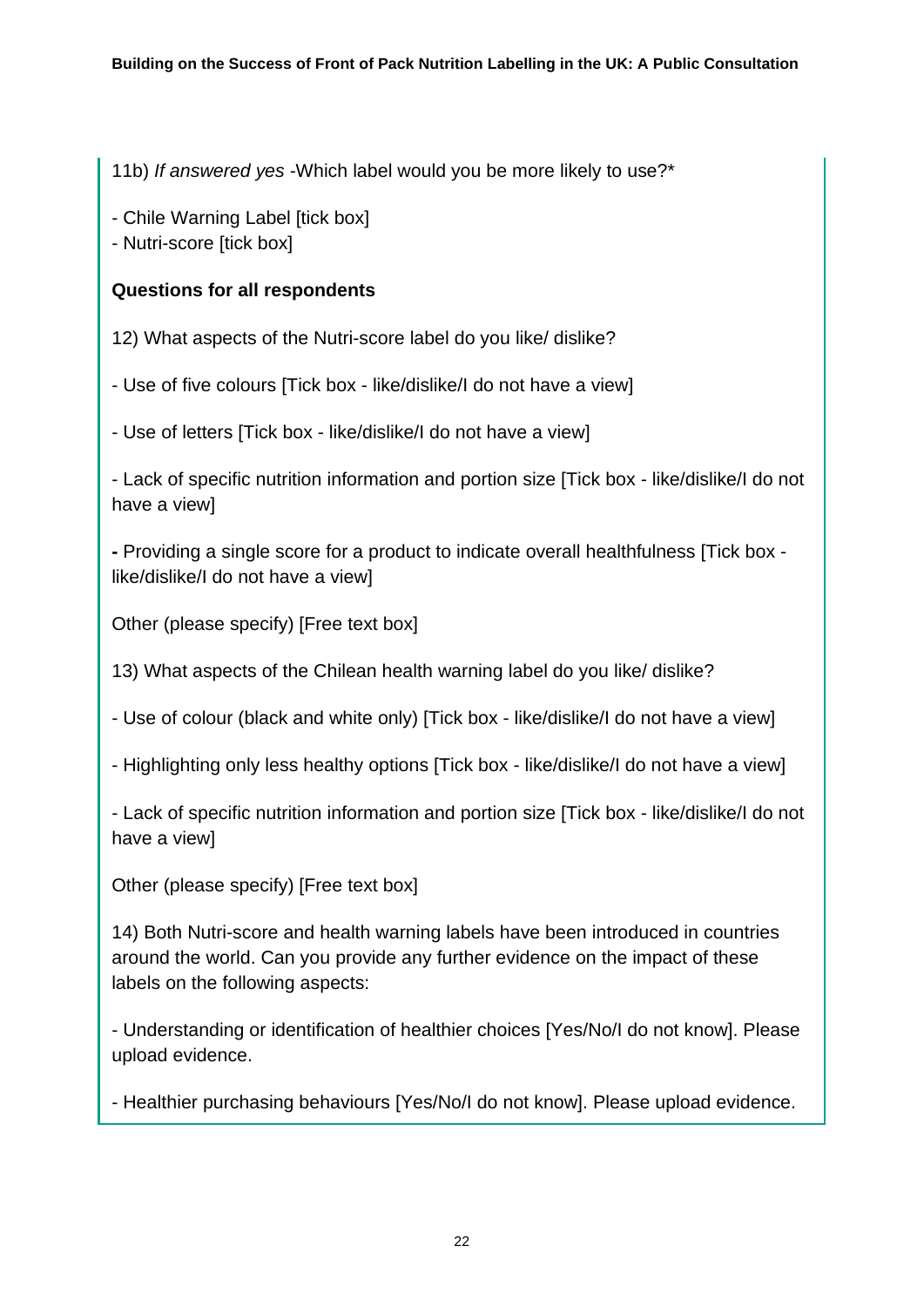### **Additional Considerations**

- 3.19 Although we have selected Nutri-score and the Chile 'Warning labels' to test in this consultation, there are several types of FOPNL that have been designed to facilitate consumer's understanding of the nutritional quality of their food.
- 3.20 For instance, endorsement logos such as that in operation in Denmark, Iceland, Norway, Sweden and previously in the Netherlands, signpost healthier choices using a range of symbols such as a keyhole or a tick, to demonstrate that the product has achieved the defined nutrition standard<sup>27</sup>. Endorsement logos have already been tested in the UK setting in the same research that led to the UK Government and Devolved Administration's to recommend the MTL. Unlike the MTL, at the time of research, endorsement labels were found to be unhelpful for determining a product's healthiness, as respondents were unable to determine the product's nutritional standard<sup>28</sup>.
- 3.21 Other schemes in operation include that in Israel, where texts and graphics represent nutrients with high sugar expressed with a teaspoon symbol, high in sodium with a salt shaker, and high in saturated fat with solid fat and a knife.
- 3.22 At this stage, the UK Government and Devolved Administrations welcome evidence and views that supports the consideration of any additional form of labels not considered by this consultation. This will help us to ensure the UK's FOPNL remains the most effective for the UK population.

### **Question for all respondents:**

15) Are there any other Front of Pack Nutrition Labels that you think Government should consider? Please provide evidence on the following to explain your answer:

- Understanding or identification of healthier choices [Free text box]

- Healthier purchasing behaviours [Free text box]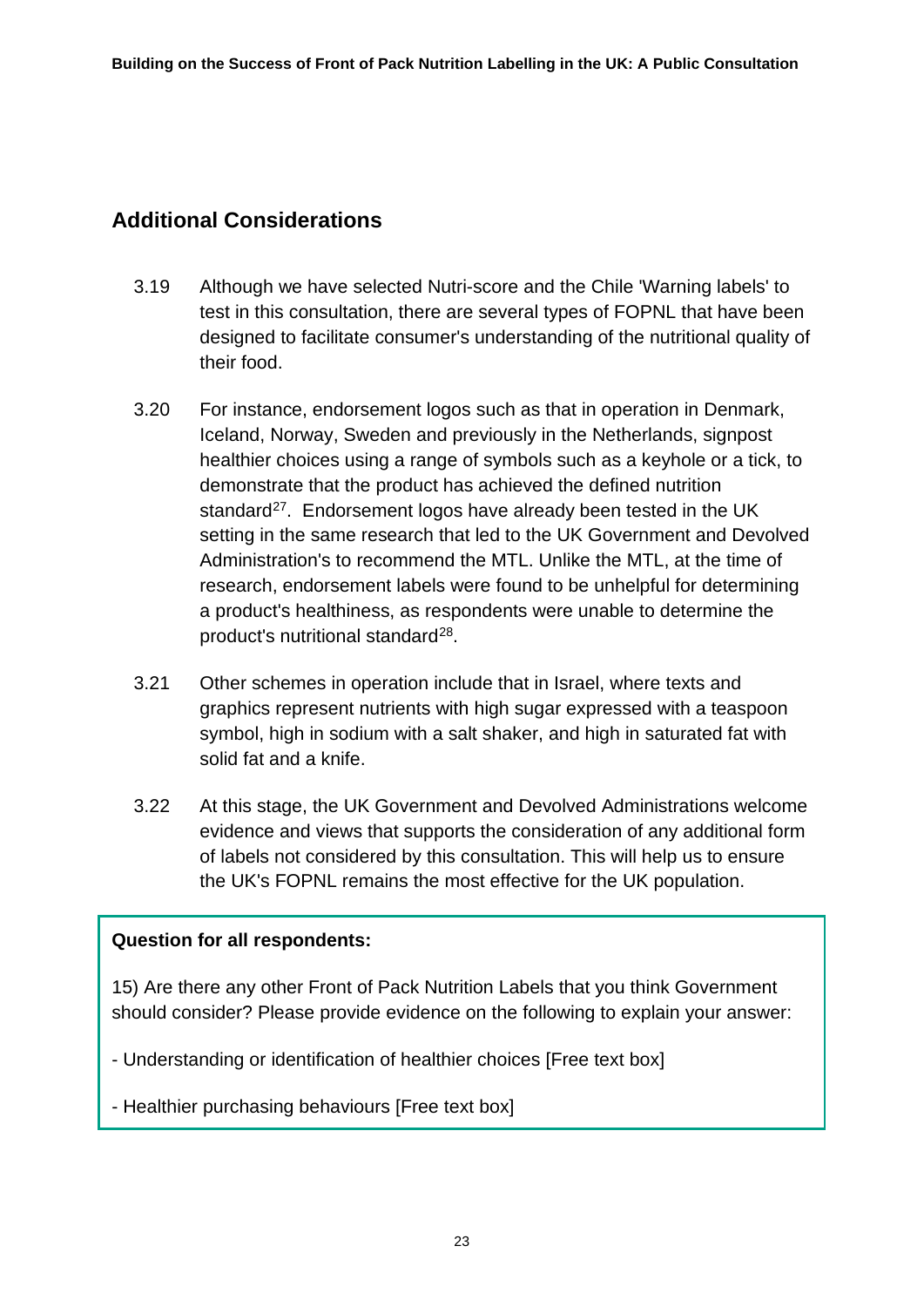# <span id="page-23-0"></span>**4. Link to dietary advice**

4.1 In addition to considering evidence on different forms of FOPNL, it is important that any FOPNL system is underpinned by scientific evidence on nutrition to ensure it is promoting healthier choices.

# <span id="page-23-1"></span>**Sugar**

- 4.2 Since 2013, when the UK's label was first recommended, new scientific advice on sugar has been accepted by the UK Government and Devolved Administrations. In 2015, the Scientific Advisory Committee on Nutrition (SACN) published its report *Carbohydrates and Health*[29](#page-28-29) and concluded that the recommended average population maximum intake of free sugars should be halved. This was based on new evidence that a high intake of free sugars can be detrimental to several health outcomes and decreasing the average population intake of free sugars could help to reduce the UK's overconsumption of calories and in turn help reduce obesity rates.
- 4.3 At present, the criteria for red, amber and green colour coding for sugars on the UK's MTL is determined by total sugars, not free sugars, in accordance with EU legislation. The definition of both free and total sugars is set out below. The requirement under the EU FIC on the mandatory back of pack nutrient declaration is for sugars and it is not a requirement to define free sugars. As outlined, during a transition period the UK will continue to be bound by the EU FIC.
- 4.4 **'Free sugars'** comprises all monosaccharides\* and disaccharides\* added to foods by the manufacturer, cook or consumer, plus sugars naturally present in honey, syrups and unsweetened fruit juices. Under this definition lactose (the sugar in milk) when naturally present in milk and milk products and the sugars contained within the cellular structure of foods (particularly fruits and vegetables) are excluded<sup>[30](#page-28-30)</sup>.

*\*Monosaccharides are single sugar units (e.g. glucose and fructose) and disaccharides are two single units joined together (e.g. sucrose)*

**'Total sugars'** are sugars which include both naturally occurring (such as in fruit, vegetables, cereals and lactose in milk products) and free sugars.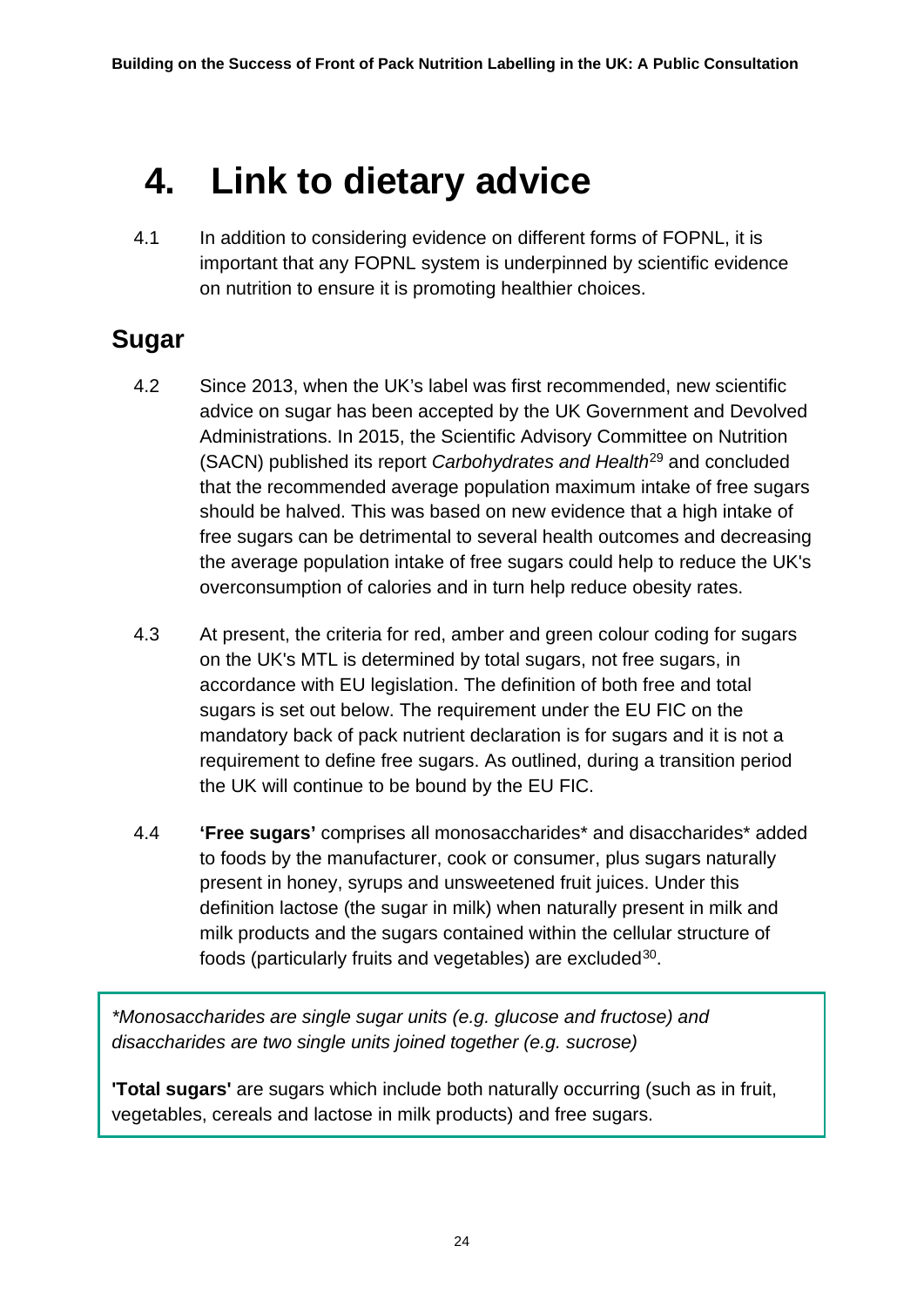4.5 Given SACN advice to reduce free sugar intake to improve health and reduce overall calorie consumption, we believe it is important to explore what more Government can do to reflect this advice in any future FOPNL recommended by the UK Government or Devolved Administrations.

# <span id="page-24-0"></span>**Fibre**

- 4.6 Additionally, SACN also recommended that fibre intake should be increased to 30g per day for adults (aged 17 and older) $31$ . Currently, adults across the UK are failing to meet the recommended intake of fibre with average intake reaching  $19q/day<sup>32</sup>$ . Although there is little available evidence about the relationship between fibre intake and obesity, there is strong evidence from prospective cohort studies that show increased intakes of dietary fibre are associated with lower risk of heart disease, high blood pressure, type 2 diabetes and colorectal cancer<sup>[33](#page-28-33)</sup>. Along with the new sugar recommendations, these were also accepted by the UK Government and Devolved Administrations.
- 4.7 Currently, fibre levels can be voluntarily declared on the back of pack nutrition declaration. Manufacturers can also make a 'high fibre' nutrition claim on their product if it contains at least 6g/100g fibre or make a 'source of fibre' nutrition claim if it contains at least 3g/100g.
- 4.8 Given SACN advice to increase the nations intake of fibre, including fibre as part of a FOPNL could be one effective way of encouraging shoppers to pay attention to fibre content. There is a potential risk of doing so that this could be confusing to consumers therefore would welcome views as to whether the UK Government and Devolved Administrations should explore incorporating fibre in a future FOPNL. As outlined above, during a transition period the UK will continue to be bound by the EU FIC.

### **Questions for all respondents**

16) Do you think the Government should ensure that the recommended Front of Pack Nutrition label reflects latest dietary advice on free sugar? [Yes/No/I do not know]\* Please explain your answer [Free text box].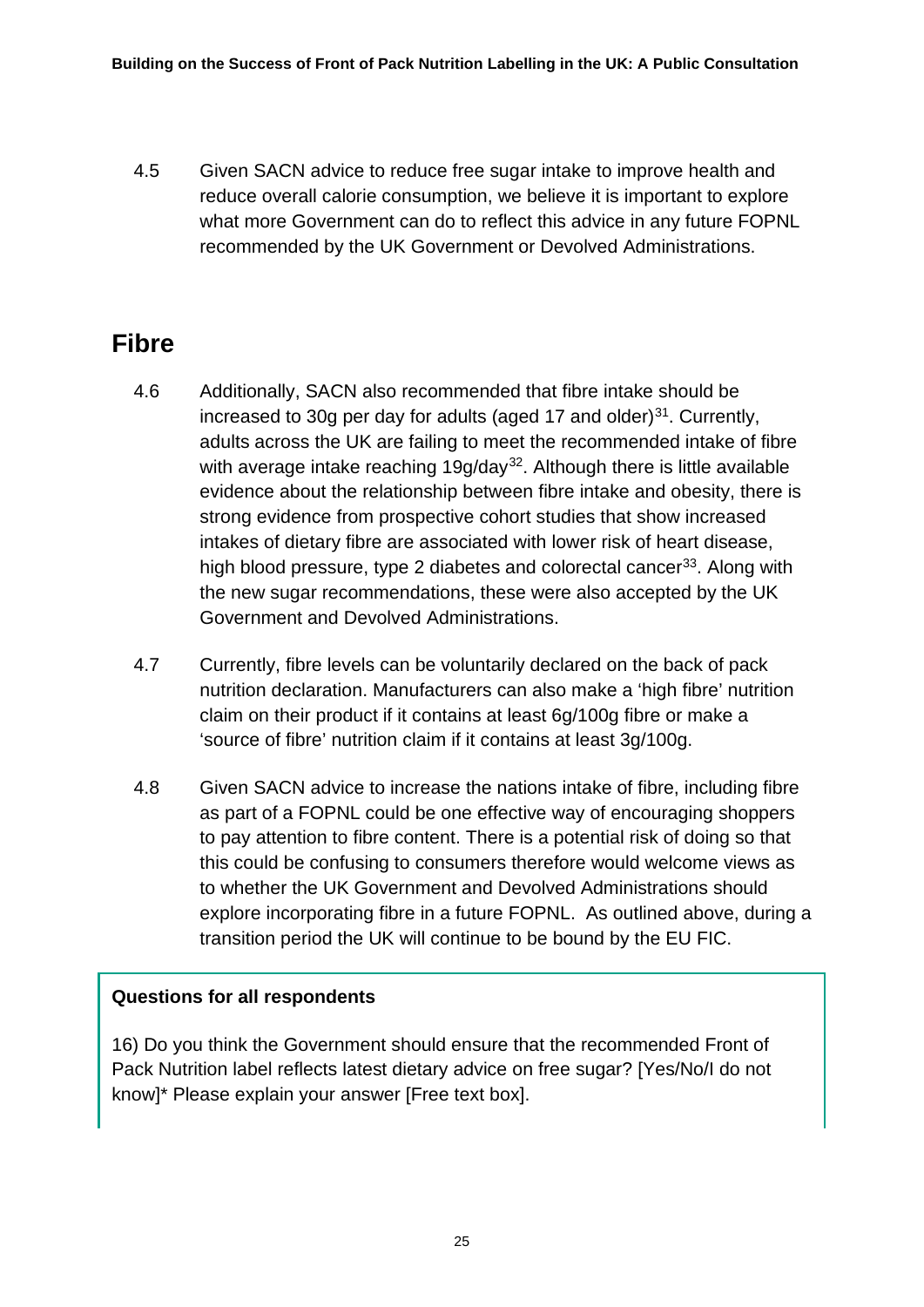17) Do you think the Government should ensure that the recommended Front of Pack Nutrition label reflects the latest dietary advice on fibre? [Yes/No/I do not know]\* Please explain your answer [Free text box].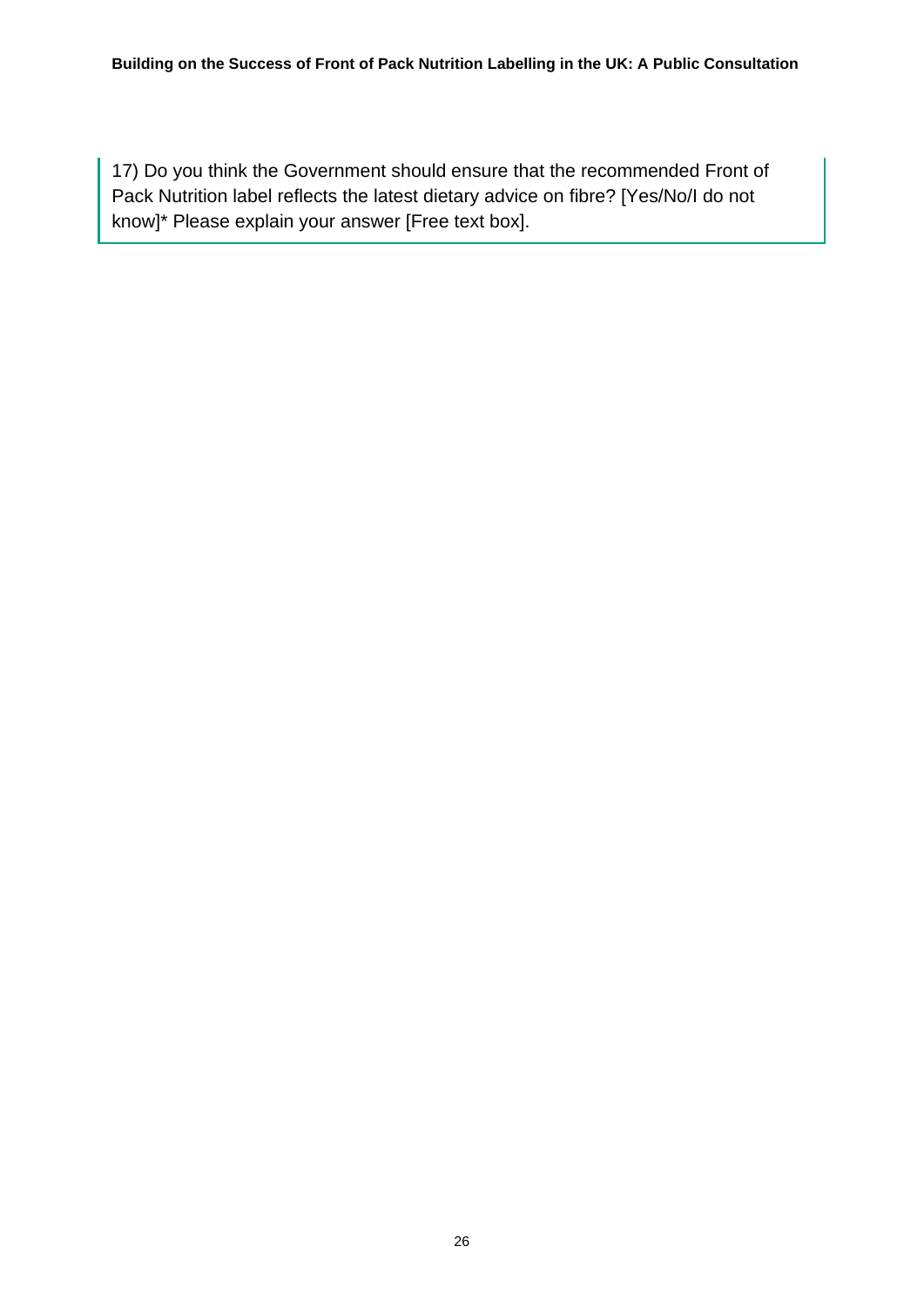# <span id="page-26-0"></span>**5. Public Sector Equality Duty**

As part of the consultation, we are inviting views on the impact of FOPNL on people with protected characteristics and steps that could be taken to mitigate the impact, against the Government's duties under the Equality Act 2010.

# <span id="page-26-1"></span>**Public Sector Equality Duty**

### **Questions for all respondents**

18a) Do you think that Front of Pack Nutrition Labelling is likely to have an impact on people on the basis of their age, sex, race, religion, sexual orientation, pregnancy and maternity, disability, gender reassignment and marriage/civil partnership? [Yes/No/I do not know].

18b) Please explain your answer and provide relevant evidence. [Free text box]

19a) Do you think that any of the proposals in this consultation would help achieve any of the following aims?

-Eliminating discrimination, harassment, victimisation and any other conduct that is prohibited by or under the Equality Act 2010 [Yes/No/I do not know]

-Advancing equality of opportunity between persons who share a relevant protected characteristic and persons who do not share it? [Yes/No/I do not know]

-Fostering good relations between persons who share a relevant protected characteristic and persons who do not share it? [Yes/No/I do not know]

19b) Please explain which aims it would help achieve and how. [Free text box]

19c) Could the proposals be changed so that they are more effective? Please explain what changes would be needed [Free text box]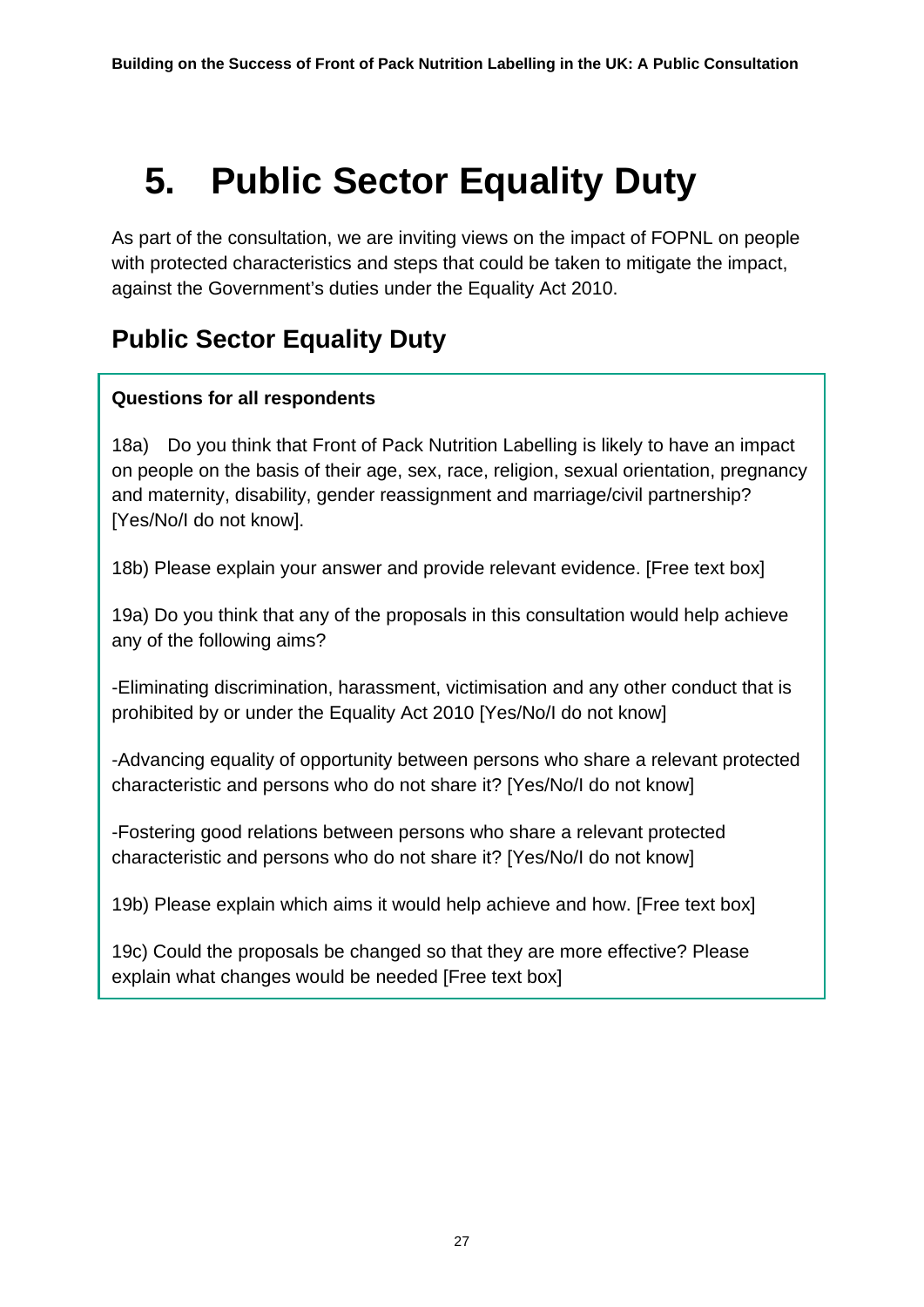# <span id="page-27-0"></span>**6. Socioeconomic Considerations**

In addition to the protected characteristics as discussed above, we also want to consider the potential for FOPNL to reduce inequality in health outcomes experienced by different socioeconomic groups.

20a) Do you think that the proposals in this consultation could impact on people from more deprived backgrounds? [Yes/No/I do not know]

20b) Please explain your answer and provide relevant evidence. [Free text box]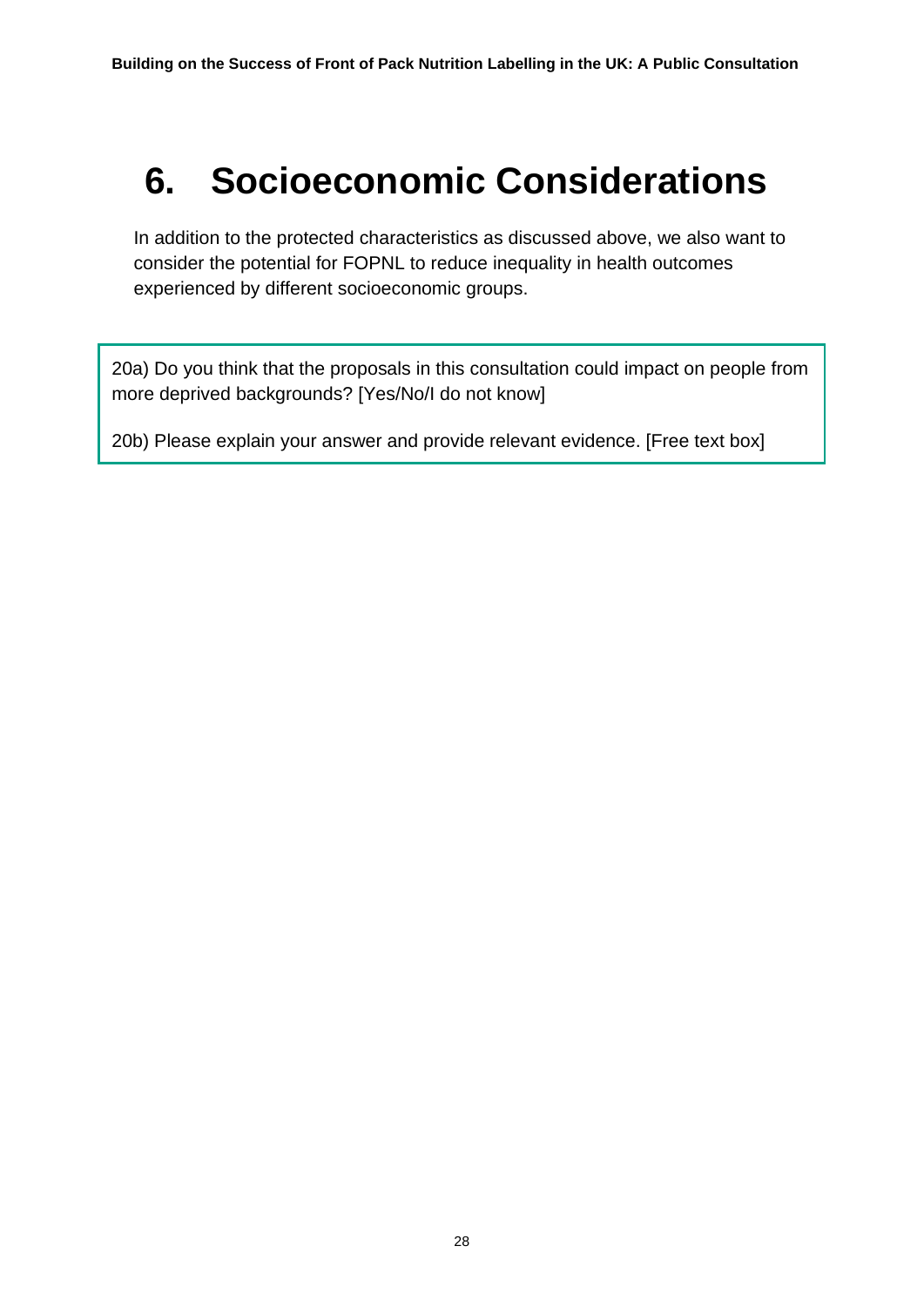# <span id="page-28-0"></span>**7. References**

<span id="page-28-3"></span><sup>3</sup> Public Health Wales Observatory, 2019. Obesity in Wales report. [online] Available at: [http://www.publichealthwalesobservatory.wales.nhs.uk/sitesplus/documents/1208/ObesityInWales\\_Re](http://www.publichealthwalesobservatory.wales.nhs.uk/sitesplus/documents/1208/ObesityInWales_Report2018_v1.pdf) [port2018\\_v1.pdf](http://www.publichealthwalesobservatory.wales.nhs.uk/sitesplus/documents/1208/ObesityInWales_Report2018_v1.pdf)

<span id="page-28-24"></span><span id="page-28-23"></span><span id="page-28-4"></span><sup>4</sup> Information Analysis Directorate, 2020. Health Survey (NI) First Results 2018/2019. [online], Available at: [https://www.health-ni.gov.uk/sites/default/files/publications/health/hsni-first-results-18-](https://www.health-ni.gov.uk/sites/default/files/publications/health/hsni-first-results-18-19_1.pdf) [19\\_1.pdf](https://www.health-ni.gov.uk/sites/default/files/publications/health/hsni-first-results-18-19_1.pdf)

<span id="page-28-6"></span><sup>6</sup> Public Health England, 2017. *Health Matters: Obesity and the Food Environment*. [online] Available at: [https://www.gov.uk/government/publications/health-matters-obesity-and-the-food-environment/health-matters](https://www.gov.uk/government/publications/health-matters-obesity-and-the-food-environment/health-matters-obesity-and-the-food-environment--2)[obesity-and-the-food-environment--2](https://www.gov.uk/government/publications/health-matters-obesity-and-the-food-environment/health-matters-obesity-and-the-food-environment--2) [Accessed 29 June 2020].

<span id="page-28-26"></span><span id="page-28-7"></span><sup>7</sup> Docherty, A.B., Harrison, E.M., Green, C.A., Hardwick, H.E., Pius, R., Norman, L., Holden, K.A., Read, J.M., Dondelinger, F., Carson, G. and Merson, L., 2020. Features Of 16,749 Hospitalised UK Patients With COVID-19 Using The ISARIC WHO Clinical Characterisation Protocol. *MedRxiv*, [online] pp.1 – 21. Available at: <https://www.medrxiv.org/content/10.1101/2020.04.23.20076042v1.article-info> [Accessed 29 June 2020].

<span id="page-28-27"></span><span id="page-28-8"></span>8 Wu, C., Chen, X., Cai, Y., Zhou, X., Xu, S., Huang, H., Zhang, L., Zhou, X., Du, C., Zhang, Y. and Song, J., 2020. Risk Factors Associated With Acute Respiratory Distress Syndrome And Death In Patients With Coronavirus Disease 2019 Pneumonia In Wuhan, China. *JAMA InternMed2020*, [online], pp. 1 – 10. Available at:

<span id="page-28-28"></span><https://jamanetwork.com/journals/jamainternalmedicine/fullarticle/2763184> [Accessed 29 June 2020].

<span id="page-28-9"></span><sup>9</sup> Department for Health and Social Care, 2016. Guide to Creating a Front of Pack (FoP) Nutrition Label For Pre-*Packed Products Sold Through Retail Outlets.* [online], pp. 1 – 31. Available at:

<span id="page-28-30"></span><span id="page-28-29"></span><span id="page-28-10"></span>[https://www.food.gov.uk/sites/default/files/media/document/fop-guidance\\_0.pdf](https://www.food.gov.uk/sites/default/files/media/document/fop-guidance_0.pdf) [Accessed 29 June 2020]. <sup>10</sup> Diabetes UK used term of 'traffic lights'. UK Government ref to this scheme as the current voluntary colour coded front-ofpack labelling scheme. Diabetes UK. (2018). Public views on food labelling survey. ComRes interviewed 2,121 UK adults online, aged 18+ between 12-14th Jan 2018. Data were weight to be demographically representative of all UK adults by age, gender, region and social grade. ComRes is a member of the British Polling Council and abides by its rules.

<sup>11</sup> Mintel, 2019. *Brits Spent £12.3 Billion On Online Groceries In 2018*. [online] Available at:

<span id="page-28-31"></span><span id="page-28-11"></span><https://www.mintel.com/press-centre/retail-press-centre/brits-spent-12-3-billion-on-online-groceries-in-2018> [Accessed 29 June 2020].

<span id="page-28-32"></span><span id="page-28-12"></span><sup>12</sup> Institute for Grocery Distribution, 2019. *Front Of Pack Labelling: What Consumers Want.* [online] Available at: <https://www.igd.com/articles/article-viewer/t/front-of-pack-labelling-what-consumers-want/i/22181> [Accessed 29 June 2020].

<span id="page-28-33"></span><span id="page-28-13"></span><sup>13</sup> Van Kleef, E., Van Trijp, H., Paeps, F. and Fernandez-Celemin, L., 2008. Consumer Preferences For Front-Of-Pack Calories Labelling. *Public Health Nutrition*, *11*(2), pp.203-213. [online] Available at: <https://pubmed.ncbi.nlm.nih.gov/17601362/> [Accessed 29 June 2020].

<span id="page-28-14"></span><sup>14</sup> Malam, S. Clegg, S. Kirwan, S. McGinigal, S., Raats, M., Shepherd, R., Barnett, J., Senior, V., Hodgkins, C. and Dean, M., 2009. *Comprehension And Use Of UK Nutrition Signpost Labelling Schemes*. London: Food Standards Agency, pp. 1 – 158. Available at:

[https://webarchive.nationalarchives.gov.uk/20120403230459/http:/www.food.gov.uk/multimedia/pdfs/quantrationa](https://webarchive.nationalarchives.gov.uk/20120403230459/http:/www.food.gov.uk/multimedia/pdfs/quantrationale.pdf) [le.pdf](https://webarchive.nationalarchives.gov.uk/20120403230459/http:/www.food.gov.uk/multimedia/pdfs/quantrationale.pdf) [Accessed 29 June 2020].

<span id="page-28-15"></span><sup>15</sup> Food Standards Agency, 2012. *Consultation On Front of Pack Nutrition Labelling.* Available at:

<span id="page-28-16"></span><https://www.reading.ac.uk/foodlaw/pdf/uk-12010-front-pack-consultation.pdf> [Accessed 29 June 2020]. <sup>16</sup> Department for Health and Social Care, 2016. *Guide to Creating a Front of Pack (FoP) Nutrition Label For Pre-Packed Products Sold Through Retail Outlets.* [online], pp. 1 – 31. Available at:

[https://www.food.gov.uk/sites/default/files/media/document/fop-guidance\\_0.pdf](https://www.food.gov.uk/sites/default/files/media/document/fop-guidance_0.pdf) [Accessed 29 June 2020].

<span id="page-28-17"></span><sup>17</sup> Ducrot, P., Méjean, C., Julia, C., Kesse-Guyot, E., Touvier, M., Fezeu, L. K., … Péneau, S. (2015). Objective Understanding of Front-of-Package Nutrition Labels Among Nutritionally At-Risk Individuals. *Nutrients*, *7*(8), 7106–7125. [online] Available at:<https://pubmed.ncbi.nlm.nih.gov/26305255/> [Accessed 29 June 2020].

<span id="page-28-18"></span>18Cecchini, M., & Warin, L. (2016). Impact Of Food Labelling Systems On Food Choices And Eating Behaviours: A Systematic Review And Meta-Analysis Of Randomized Studies. *Obesity Reviews*, 17(3), pp. 201- 210. [online] Available at:<https://pubmed.ncbi.nlm.nih.gov/26693944/> [Accessed 29 June 2020].

<span id="page-28-20"></span><span id="page-28-19"></span><span id="page-28-1"></span><sup>1</sup> National Health Service Digital, 2019. *Health Survey for England 2018: Overweight and Obesity in Adults and Children*. [online], pp.1 – 31. Available at[: http://healthsurvey.hscic.gov.uk/media/81625/HSE18-Adult-Child-](http://healthsurvey.hscic.gov.uk/media/81625/HSE18-Adult-Child-Obesity-rep.pdf)[Obesity-rep.pdf](http://healthsurvey.hscic.gov.uk/media/81625/HSE18-Adult-Child-Obesity-rep.pdf) [Accessed 29 June 2020].

<span id="page-28-22"></span><span id="page-28-21"></span><span id="page-28-2"></span><sup>&</sup>lt;sup>2</sup> Scottish Government, 2020. The Scottish Health Survey 2018 edition, volume 1, main report, [online] [https://www.gov.scot/publications/scottish-health-survey-2018-volume-1-main-report/.](https://www.gov.scot/publications/scottish-health-survey-2018-volume-1-main-report/)

<span id="page-28-25"></span><span id="page-28-5"></span><sup>5</sup> National Health Service Digital, 2019. *Health Survey for England 2018. Overweight and Obesity in Adults and Children*. [online], pp.1 – 31. Available at[: http://healthsurvey.hscic.gov.uk/media/81625/HSE18-Adult-Child-](http://healthsurvey.hscic.gov.uk/media/81625/HSE18-Adult-Child-Obesity-rep.pdf)[Obesity-rep.pdf](http://healthsurvey.hscic.gov.uk/media/81625/HSE18-Adult-Child-Obesity-rep.pdf) [Accessed 29 June 2020].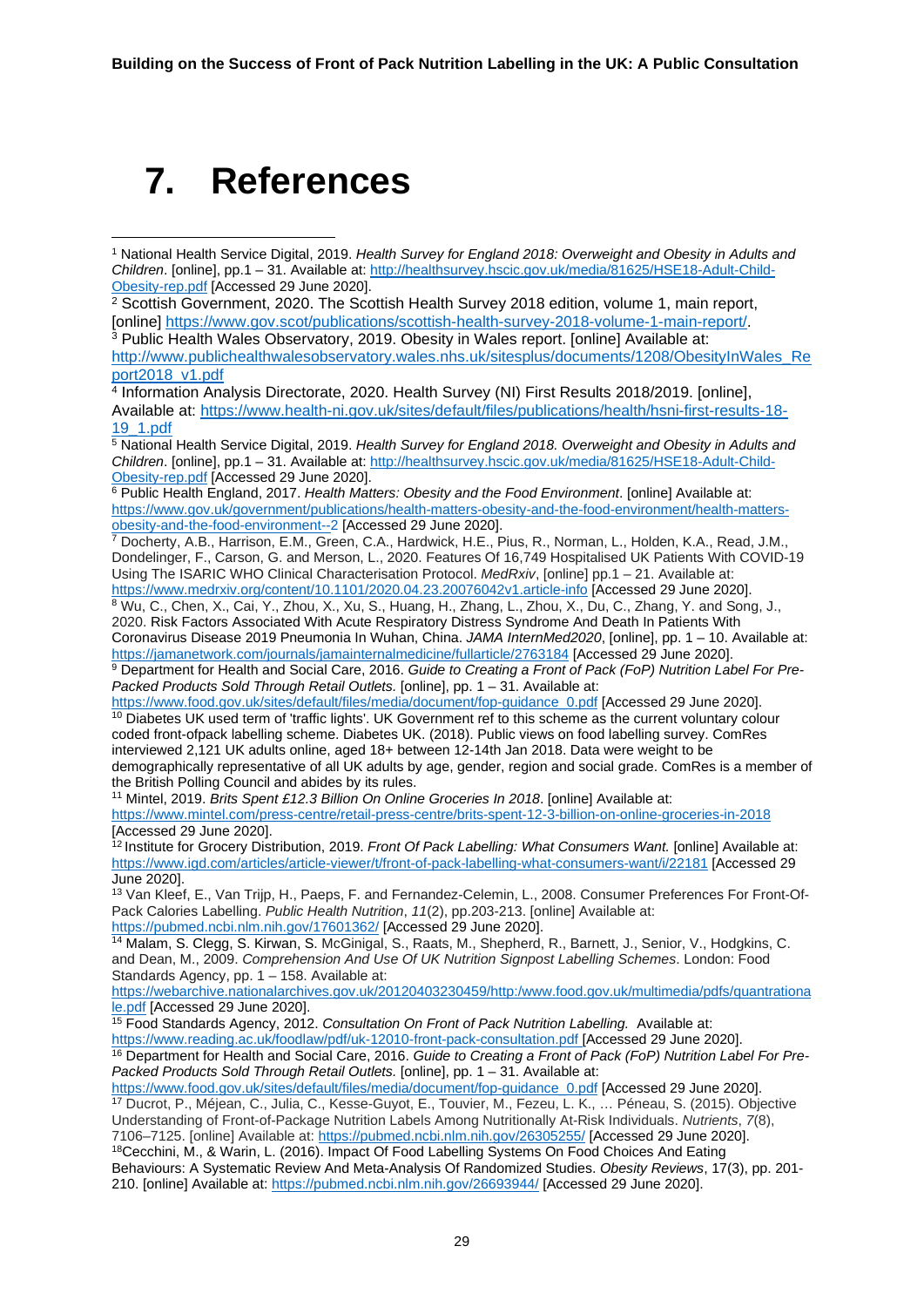#### **Building on the Success of Front of Pack Nutrition Labelling in the UK: A Public Consultation**

<sup>19</sup> Diabetes UK used term of 'traffic lights'. UK Government ref to this scheme as the current voluntary colour coded front-ofpack labelling scheme. Diabetes UK. (2018). Public views on food labelling survey. ComRes interviewed 2,121 UK adults online, aged 18+ between 12-14th Jan 2018. Data were weight to be demographically representative of all UK adults by age, gender, region and social grade. ComRes is a member of the British Polling Council and abides by its rules.

<sup>20</sup> Food Standards Agency, 2019. *Northern Ireland Eating Well Choosing Better Tracker 2019*. <sup>21</sup> Colruyt Group, 2018*. What is Nutri-Score*. [online] Available at:

<https://nutriscore.colruytgroup.com/colruytgroup/en/about-nutri-score/> [Accessed 29 June 2020]. <sup>22</sup> Food Navigator, 2018. *[300,000-Strong Survey 'Confirms Positive Impact' Of Nutriscore Logo.](https://www.foodnavigator.com/Article/2018/07/11/300-000-strong-survey-confirms-positive-impact-of-NutriScore-logo?utm_source=copyright&utm_medium=OnSite&utm_campaign=copyright)* [online] Available at[: https://www.foodnavigator.com/Article/2018/07/11/300-000-strong-survey-confirms-positive-impact-of-](https://www.foodnavigator.com/Article/2018/07/11/300-000-strong-survey-confirms-positive-impact-of-NutriScore-logo)[NutriScore-logo](https://www.foodnavigator.com/Article/2018/07/11/300-000-strong-survey-confirms-positive-impact-of-NutriScore-logo) [Accessed 29 June 2020].

<sup>23</sup> Crosetto, P., Lacroix, A., Muller, L. And Ruffieux, B., 2017. Mesure Expérimentale En Laboratoire Des Impacts Sur La Qualité Nutritionnelle Du Panier Alimentaire Familial De L'apposition De 'Systèmes D'étiquetage

Nutritionnel' En Face Avant Des Embalges. INRA GAEL, Grenoble. 24 OQALI, 2018. *Montee En Puissance Du Nutri-Score*. [online], pp. 1 – 17. Available at: [https://www.oqali.fr/content/download/3563/34110/version/1/file/OQALI+2019\\_Montee+en+puissance+du+Nutri-](https://www.oqali.fr/content/download/3563/34110/version/1/file/OQALI+2019_Montee+en+puissance+du+Nutri-Score_premier+etat+des+lieux.pdf)[Score\\_premier+etat+des+lieux.pdf](https://www.oqali.fr/content/download/3563/34110/version/1/file/OQALI+2019_Montee+en+puissance+du+Nutri-Score_premier+etat+des+lieux.pdf) [Accessed 29 June 2020].

<sup>25</sup> Corvalán, C., Reyes, M., Garmendia, M.L., Uauy, R., 2019. Structural Responses To The Obesity And Non‐ Communicable Diseases Epidemic: Update On The Chilean Law Of Food Labelling And Advertising. *Obesity Reviews.* 20:367-374. [online] Available at[: https://onlinelibrary.wiley.com/doi/abs/10.1111/obr.12802](https://onlinelibrary.wiley.com/doi/abs/10.1111/obr.12802) [Accessed 29 June 2020].

<sup>26</sup> Reyes, M., Garmendia, M.L., Olivares, S. Aqueveque, C. Zacarias, I., Corvalan, C*.,* 2019. Development Of The Chilean Front-Of-Package Food Warning Label. *BMC Public Health* 19:906 [online]. Available at:

<https://bmcpublichealth.biomedcentral.com/articles/10.1186/s12889-019-7118-1> [Accessed 29 June 2020]. <sup>27</sup> Kelly B, Jewell J., 2018. What Is The Evidence On The Policy Specifications, Development Processes And Effectiveness Of Existing Front-Of-Pack Food Labelling Policies In The WHO European Region? Copenhagen: WHO Regional Office for Europe pp. 1 – 71. [online]. Available at:

[https://www.euro.who.int/\\_\\_data/assets/pdf\\_file/0007/384460/Web-WHO-HEN-Report-61-on-FOPL.pdf](https://www.euro.who.int/__data/assets/pdf_file/0007/384460/Web-WHO-HEN-Report-61-on-FOPL.pdf) [Accessed 29 June 2020].

<sup>28</sup> Food Standards Agency, 2004. *Concept Testing of Alternative Labelling of Healthy/Less Healthy Foods*. [online] Available at:<https://www.food.gov.uk/multimedia/pdfs/alternlab.pdf> [Accessed 29 June 2020]. 29SACN, 2015. *Carbohydrates and Health,* Available at:

[https://assets.publishing.service.gov.uk/government/uploads/system/uploads/attachment\\_data/file/445503/SACN](https://assets.publishing.service.gov.uk/government/uploads/system/uploads/attachment_data/file/445503/SACN_Carbohydrates_and_Health.pdf) **Carbohydrates\_and\_Health.pdf [Accessed 29 June 2020].** 

<sup>30</sup> Swan, G.E., Powell, N.A., Knowles, B.L., Bush, M.T. and Levy, L.B., 2018. A Definition Of Free Sugars For The UK. *Public Health Nutrition*, *21*(9), pp.1636-1638. Available at:

[https://www.cambridge.org/core/services/aop-cambridge](https://www.cambridge.org/core/services/aop-cambridge-core/content/view/2A2B3A70999052A15FD157C105B3D745/S136898001800085Xa.pdf/definition_of_free_sugars_for_the_uk.pdf)[core/content/view/2A2B3A70999052A15FD157C105B3D745/S136898001800085Xa.pdf/definition\\_of\\_free\\_suga](https://www.cambridge.org/core/services/aop-cambridge-core/content/view/2A2B3A70999052A15FD157C105B3D745/S136898001800085Xa.pdf/definition_of_free_sugars_for_the_uk.pdf) [rs\\_for\\_the\\_uk.pdf](https://www.cambridge.org/core/services/aop-cambridge-core/content/view/2A2B3A70999052A15FD157C105B3D745/S136898001800085Xa.pdf/definition_of_free_sugars_for_the_uk.pdf) [Accessed 29 June 2020].

<sup>31</sup> SACN, 2015. *Carbohydrates and Health.* [online] Available at:

[https://assets.publishing.service.gov.uk/government/uploads/system/uploads/attachment\\_data/file/445503/SACN](https://assets.publishing.service.gov.uk/government/uploads/system/uploads/attachment_data/file/445503/SACN_Carbohydrates_and_Health.pdf) Carbohydrates\_and\_Health.pdf [Accessed 29 June 2020].

<sup>32</sup> Public Health England, 2018. *NDNS: Results From Years 7 And 8 (Combined).* [online]. Available at:

<https://www.gov.uk/government/statistics/ndns-results-from-years-7-and-8-combined> [Accessed 29 June 2020]. <sup>33</sup> SACN, 2015. *Carbohydrates and Health.* [online] Available at:

[https://assets.publishing.service.gov.uk/government/uploads/system/uploads/attachment\\_data/file/445503/SACN](https://assets.publishing.service.gov.uk/government/uploads/system/uploads/attachment_data/file/445503/SACN_Carbohydrates_and_Health.pdf) [\\_Carbohydrates\\_and\\_Health.pdf](https://assets.publishing.service.gov.uk/government/uploads/system/uploads/attachment_data/file/445503/SACN_Carbohydrates_and_Health.pdf) [Accessed 29 June 2020].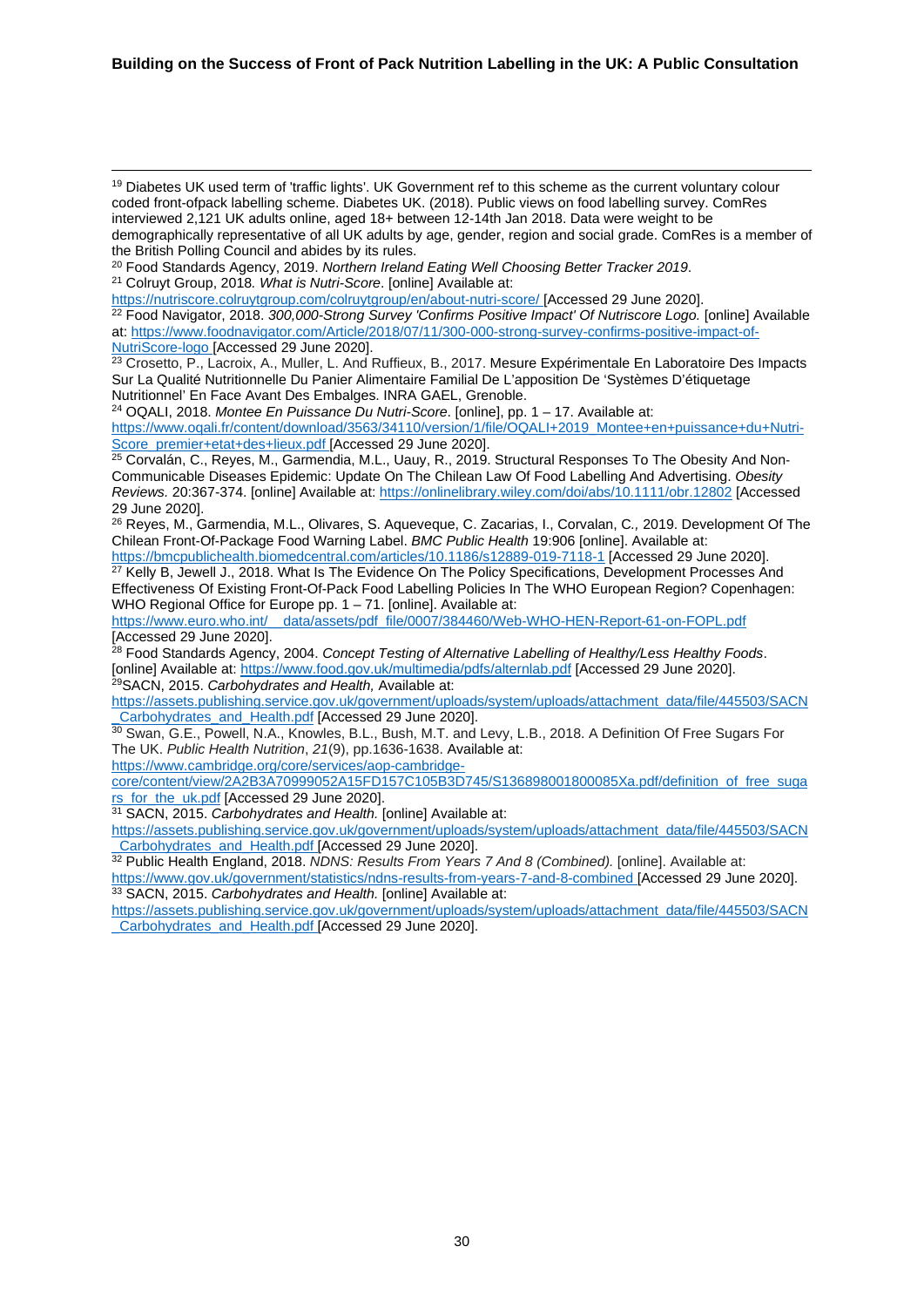# <span id="page-30-0"></span>**8. Annex A: Technical Annex**

# <span id="page-30-1"></span>**Overview**

The aim of the consultation is to gather and update evidence from consumers, academics and businesses, to help the Government identify whether there is support and/or evidence for amending our Front of Pack nutrition label (FOPNL) scheme. We wish to review the evidence prior to identifying a way forward, and consequently there is no preferred option at this stage.

In principle, the options available to Government include:

- Doing nothing / maintaining the current scheme as is currently recommended;
- Maintain the current scheme recommended by Government but alter the content included.
- Considering the introduction of a new FOPNL labelling scheme.

The consultation invites views both on some specific suggestions (updating the current labels in line with the latest evidence, using a "Nutri-score" style of labelling and/or adopting a "Warning Labels" approach), and on schemes more generally. At this stage, we are exploring possible options only, mindful of our current obligations to comply with EU Food Information to Consumers Regulation (EU FIC) during the transition period.

This annex sets out early thinking on:

- How different options for improving FOPNL labels will be appraised;
- What costs and benefits may potentially arise;
- Some provisional commentary on each of the specific suggestions included in the consultation.

Should the evidence gained from the consultation support further intervention or change, then detailed proposals will be set out in full at a later date, supported as required by an impact assessment analysis of the expected effects.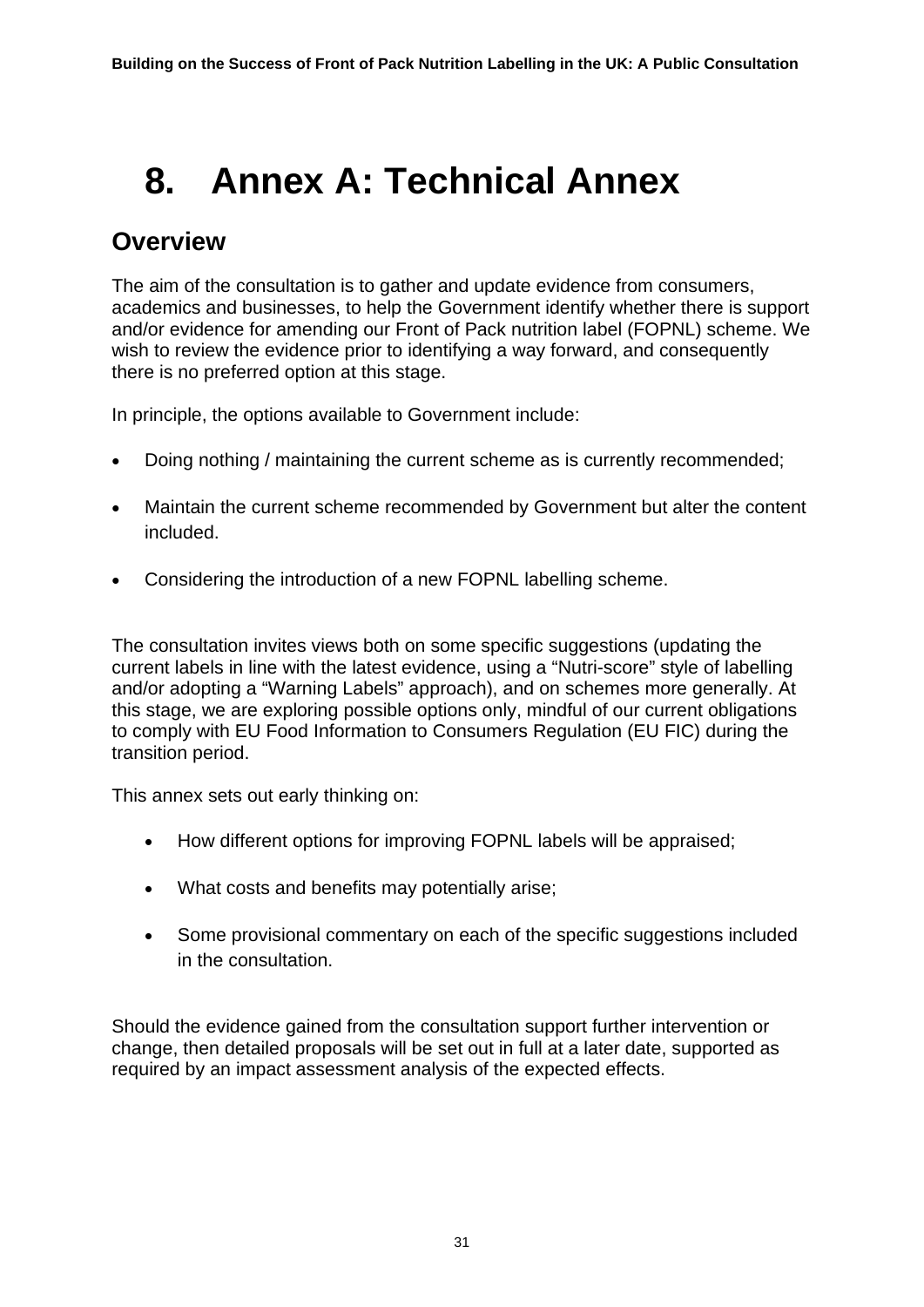# <span id="page-31-0"></span>**How will potential options be evaluated?**

The underlying policy objective is to improve health, particularly in terms of reducing obesity, by encouraging consumers to make healthier and more informed choices about the food that they buy and consume. Labelling plays an essential role by providing the key benefit of clear and accessible nutritional information at the point of sale.

Options will be judged based on supporting evidence and we will consider improvements against this objective and the wider objectives outlined in paragraph 1.18-1.20 of the main consultation document. We will also consider any potential impact on industry, and any effect on health inequalities or groups with protected characteristics.

Relevant considerations will include but are not limited to the following:

- Is the information presented on a FOPNL easy to absorb and understand?
- Does a FOPNL positively influence consumer choice?
- Is the information presented on a FOPNL based on the latest scientific and other relevant evidence? Are there superior alternative designs or schemes that might be used?
- How do different groups of consumers / businesses respond to different FOPNL?
- What is the impact on particular groups?
- Are the options easy to calculate, develop and apply from an industry perspective?
- What are the costs incurred by industry of implementing labels on their products?
- Are there any wider impacts on industry, including any specific impacts on small and micro businesses?
- How would the labels be monitored, and any problems rectified?
- Are there any unforeseen consequences (either advantages or disadvantages)?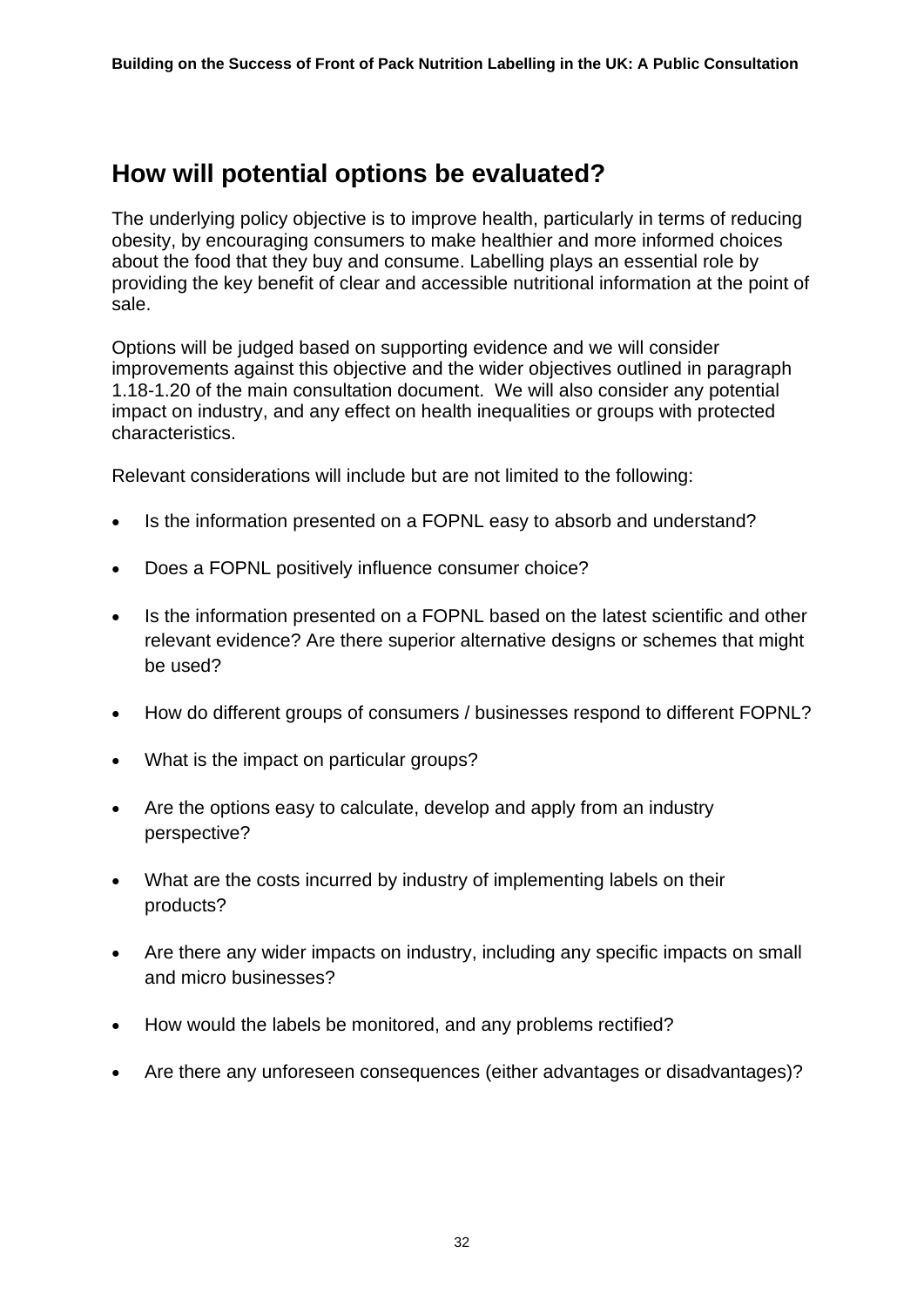## <span id="page-32-0"></span>**What types of cost and benefits are expected?**

Should the evidence gained from the consultation support further intervention or change, then detailed proposals will be set out in full at a later date, supported as required by an impact assessment analysis of the expected effects. At this stage costs and benefits will be identified and assessed for the primary options, drawing on the information gained through the consultation.

In terms of methodology, the expectation is that the current situation will be used as the baseline or counterfactual. We will seek to measure the marginal change in costs and/or benefits arising from any change to the current recommendations. Both direct and indirect effects will be considered. For policies that aim to encourage healthier choices, the full health benefits have the potential to occur and accumulate over a longer time period than full costs. Hence a long-term view is likely to be required to fairly assess the policy impact.

| <b>Potential benefits</b>                                                 | <b>Potential costs</b>                                                      |
|---------------------------------------------------------------------------|-----------------------------------------------------------------------------|
| Improved consumer recognition,<br>understanding and use of labelling.     | Familiarisation time with any changes<br>(both for consumers and business). |
| Increase in healthier eating choices.                                     | Cost to business if they introduce new<br>labels.                           |
| Reduced obesity and overweight.                                           | Costs to business of reformulation if<br>adopted.                           |
| More reformulation, resulting in<br>healthier foods being produced.       | Enforcement costs if any elements are<br>mandatory.                         |
| Improved health beyond obesity (e.g.<br>dental health, blood pressure).   |                                                                             |
| Reduced NHS costs from treating<br>obesity.                               |                                                                             |
| Benefits to businesses and productivity<br>through a healthier workforce. |                                                                             |

In principle, the following costs and benefits of further intervention may be seen: seen:

Further evidence will be assessed and developed once consultation views and data have been collated.

# <span id="page-32-1"></span>**Labelling schemes considered in the consultation**

Three possible schemes are presented: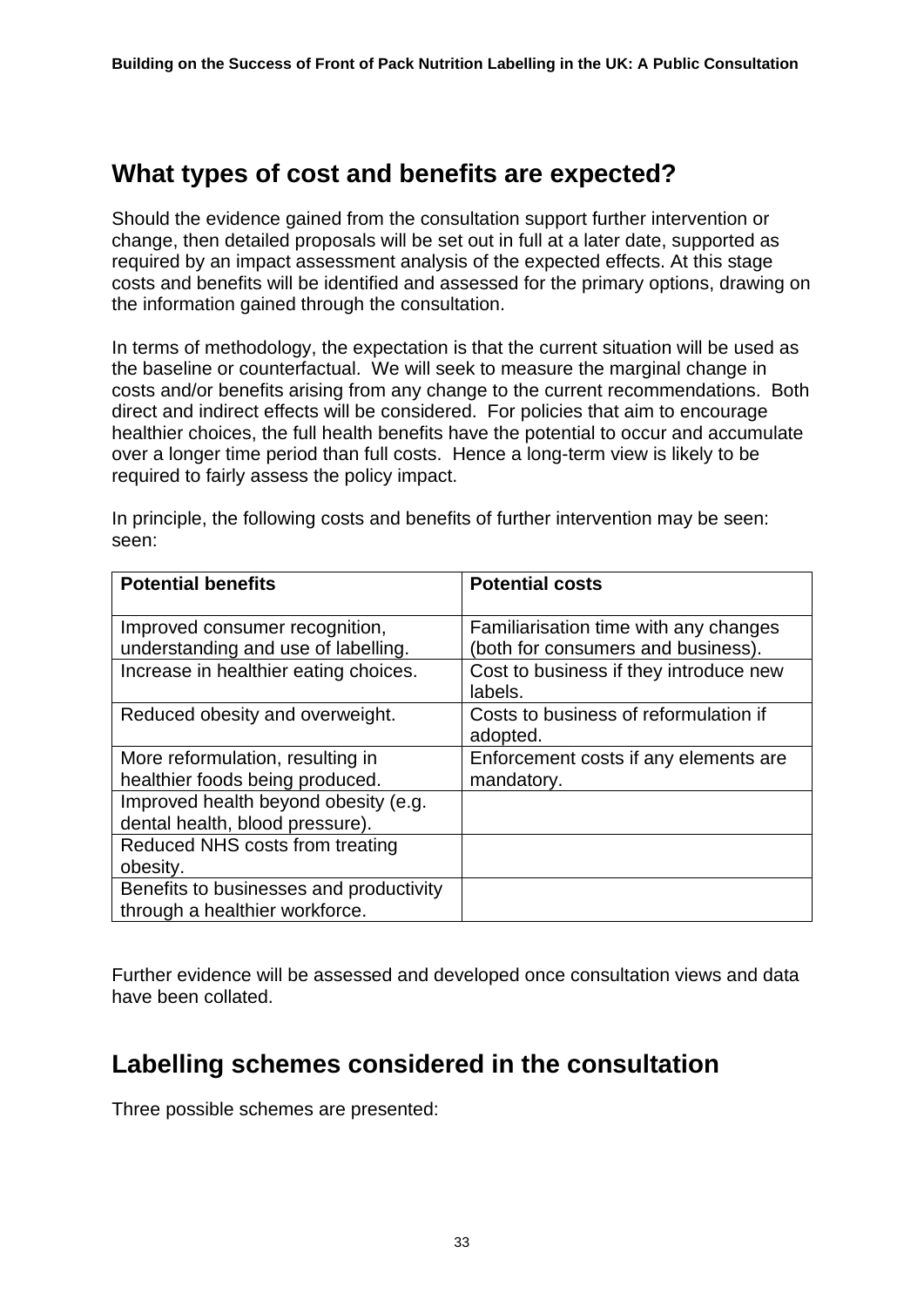| The current UK multiple-traffic-light scheme<br>(pictured). This scheme consists of nutrient<br>specific reference intake information, colour<br>coding and allows companies to add the text<br>"high", "medium" or "low" to assist in the<br>interpretation of the colour coding.                                                                       | Each grilled burger (94g) contains<br>Saturates <sup>T</sup> Sugars<br>Fat<br>Salt<br>Energy<br>924 <sub>kJ</sub><br>13q<br>5.9 <sub>a</sub><br>0.8 <sub>G</sub><br>0.7a<br>220 kcal<br>19%<br><b>30%</b><br>$\blacktriangle$ <1%<br>12%<br>l 1%<br>of an adult's reference intake<br>Typical values (as sold) per 100g: Energy 966kJ / 230kcal |
|----------------------------------------------------------------------------------------------------------------------------------------------------------------------------------------------------------------------------------------------------------------------------------------------------------------------------------------------------------|-------------------------------------------------------------------------------------------------------------------------------------------------------------------------------------------------------------------------------------------------------------------------------------------------------------------------------------------------|
| The "Nutri-score" scheme, as used in France,<br>Belgium and Spain, (pictured) presents a colour-<br>coded A to E healthiness rating, but does not<br>include any nutrient-specific information. The<br>rating is based on the balance of healthy (fibre,<br>fruit/veg, protein) and unhealthy (saturated fat,<br>added sugar, salt) nutritional content. | NUTRI-SCORE<br>Е                                                                                                                                                                                                                                                                                                                                |
| The "health warning label" system as used in<br>Chile (pictured), which highlights any products that<br>are high in sugar, fat, salt or calories. The<br>assessment is based on the amount of each<br>nutrient in 100g / 100ml of product.                                                                                                               | <b>HIGH IN</b><br><b>HIGH IN</b><br>SATURATED<br><b>SUGAR</b><br><b>FATS</b><br>Ministry of<br>Health<br>linistry of<br>Health                                                                                                                                                                                                                  |

This is not an exhaustive list of all possible label designs, but they have been chosen at this stage because:

- They have been developed and introduced in countries since the UK recommended the use of MTL and therefore there is a body of new evidence to be considered;
- There is evidence for these schemes providing a positive impact on food choices;
- All of the labels use formats that evidence suggests can help consumers make informed choices, for example the use of colours, shape and nutrition information;
- They present evidence-based alternatives that the UK could either learn from or improve our current label by adopting (such as simplicity of labels, or the importance of sugar).

We provide below a brief summary of characteristics and evidence for each scheme, as identified in research to date. **This does not constitute a full economic appraisal and should not be taken to be comprehensive. It is designed simply to facilitate discussion within the consultation.** It is possible and legitimate for stakeholders to take differing views, and the provisional material shown is subject to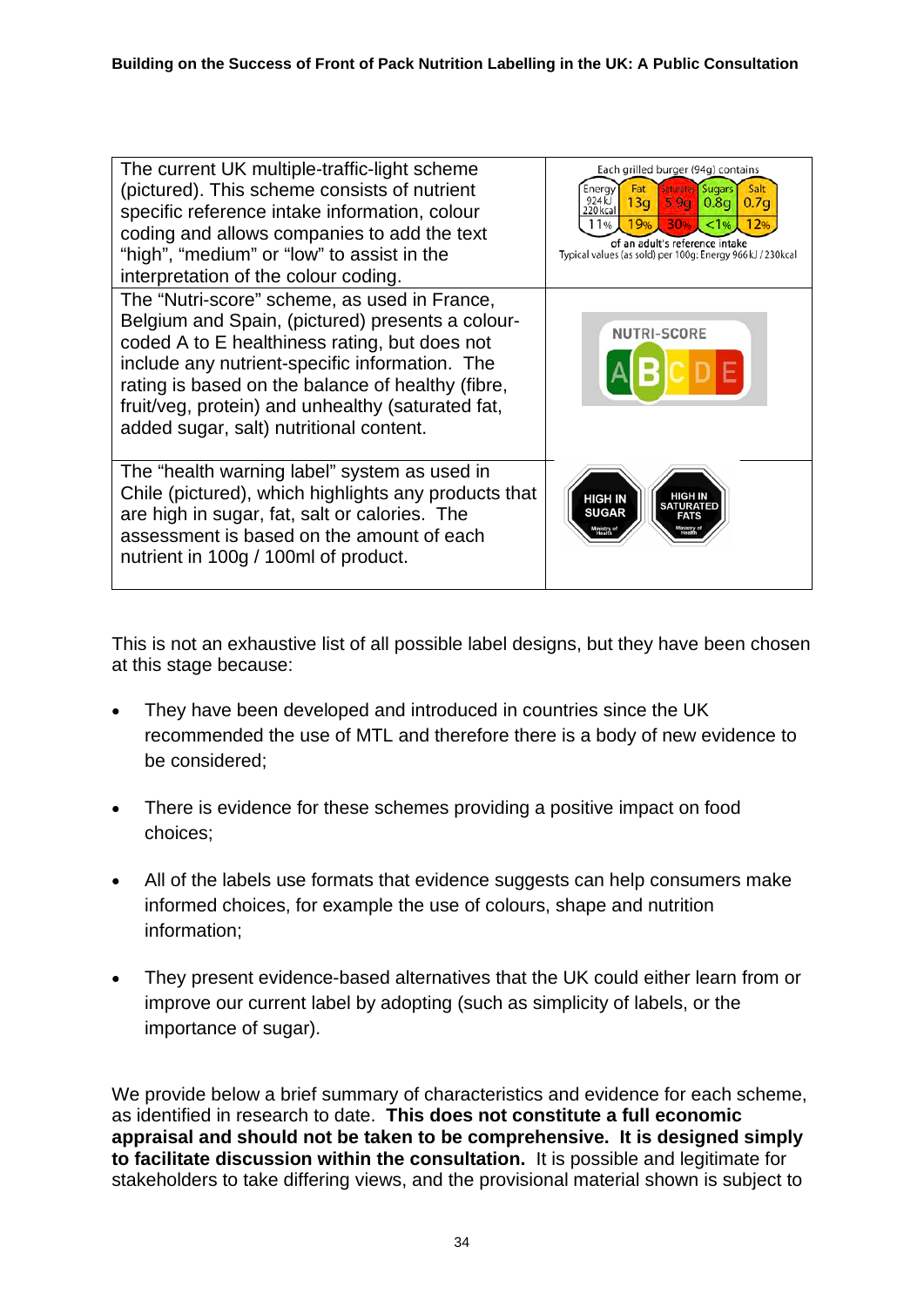revision in the light of additional consultation evidence. The points are not listed in any particular order.

## **UK voluntary multi-traffic light (MTL) labelling scheme**

- This is a long-running scheme, first recommended by Government in 2013.
- Research demonstrates a consumer preference to both nutritional data and colour-coded advice<sup>[ii](#page-34-0)</sup>. This evidence suggests colour-coding helps consumers make choices quickly.
- It is voluntary, so not all products are front-labelled, but uptake by industry is high, particularly among supermarkets. Minor variations in label design are prevalent and this variety may make it harder to compare products and/or maintain consistency (although it appears that many labels do adhere to the broad design and content of the recommended scheme).
- Recent research<sup>[iii](#page-34-1)</sup> suggests 80% of consumers look at the FOPNL (60% sometimes refer to labels and 20% always consider them). The other 20% do not look at them. There is evidence of inequality in that the MTL labels are less likely to be used by those from more deprived background. There is also evidence of correlation, with those reading the labels being more likely to have healthier shopping baskets.
- MTL label provides value for consumers with particular dietary needs (for example, the level of sugar may be very important) and it is helpful to present information on the front-of-pack in a simplified format in addition to the back of pack.
- A significant number (41%) agree that they use labels particularly for first-time purchases where they are unfamiliar with the product.<sup>[iv](#page-34-2)</sup>

<span id="page-34-0"></span>ii Malam, S. Clegg, S. Kirwan, S. McGinigal, S., Raats, M., Shepherd, R., Barnett, J., Senior, V., Hodgkins, C. and Dean, M., 2009. *Comprehension And Use Of UK Nutrition Signpost Labelling Schemes*. London: Food Standards Agency, pp. 1 – 158. Available at:

[https://webarchive.nationalarchives.gov.uk/20120403230459/http:/www.food.gov.uk/multimedia/pdfs/quantrationa](https://webarchive.nationalarchives.gov.uk/20120403230459/http:/www.food.gov.uk/multimedia/pdfs/quantrationale.pdf) [le.pdf](https://webarchive.nationalarchives.gov.uk/20120403230459/http:/www.food.gov.uk/multimedia/pdfs/quantrationale.pdf) [Accessed 29 June 2020].

<span id="page-34-1"></span>iii DHSC-commissioned research from Kantar Worldpanel. 2016.

<span id="page-34-2"></span>iv DHSC-commissioned research from Kantar Worldpanel. 2016.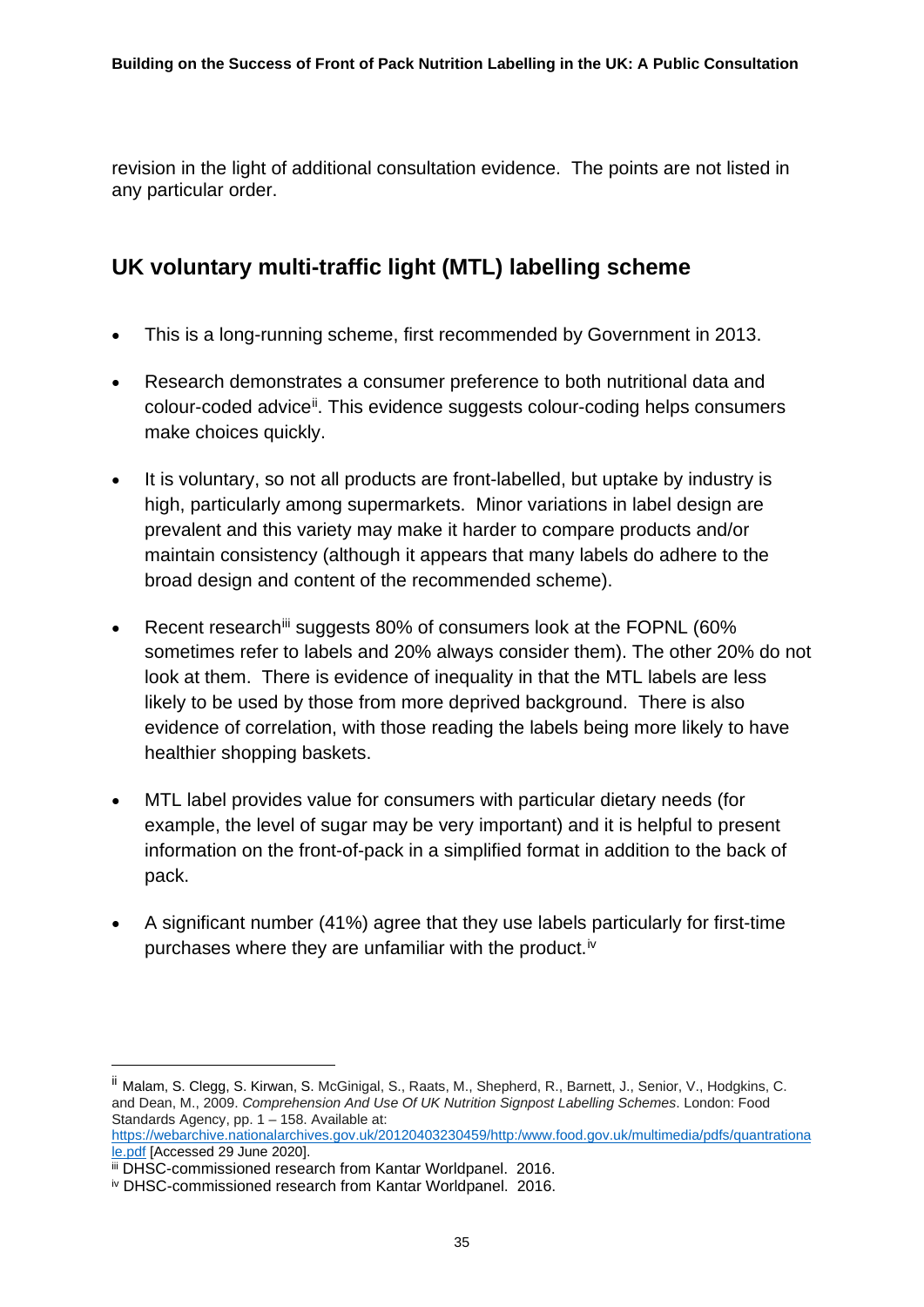• 18% of consumers found the labels confusing or complicated, with portion sizes a particular concern.<sup>[v](#page-35-0)</sup>

### **Nutri-score scheme**

- This is a relatively new scheme (introduced in France in 2017). As per the EU FIC, it is voluntary and the label is currently used in up to 20% of products (by market share) although the rate varies with product type.<sup>[vi](#page-35-1)</sup>
- Products must be registered with Santé Publique (French Department of Heath) before the labels can be used.
- Consumer research suggests the scores are very visible and easy to understand. They also make it easier to compare products.<sup>[vii](#page-35-2)</sup>
- Registration provides safeguards around accuracy and consistency of label use but introduces a small administrative cost to industry alongside the labelling itself.
- The voluntary nature of the scheme minimises industry costs. However, manufacturers of less healthy products may choose to opt out, rather than display a low Nutri-score).
- The scheme is flexible and some products, such as cheese, are assessed differently to better reflect their specific nature.
- The (voluntary) scheme has been adopted in Belgium, Spain and is expected to be introduced in Germany in 2020. Further countries across the EU are considering how to use the scheme in their countries, such as Netherlands and Luxembourg.

<span id="page-35-0"></span><sup>v</sup> DHSC-commissioned research from Kantar Worldpanel. 2016.

<span id="page-35-1"></span>viOQALI, 2018. *Montee En Puissance Du Nutri-Score*. [online], pp. 1 – 17. Available at: [https://www.oqali.fr/content/download/3563/34110/version/1/file/OQALI+2019\\_Montee+en+puissance+du+Nutri-](https://www.oqali.fr/content/download/3563/34110/version/1/file/OQALI+2019_Montee+en+puissance+du+Nutri-Score_premier+etat+des+lieux.pdf)[Score\\_premier+etat+des+lieux.pdf](https://www.oqali.fr/content/download/3563/34110/version/1/file/OQALI+2019_Montee+en+puissance+du+Nutri-Score_premier+etat+des+lieux.pdf) [Accessed 29 June 2020].

<span id="page-35-2"></span>vii Ducrot, P., Méjean, C., Julia, C., Kesse-Guyot, E., Touvier, M., Fezeu, L. K., Péneau, S. (2015). Objective Understanding of Front-of-Package Nutrition Labels Among Nutritionally At-Risk Individuals. *Nutrients*, *7*(8), 7106–7125. [online] Available at:<https://pubmed.ncbi.nlm.nih.gov/26305255/> [Accessed 29 June 2020].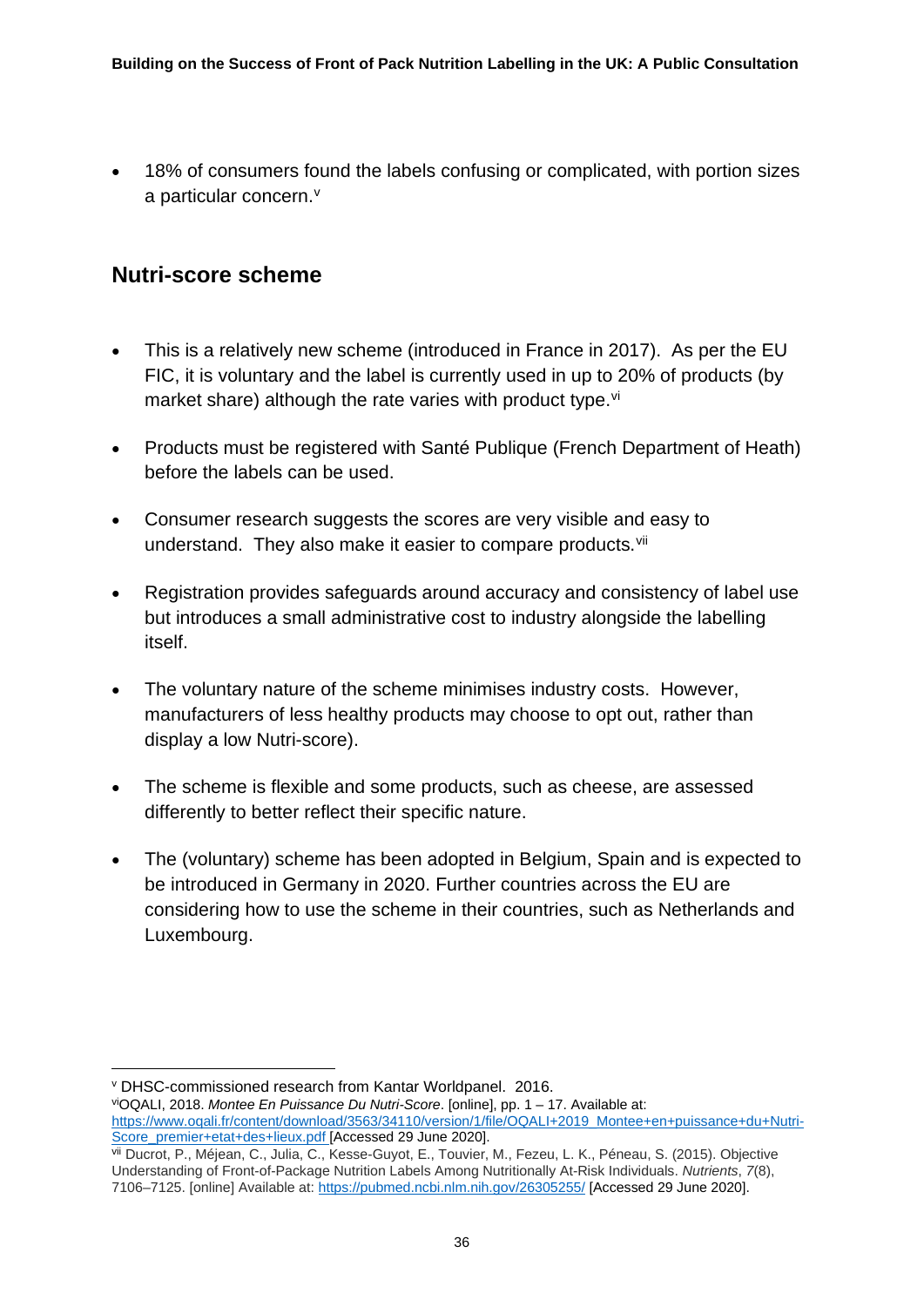### **Health warning label scheme**

- This scheme was introduced in Chile in 2016. It is mandatory (with provisions for non-compliance).
- 40% of consumers say they use the label to inform choice, and the labels are seen as simple, clear, attention-grabbing and helpful for parents making choices for  $/$  educating their children. Vili
- Some substitution has been observed in buying patterns indicating that purchasing is indeed influenced by the labels.<sup>[ix](#page-36-1)</sup>
- While simple, the labels are binary (warning or no warning). Nutritionally similar products may look very different if one exceeds a threshold and requires a warning and one does not.
- The mandatory nature of the scheme ensures full coverage of products listed, consistent labelling and accuracy, although this may also increase labelling costs for industry.
- Assessment being based on 100g/100ml ensures that there is no problem with consumers having different views on portion sizing.
- The scheme is being considered in several other countries.<sup>[x](#page-36-2)</sup>

The Government is seeking views on the above options specifically, but other options exist and the consultation invites views both on the current labelling regime generally and on alternatives.

## **Questions for all respondents**

21) Do you have any comments on the material provided in the technical annex?

<span id="page-36-0"></span>viiiReyes, M., Garmendia, M.L., Olivares, S. Aqueveque, C. Zacarias, I., Corvalan, C*.,* 2019. Development Of The Chilean Front-Of-Package Food Warning Label. *BMC Public Health* 19:906 [online]. Available at:

<https://bmcpublichealth.biomedcentral.com/articles/10.1186/s12889-019-7118-1> [Accessed 29 June 2020].

<span id="page-36-1"></span>ix*Identifying Food Labeling Effects on Consumer Behavior*. Araya et al. 2019. [http://www.dii.uchile.cl/~cnoton/AENS\\_2019.pdf](http://www.dii.uchile.cl/%7Ecnoton/AENS_2019.pdf) (page 16). Substitution effects do vary – there is evidence that the effect is greater where consumers were not expecting to see a warning label (for example in a product that was marketed as being healthy).

<span id="page-36-2"></span><sup>x</sup> Same paper. Peru, Canada, Uruguay and Israel are mentioned specifically (page 15).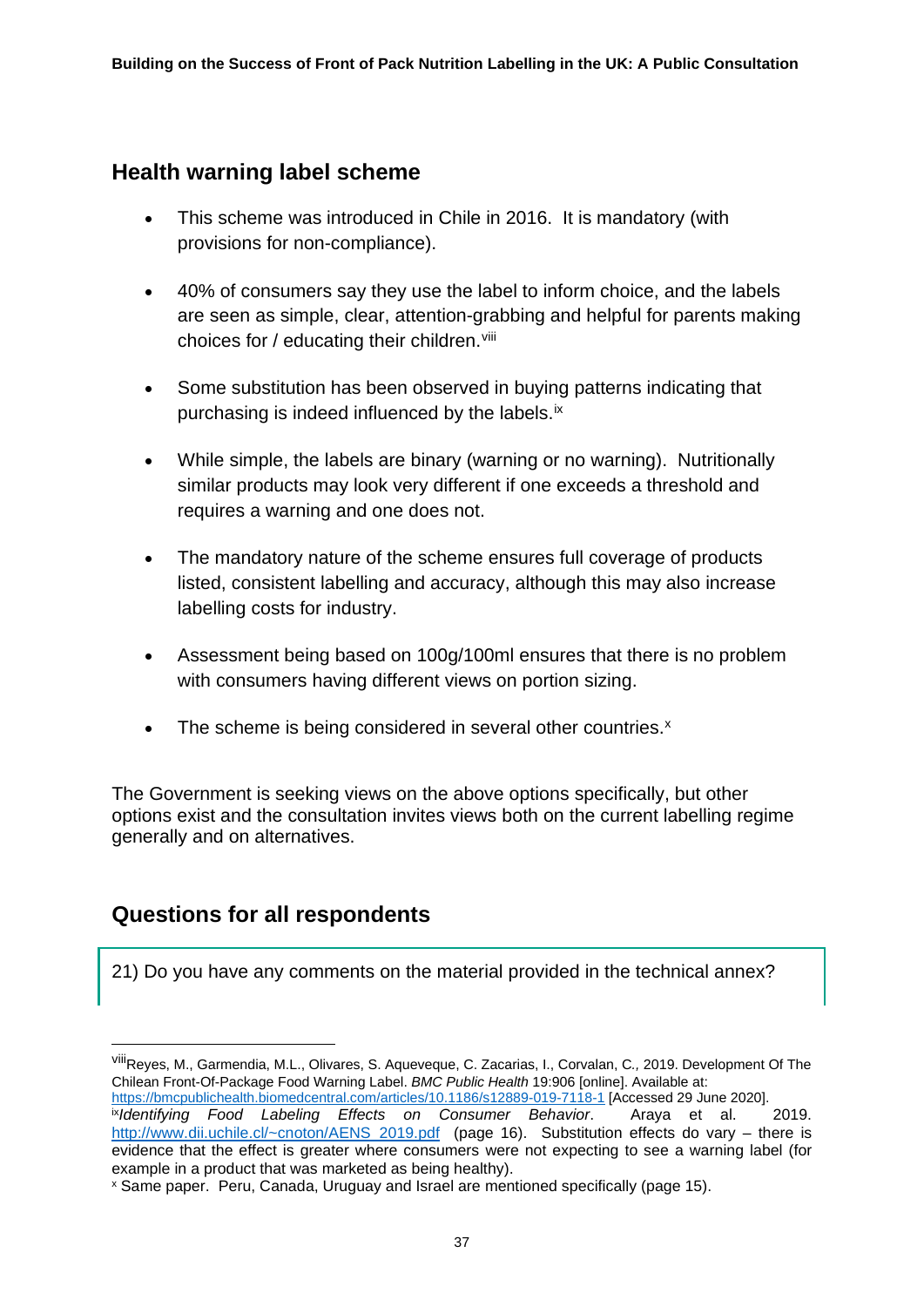In particular:

- on the provisional list of evaluation criteria? [Yes/No/I do not have a view] Please provide your comments. [Free text box]

- on the provisional list of costs and benefits? [Yes/No/I do not have a view] Please provide your comments. [Free text box]

- on the evidence and commentary provided for the labelling schemes? [Yes/no] Please provide your comments. [Free text box]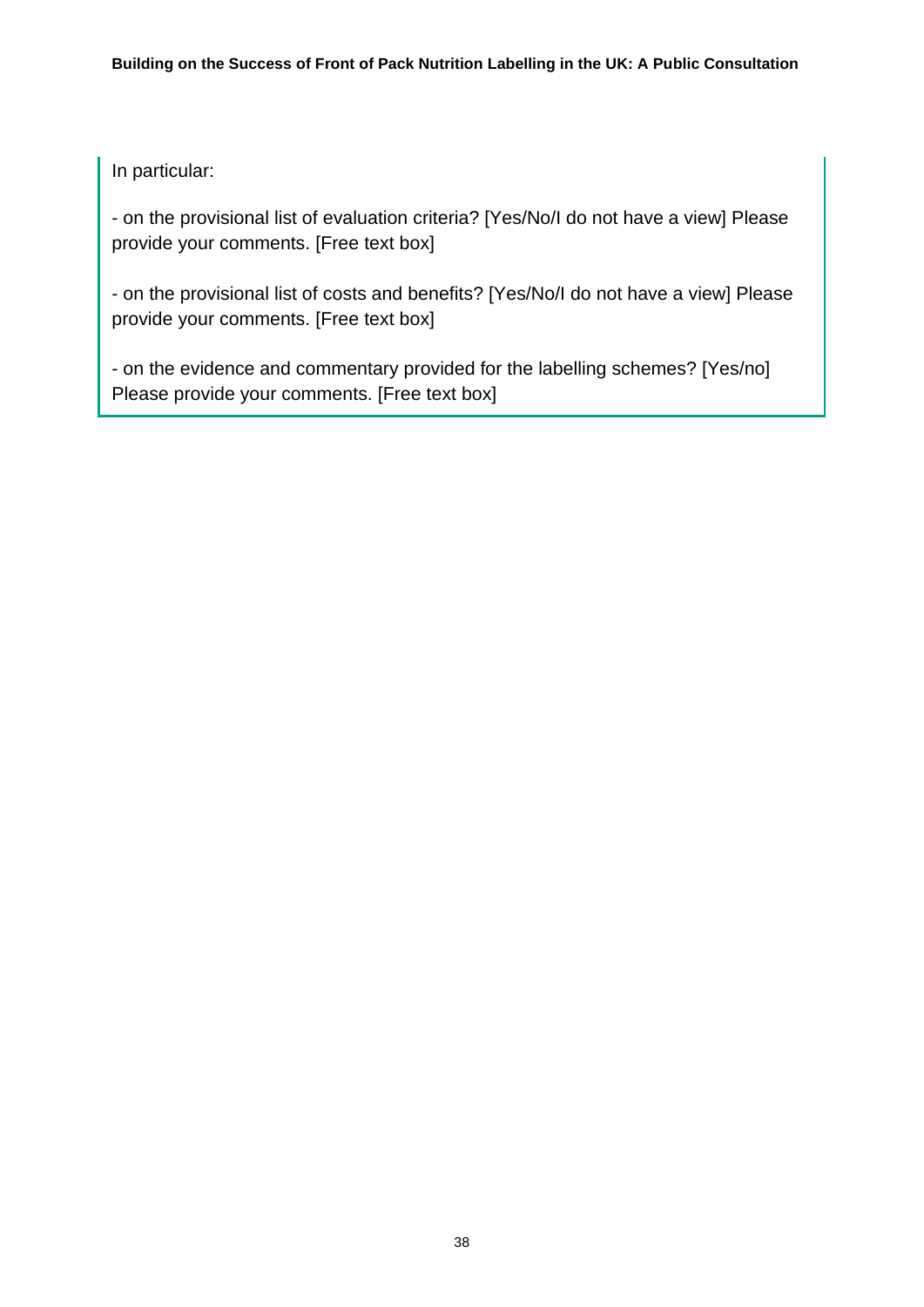# <span id="page-38-0"></span>**9. Annex B: How to respond to the consultation**

The consultation will run for 12 weeks. Our preferred method of response is via SurveyOptic, the Government's consultation hub. To help with your response, you will find the questions outlined in each section. A summary of the consultation questions has also been provided in section 11, Annex D.

We have specified the questions that should be answered by businesses, those that should be answered by the public and those that should be answered by all respondents.

If you do wish to send an email response, please send those to: [childhood.obesity@dhsc.gov.uk](mailto:childhood.obesity@dhsc.gov.uk)

If you wish to send a hard copy, responses can be sent to:

The Childhood Obesity Team, 6<sup>th</sup> Floor Department of Health and Social Care 39 Victoria Street London SW1H 0EU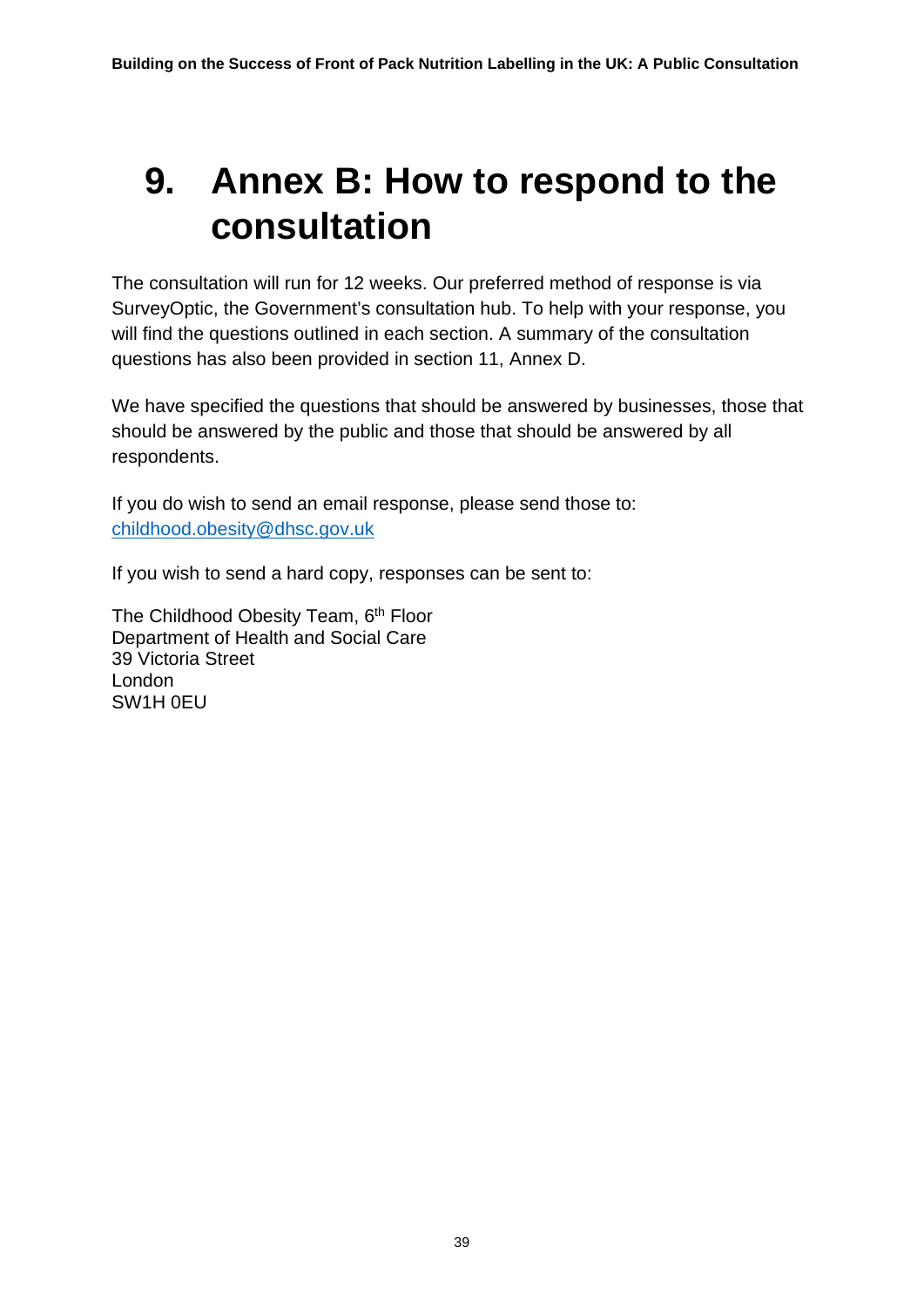# <span id="page-39-0"></span>**10. Annex C: Disclosure of responses**

### **Data Protection**

The information you provide in responses to this consultation is managed in accordance with the [Department of Health and Social Care's Information Charter.](https://www.gov.uk/government/organisations/department-of-health-and-social-care/about/personal-information-charter) The information you supply will be processed by the Obesity Food and Nutrition policy team in DHSC in accordance with the Data Protection Act 2018 and the General Data Protection Regulation.

The Government's response to the consultation will summarise feedback received through the consultation using aggregated data and will not contain any personal information that could identify you. We will not publish the names or contact details of respondents and will not include the names of organisations responding, unless we have express permission to do so.

Outside of specific exemptions under the legislation, your personal data shall be retained for no longer than the purposes for which it is being processed, in line with the [DHSC Privacy Notice.](https://assets.publishing.service.gov.uk/government/uploads/system/uploads/attachment_data/file/800049/Privacy_Notice_v2_.pdf)

# <span id="page-39-1"></span>**Disclosure of Responses**

Please note that, as a public body, DHSC may be required by law to publish or disclose information provided in response to this consultation in accordance with access to information regimes:

- The Freedom of Information Act 2000
- The Data Protection Act 2018
- The General Data Protection Regulation

By providing personal, confidential, commercial or intellectual property information for the purpose of the public consultation exercise, it is understood that you consent to its disclosure and publication where necessary. Confidential information is disclosed at the respondent's risk; we would encourage any confidential or sensitive information to be marked as such in your response so that this information can be taken into account when responding to a request.

Under the Data Protection Act 2018 (and the General Data Protection Regulation), you have certain rights to access your personal data and have it corrected, restricted or erased (in certain circumstances), and you can withdraw your consent to us processing your personal data at any time. If you decide to withdraw your response, you will need to contact DHSC using our [web contact form.](https://contactus.dhsc.gov.uk/?openform)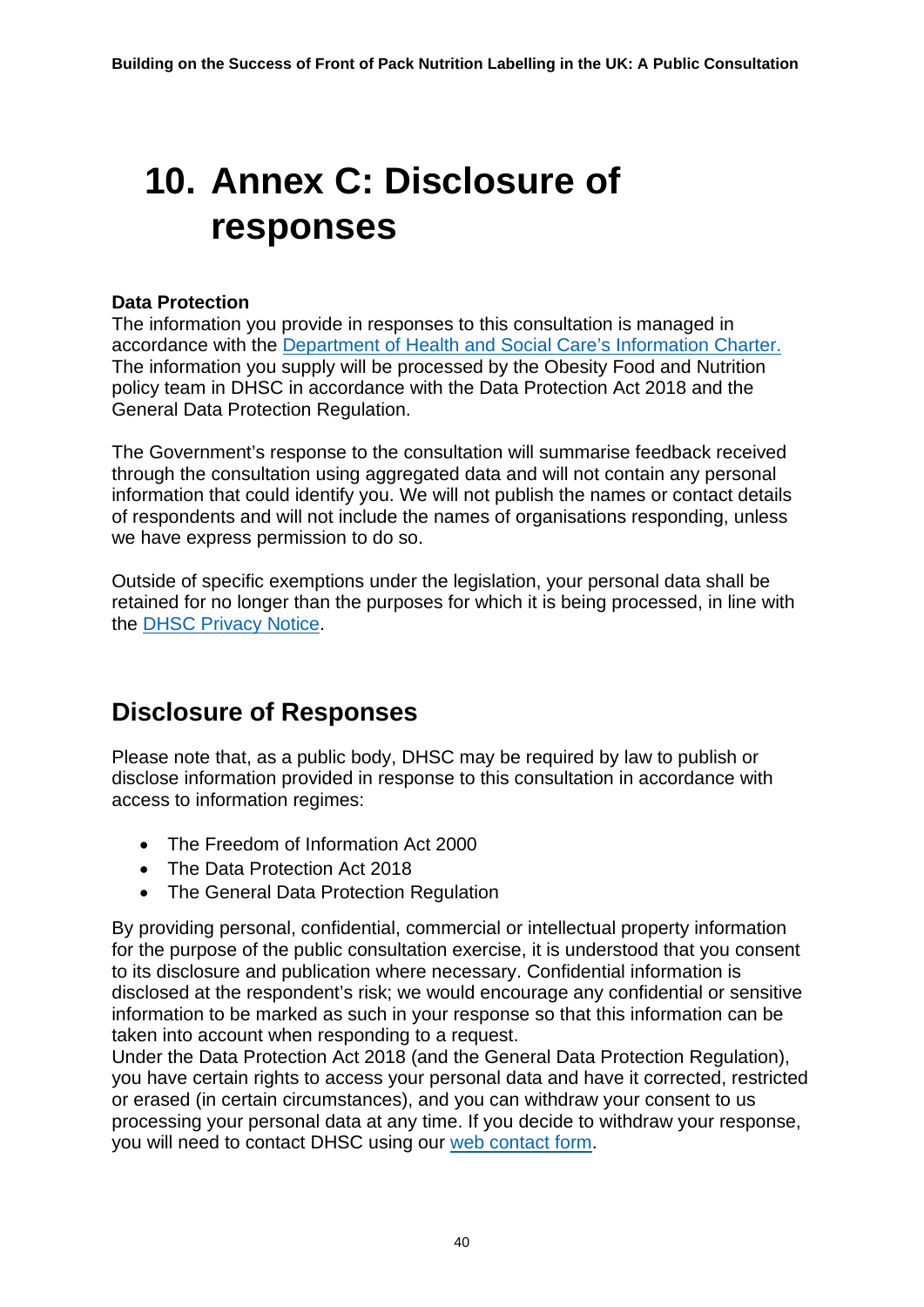# <span id="page-40-0"></span>**Complaints**

You have the right to lodge a complaint to the Information Commissioner's Office about our practices, to do so please visit the Information Commissioner's Office website: https://ico.org.uk/concerns/.

Information Commissioner's Office Wycliffe House Water Lane Wilmslow **Cheshire** SK9 5AF

Email: [casework@ico.org.uk](mailto:casework@ico.org.uk) Telephone: 0303 123 1113 Textphone: 01625 545860 Monday to Friday, 9am to 4:30pm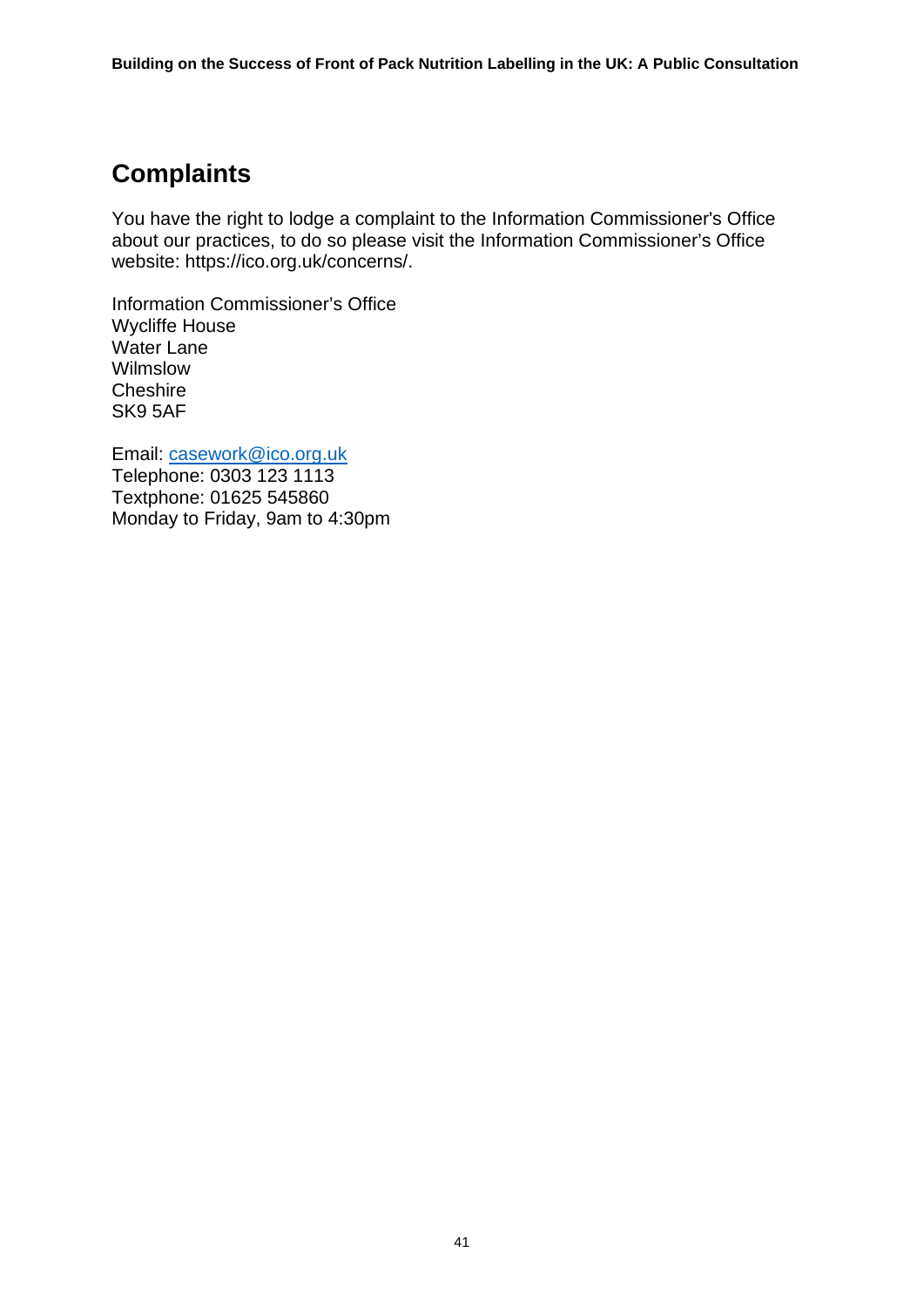# <span id="page-41-0"></span>**11. Annex D: Consultation questions**

# <span id="page-41-1"></span>**The UK's recommended FOPNL scheme**

### **Questions for businesses**

1. Do you feature a Front of Pack Nutrition Label on your products?\*

[Yes/No/Prefer not to say]

2a) *If answered [Yes]* - Is the label the Government approved Multiple Traffic Light labelling system?

[Yes/No]

2b) *If using the Government Multiple Traffic Light scheme* - What percentage of your product portfolio carries *Multiple Traffic Light* labelling?

[Free text – specify number]

2c) *If Multiple Traffic Light label is on less than 100% of products -* What products do not carry Multiple Traffic Light label on and why? Please specify the product categories.

[Free text box]

2f) When adopting the Multiple Traffic Light Label - did you incur costs over and above existing labelling cycles? Please quantify these costs.

[Free text box]

2g) Did the introduction of Multiple Traffic Light influence any reformulation of your products?\*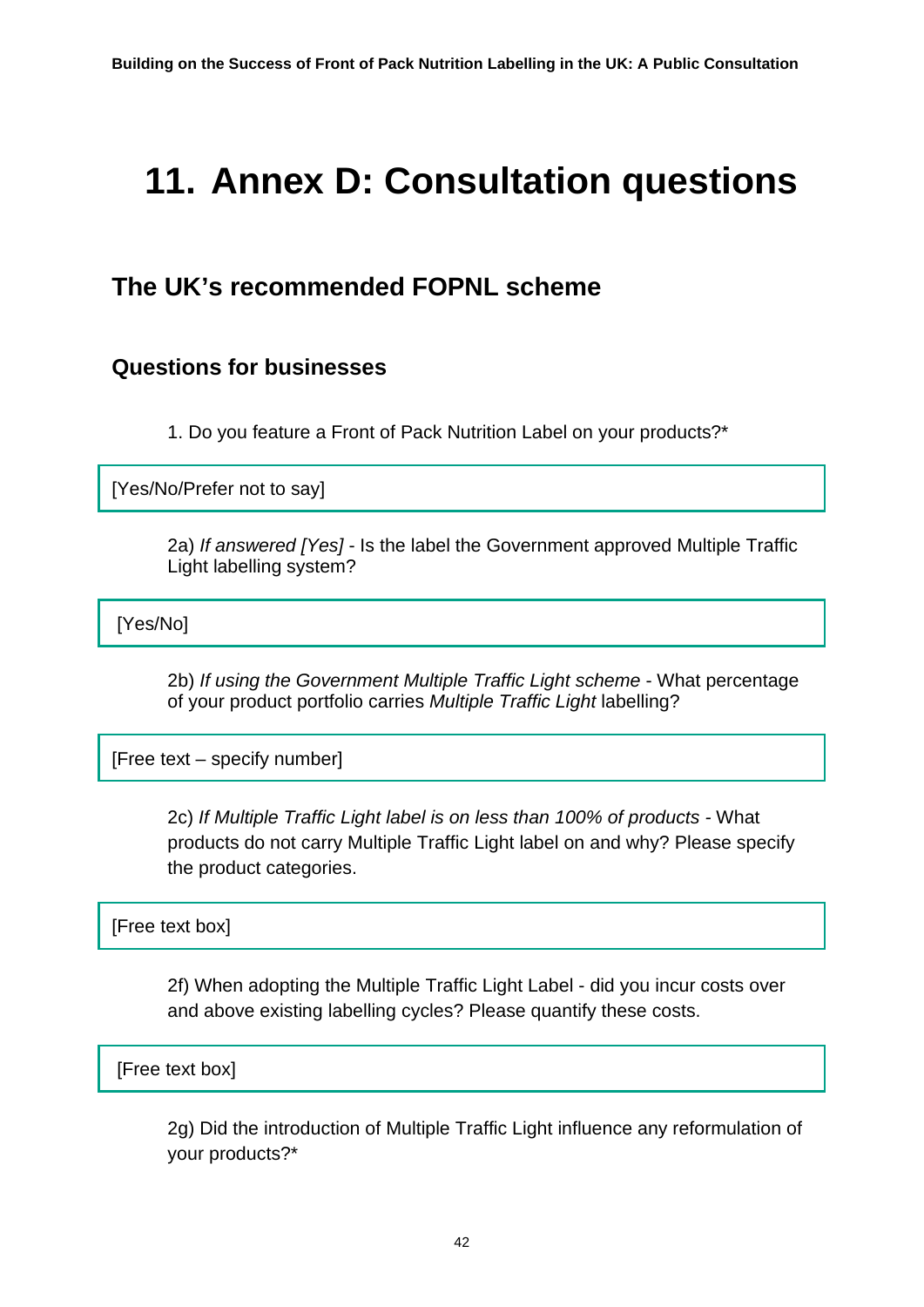### [Yes/No/Prefer not to say]

3a) *If answered [Yes] but using another form of Front of Pack Nutrition Labelling* - Please explain what Front of Pack Nutrition Labelling your business features on its products and why you chose this label over the Government recommended label.

[Free text box]

3b) *If using different form of Front of Pack Nutrition Labelling -* What percentage of your product portfolio carries this form of Front of Pack Nutrition Labelling?

[Free text box – specify number]

3c) *If Front of Pack Nutrition Labelling is on less than 100% of products -* What products do not carry Front of Pack Nutrition Labelling on and why?

[Free text box]

3d) *If using different form of Front of Pack Nutrition Labelling*- Why does your business not use the Government recommended MTL on your products?

[Free text box]

3e) *If using different form of Front of Pack Nutrition Labelling*- What would encourage you to adopt MTL on your products?

[Free text box]

4a) *If answered [No] and therefore not using any Front of Pack Nutrition Labelling* - Why does your company not use any Front of Pack Nutrition Labelling?

[Free text box]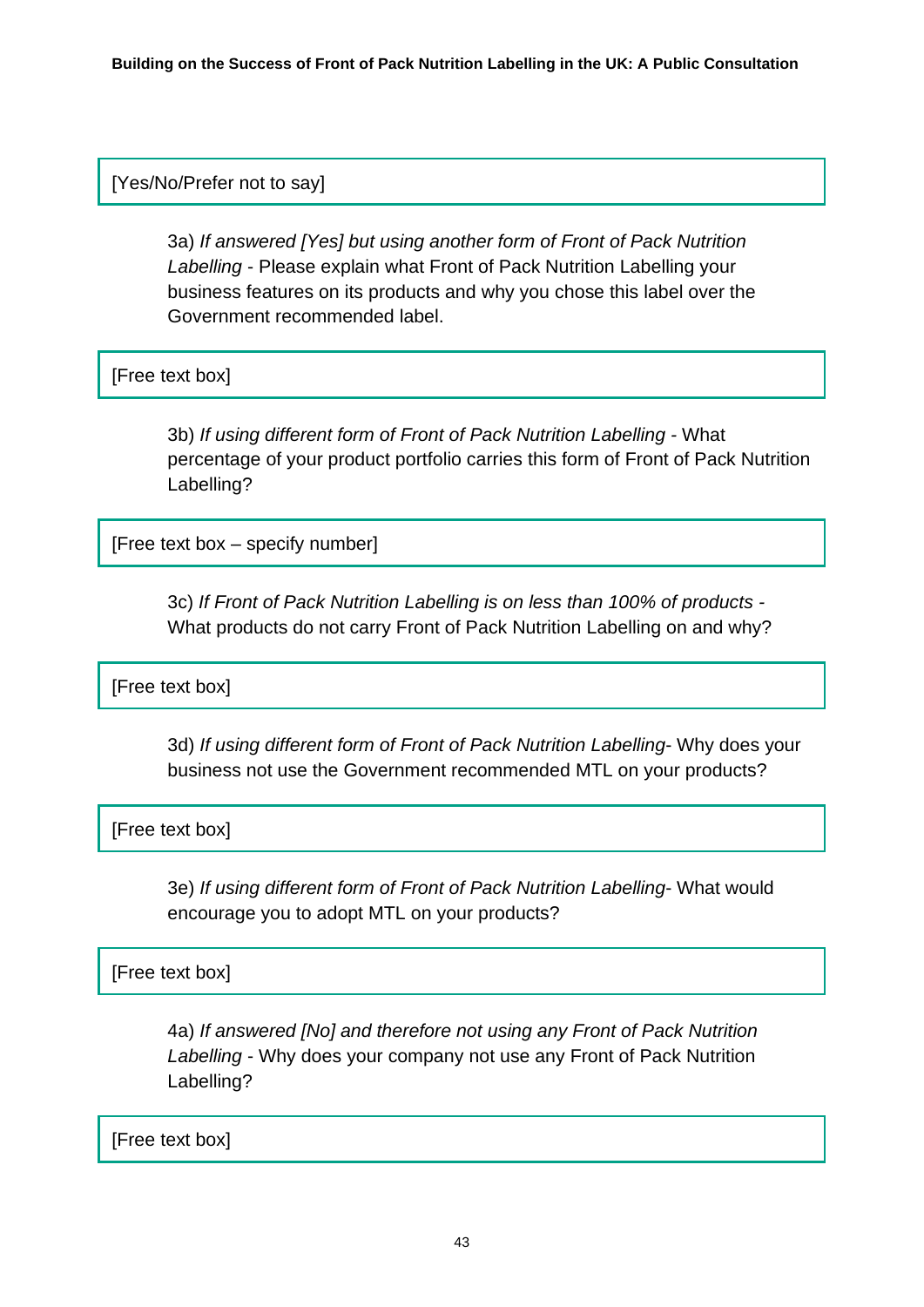4b) *If answered [No] and therefore not using any Front of Pack Nutrition Labelling* - What would incentivise you to use Front of Pack Nutrition Labelling on your products in the future?

[Free text box]

5) In principle, would your business support a proposal to display the same Front of Pack Nutrition label on your products?\*

[Yes/No/I do not have a view]

### **Questions for the public and organisations**

6a) Do you use the Multiple Traffic Light label to make choices about the food and drinks that you buy?

[Tick box - always/very frequently/sometimes/rarely/never/Prefer not to say/Not relevant]

6b) Please explain your choice:

[Free text box]

7a) Do you find the Multiple Traffic Light label:

- Clear (Yes/No/IDK)

- Informative (Yes/No/IDK)

7b) How easy do you find the following components of the Multiple Traffic Light label?

- Individual nutrients (fat, saturates, sugar, salt) [Tick box - very easy/easy/moderate/somewhat difficult/difficult/I do not have a view]

- Use of red, amber and green colours [Tick box - very easy/easy/moderate/somewhat difficult/difficult/ I do not have a view]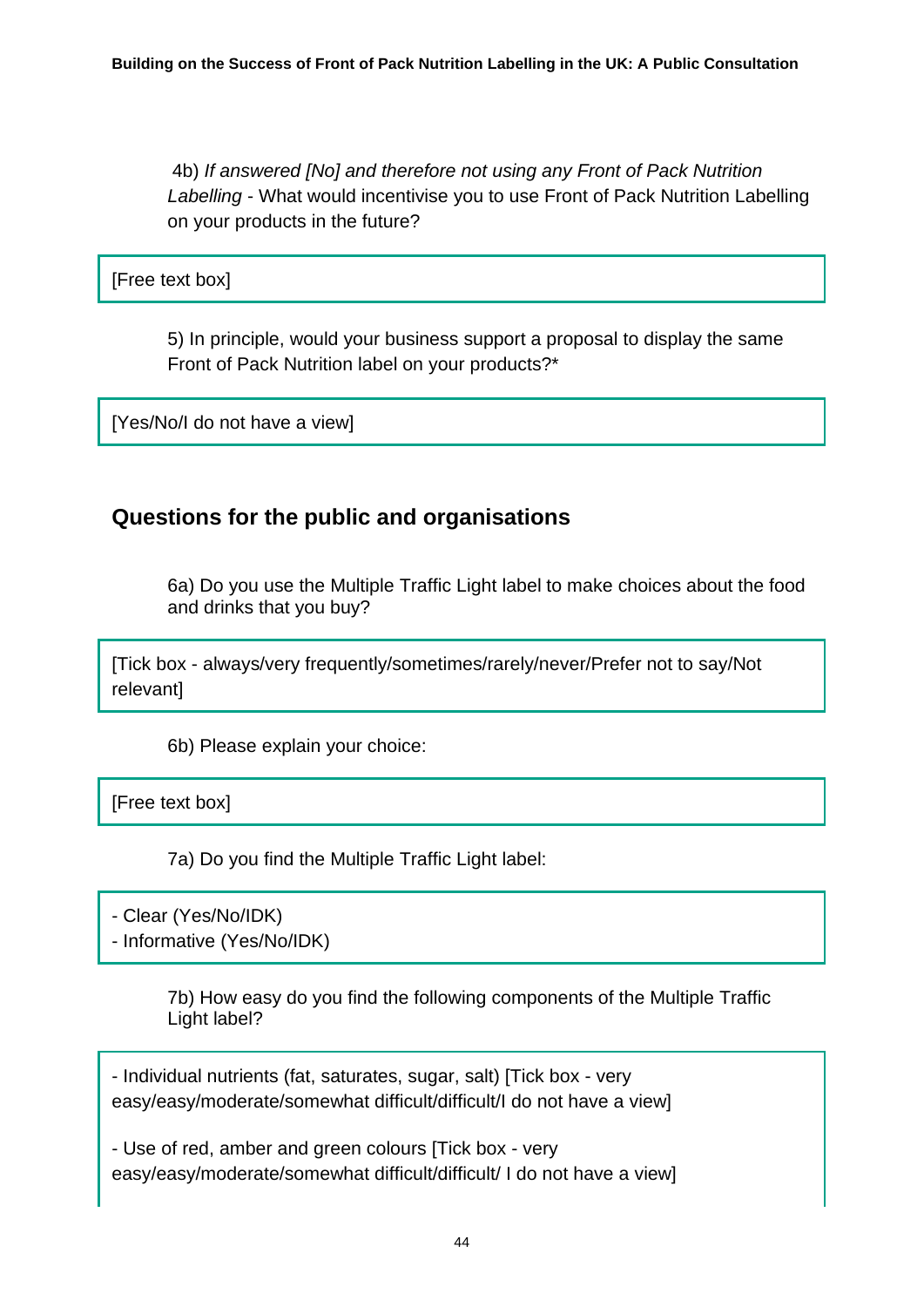- Reference intakes [Tick box - very easy/easy/moderate/somewhat difficult/difficult/ I do not have a view]

- Portion size [Tick box - very easy/easy/moderate/somewhat difficult/difficult/ I do not have a view]

8. How could the Multiple Traffic Light label be made easier to use?

[Free text box]

9. Would you find it helpful if more products displayed the same Front of Pack Nutrition label?\*

[Yes/No/I do not have a view]

# <span id="page-44-0"></span>**New International Examples**

### **Questions for businesses**

10a) Do you think you would be more likely to adopt one of these labels on your products, compared to current Multiple Traffic Light label?

[Yes/No/I do not know]

10b) If answered yes – Which label would you be more likely to adopt?\*

- Chile [tick box]
- Nutri-score [tick box]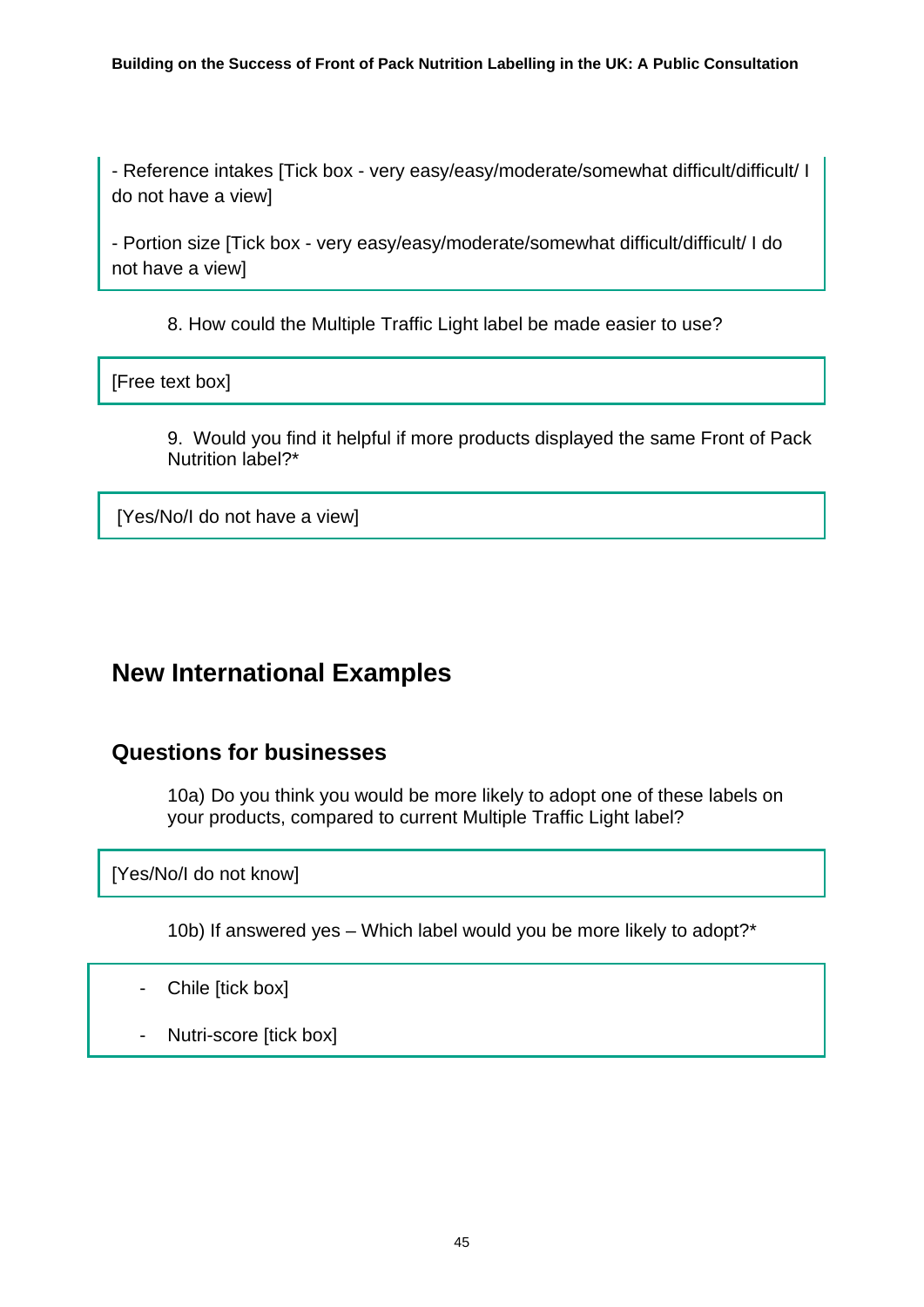## **Questions for public and organisations**

11a) Do you think you would be likely to use one of these labels more when shopping, compared to current Multiple Traffic Light label?\*

[Yes/No/I do not know]

11b) If answered yes – Which label would you be more likely to use?\*

- Chile [tick box]
- Nutri-score [tick box]

## **Questions for all respondents**

12. What aspects of the Nutri-score label do you like/ dislike?

- Use of five colours [Tick box - like/dislike/I do not have a view]

- Use of letters [Tick box - like/dislike/I do not have a view]

- Lack of specific nutrition information and portion size [Tick box - like/dislike/I do not have a view]

- Providing a single score for a product to indicate overall healthfulness [Tick box like/dislike/I do not have a view]

Other (please specify) [Free text box]

13. What aspects of the Chilean health warning label do you like/dislike?

- Use of colour (black and white only) [Tick box - like/dislike/I do not have a view]

- Highlighting only less healthy options [Tick box - like/dislike/I do not have a view]

- Lack of specific nutrition information and portion size [Tick box - like/dislike/I do not have a view]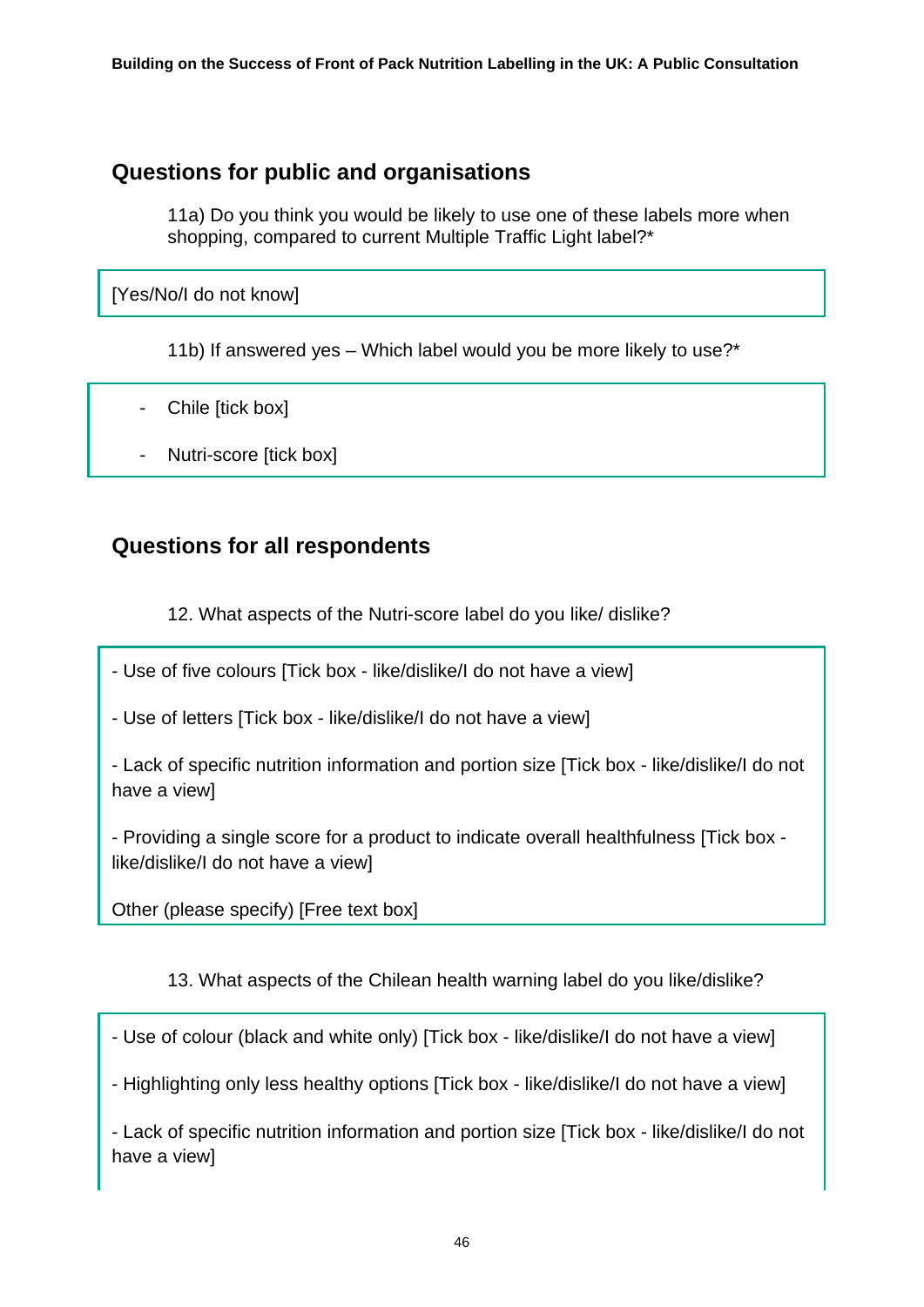Other (please specify) [Free text box]

14. Both Nutri-Score and health warning labels have been introduced in countries around the world. Can you provide any further evidence on the impact of these labels, on the following aspects?

- Understanding or identification of healthier choices [Yes/No/I do not know]. Please upload evidence.

- Healthier purchasing behaviours [Yes/No/I do not know]. Please upload evidence.

15. Are there any other Front of Pack Nutrition Labels that you think Government should consider? Please provide evidence on the following to explain your answer:

- Understanding or identification of healthier choices [Free text box]

- Healthier purchasing behaviours [Free text box]

## <span id="page-46-0"></span>**Link to Dietary Advice**

### **Questions for all respondents**

16. Do you think the Government should ensure that the recommended Front of Pack Nutrition label reflects latest dietary advice on free sugar?\*

[Yes/No/I do not know]

Please explain your answer:

[Free text box]

17. Do you think the Government should ensure that the Front of Pack Nutrition label reflects the latest dietary advice on fibre?\*

[Yes/No/I do not know]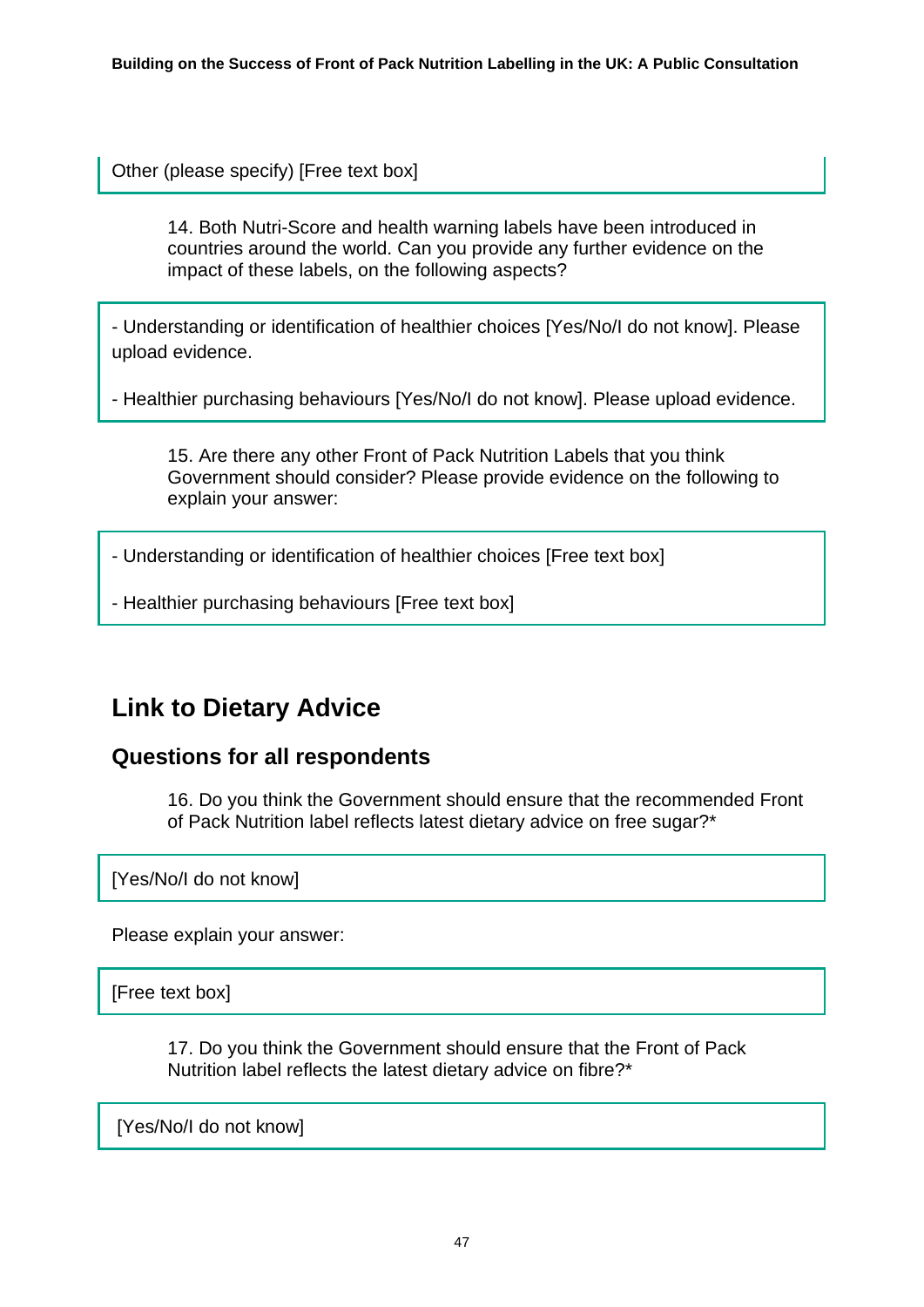Please explain your answer:

[Free text box]

# <span id="page-47-0"></span>**Public Sector Equality Duty**

### **Questions for all respondents**

18a) Do you think that Front of Pack Nutrition Labelling is likely to have an impact on people on the basis of their age, sex, race, religion, sexual orientation, pregnancy and maternity, disability, gender reassignment and marriage/civil partnership?

[Yes/No/I do not know]

19b) Please explain your answer and provide relevant evidence.

[Free text box]

20a) Do you think that any of the proposals in this consultation would help achieve any of the following aims?

-Eliminating discrimination, harassment, victimisation and any other conduct that is prohibited by or under the Equality Act 2010 [Yes/No/I do not know]

-Advancing equality of opportunity between persons who share a relevant protected characteristic and persons who do not share it? [Yes/No/I do not know]

-Fostering good relations between persons who share a relevant protected characteristic and persons who do not share it? [Yes/No/I do not know]

20b) Please explain which aims it would help achieve and how.

### [Free text box]

20c) Could the proposals be changed so that they are more effective? Please explain what changes would be needed.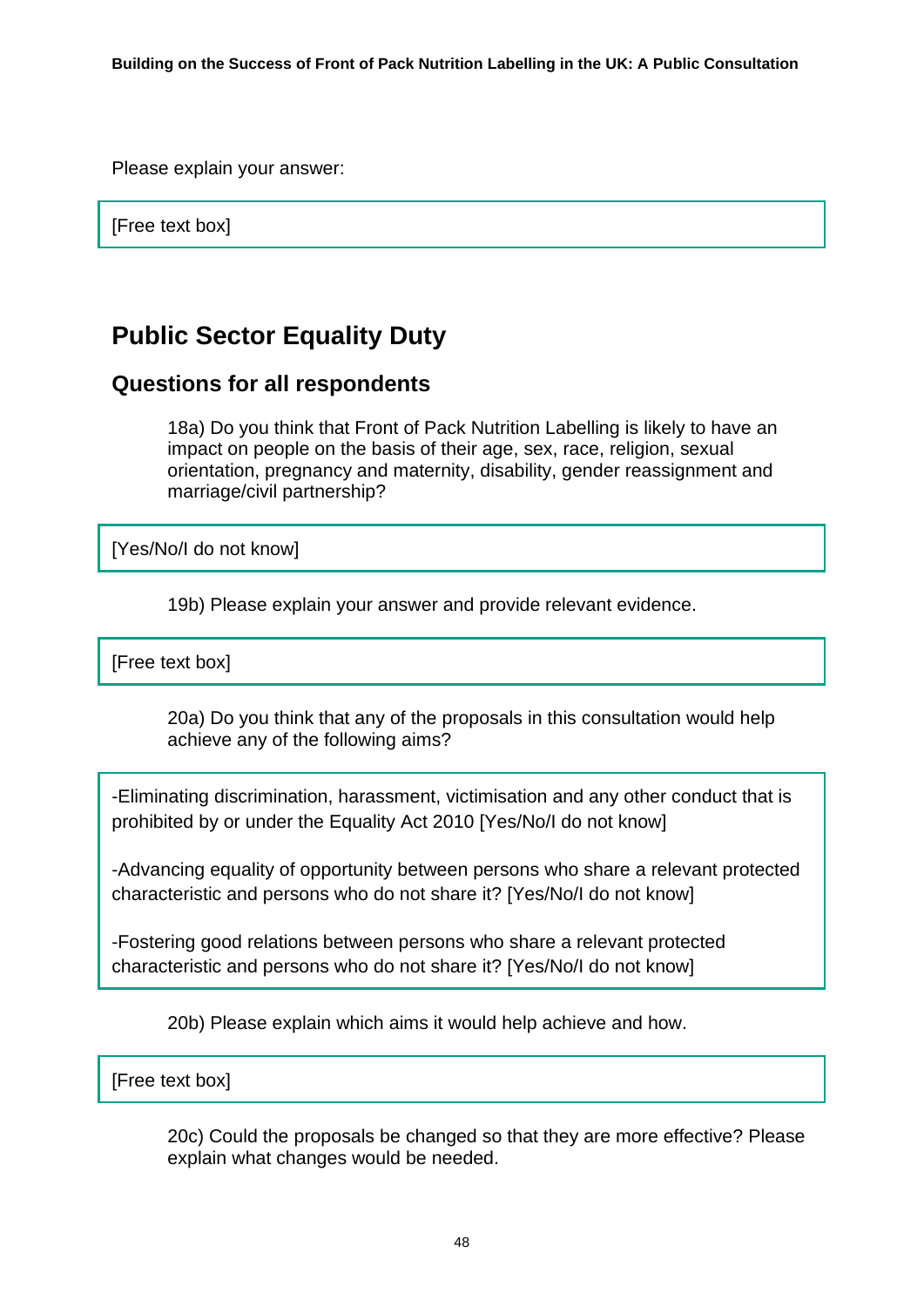[Free text box]

# <span id="page-48-0"></span>**Socioeconomic Considerations**

### **Questions for all respondents**

21a) Do you think that the proposals in this consultation could impact on people from more deprived backgrounds?

Yes/No/I do not know

21b) Please explain your answer and provide relevant evidence.

[Free text box]

# **Technical annex**

### **Questions for all respondents**

22) Do you have any comments on the material provided in the technical annex?

In particular:

- on the provisional list of evaluation criteria? [Yes/No/I do not have a view]. Please provide your comments [Free text box].

- on the provisional list of costs and benefits? [Yes/No/I do not have a view] Please provide your comments [Free text box].

- on the evidence and commentary provided for the labelling schemes? [Yes/No/I do not have a view] Please provide your comments [Free text box].